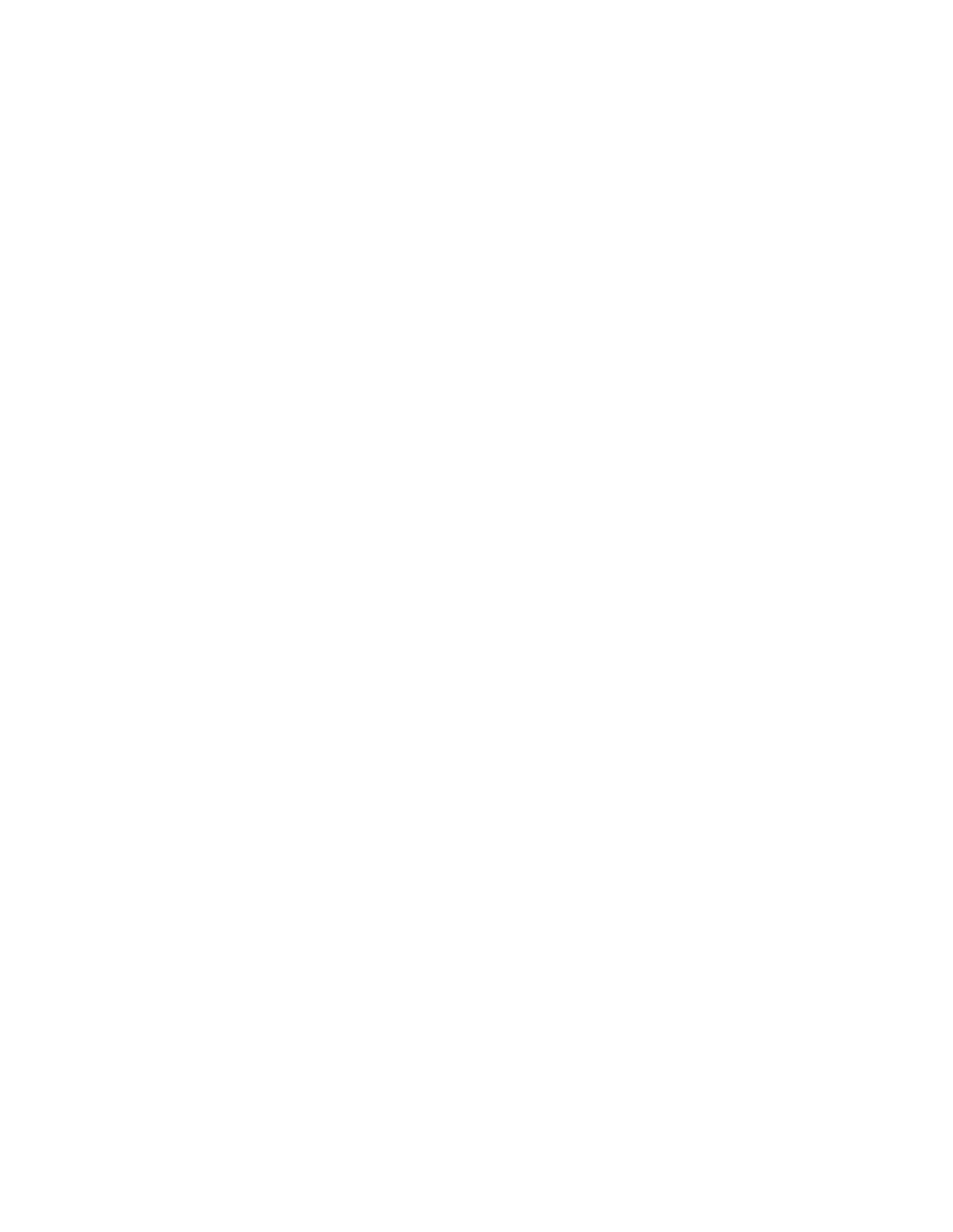## **Contents**

### **List of Tables**

| Table 2: Comparison of Actual Prison Population between FY 2018 and FY 2019 12              |  |
|---------------------------------------------------------------------------------------------|--|
|                                                                                             |  |
| Table 4: Comparison of Guideline New Commitments Admissions to Prison by Severity Level     |  |
|                                                                                             |  |
| Table 5: Average Length of Sentence by Severity Level and Drug Offense FY 2015, FY 2018     |  |
|                                                                                             |  |
| Table 6: Comparison between FY 2018 and FY 2019 Prison Admission by Type -Female 14         |  |
| Table 7: Comparison between FY 2018 and FY 2019 Prison Admission by Type -Male  14          |  |
| Table 8: Comparative Analysis of Parole/Postrelease Condition Violators between FY 2018 and |  |
|                                                                                             |  |
|                                                                                             |  |
|                                                                                             |  |
|                                                                                             |  |
|                                                                                             |  |
| Table 13: Five Year Prison Admission Trend by Type FY 2015 through FY 2019  35              |  |
| Table 14: Comparative Analysis on Admission Type by Percentage Distribution FY 2015         |  |
|                                                                                             |  |
|                                                                                             |  |
|                                                                                             |  |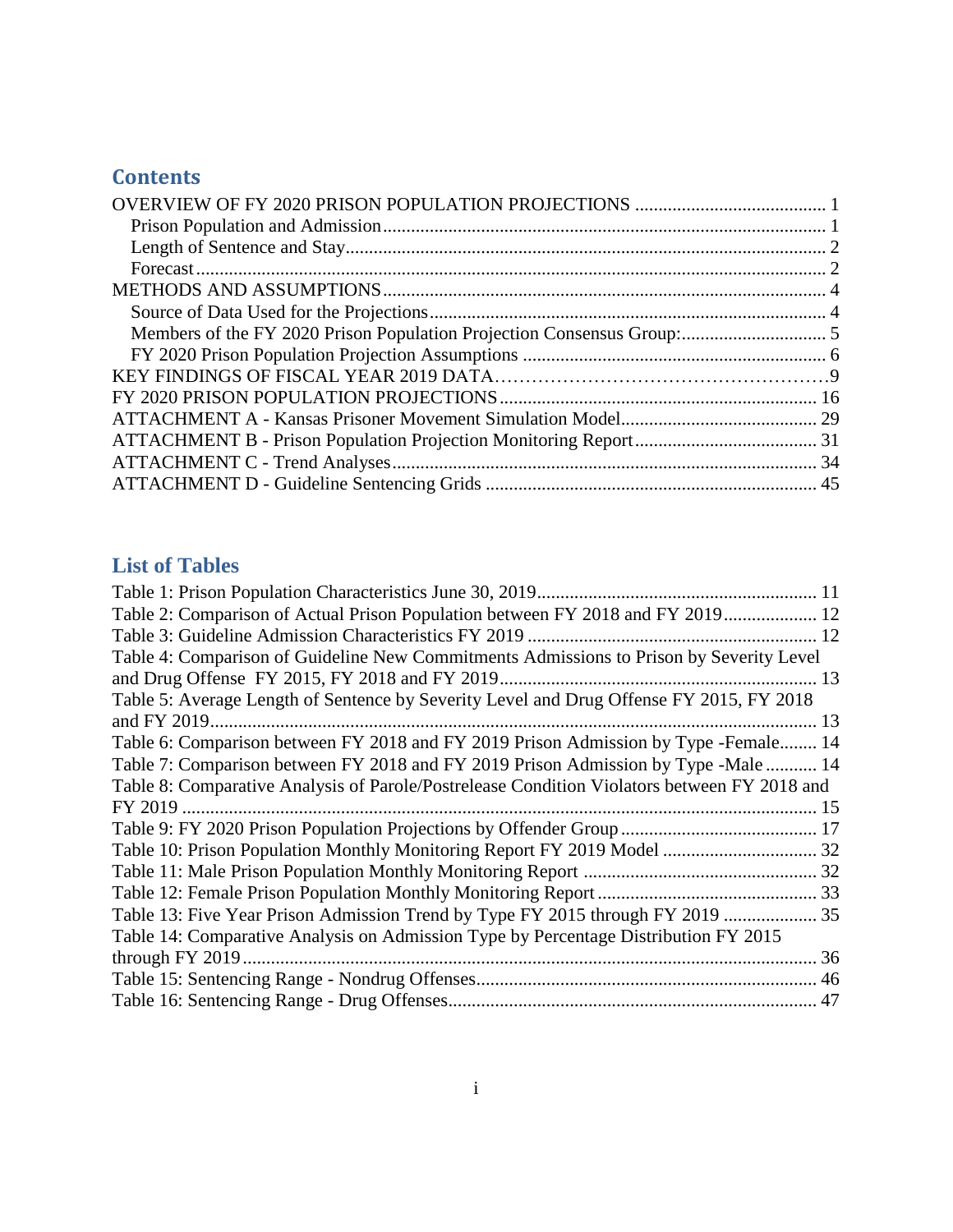## **List of Figures**

| Figure 9: Projected Parole/Postrelease Condition Violator Inmate Population |  |
|-----------------------------------------------------------------------------|--|
|                                                                             |  |
|                                                                             |  |
|                                                                             |  |
|                                                                             |  |
|                                                                             |  |
|                                                                             |  |
|                                                                             |  |
|                                                                             |  |
|                                                                             |  |
|                                                                             |  |
|                                                                             |  |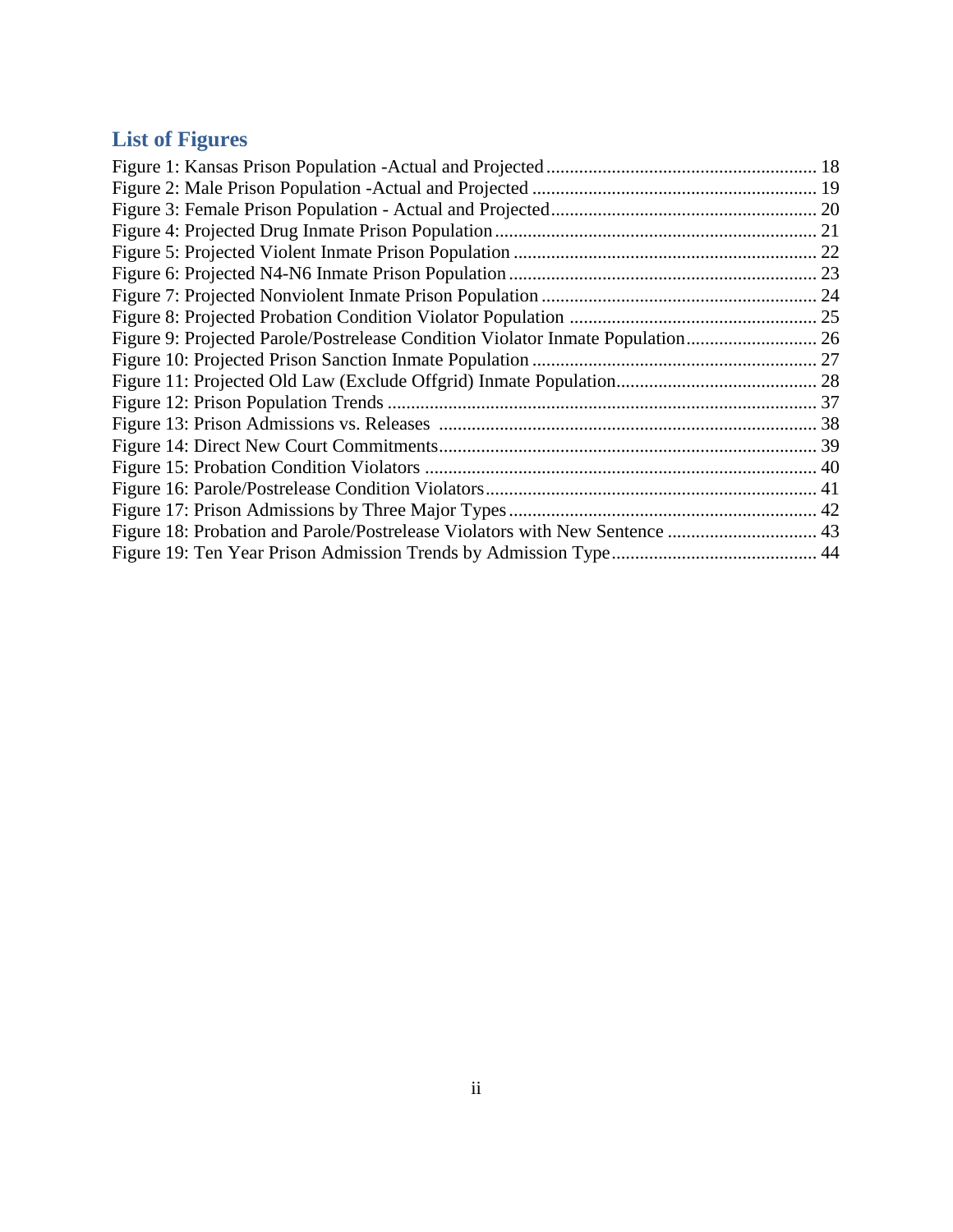#### <span id="page-4-0"></span>**OVERVIEW OF FY 2020 PRISON POPULATION PROJECTIONS**

#### <span id="page-4-1"></span>**Prison Population and Admission**

The Kansas prison population in FY 2019 indicated an increase of 71 inmates or 0.7% when compared with that in FY 2018. In review of Kansas ten-year prison population trend, the FY 2019 prison population represented a decrease in the rate of growth compared to the previous year. In FY 2019, 10,044 inmates were incarcerated in state prison, indicating an increase of 1,180 inmates from FY 2010 prison population<sup>1</sup>.

When comparing the offender groups incarcerated in prison between FY 2018 and FY 2019, the largest increase in FY 2019 was probation condition violators, showing a 5.5% increase or 61 inmates. While Offgrid offenders increased by 25 offenders, nondrug severity levels 1 to 3, and nonviolent offenders (N4 to N6) indicated a decrease by 7 and 5 respectively. Drug offenders increased by 55 inmates. Prison sanctions from probation offenders decreased by only one offender. Pre-guideline (old law) inmates indicated a decrease of 18 inmates. Parole/postrelease condition violators also indicated a decrease of 57 inmates.

In FY 2019, the total prison admissions indicated a decrease of 154 admissions from last year, but an overall increase and 512 admissions when compared with that in FY 2015.[1] The decrease in admissions was due to the decrease in every offender category besides drug offenders (3.6%), non-violent (2.1%), and probation condition violators (5.5%). The overall admission of prison sanctions from probation in FY 2019 remained nearly the same as that in FY 2018 with a decrease of 1 offender, but the male sanction admissions decreased by 29 offenders while the female sanction admissions increased by 18, representing disparate outcomes from males and females regarding sanctions.

When compared with FY 2018, direct new court commitments in FY 2019 displayed a decrease of 37 admissions or -1.8% but an increase of 3.1% from five years ago. In FY 2019, probation violators with new sentences increased by 17.5% and 7.3% since 2015. Probation violators with new convictions decreased by 54.5% between FY 2019 and FY 2018 and decreased by 59.5% since FY 2015.

Further examining the admission types, in FY 2019 the number of parole/postrelease condition violators admitted to prison increased by nine offenders or 0.8%. However, compared to 5 years ago, the number of parole/postrelease condition violators admitted to prison has decreased by 128 offenders or 10.5%.

Parole/postrelease violators with new sentences admitted to prison in FY 2019 demonstrated a decrease of 31 offenders last year, but still an overall increase of 31or 20.5% since 2015.

 $<sup>1</sup>$  See Figure 12, Page 37.</sup>

<sup>[1]</sup> See Table 13, Page 35.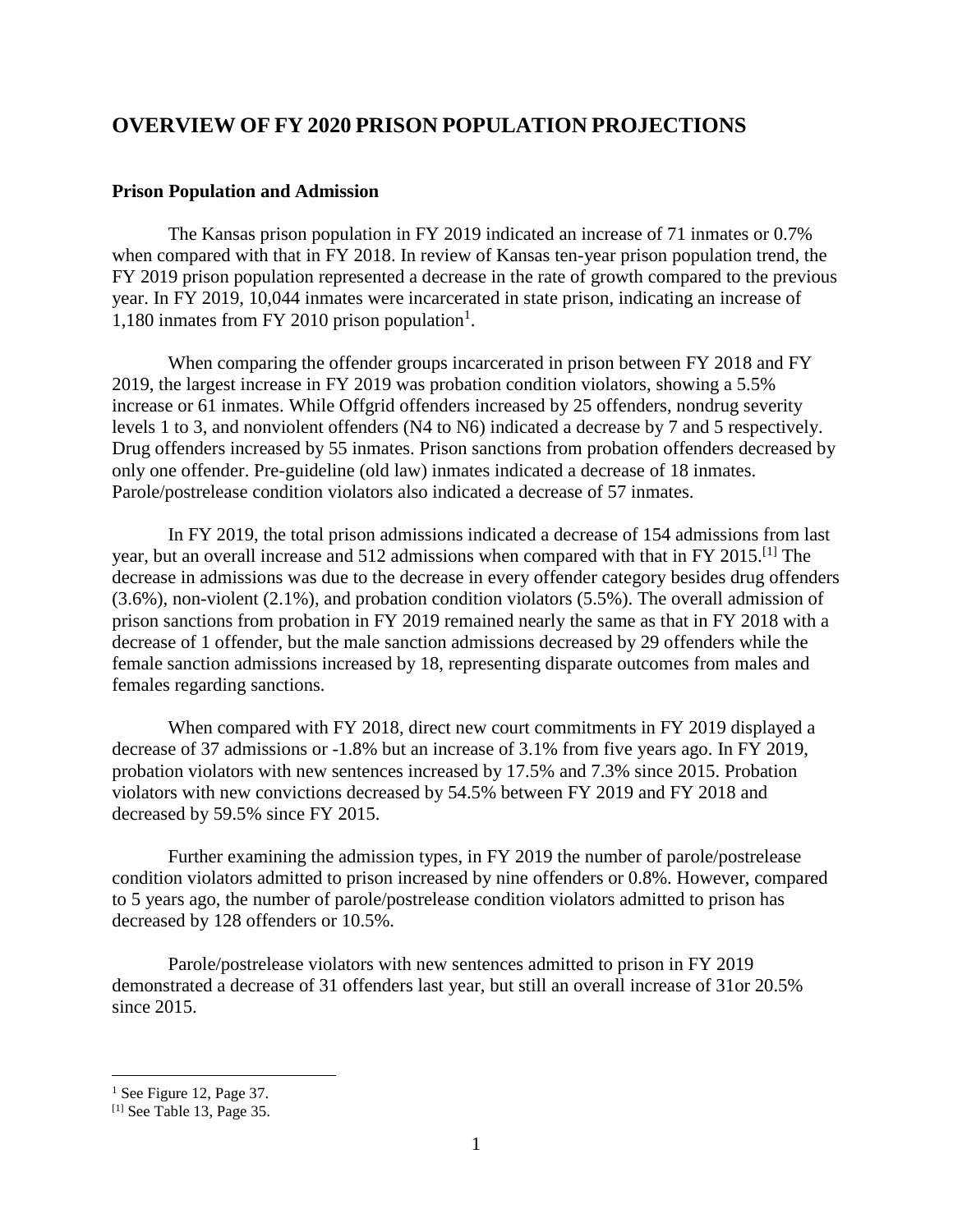#### <span id="page-5-0"></span>**Length of Sentence and Stay**

The average of length of sentence and stay of each severity level in FY 2019 varied. When compared with FY 2018, the average length of sentence of drug offenders indicated an increase in 2.2 months. Compared to five years ago, however, that increase jumped to 2.9 months. The largest increase occurred in the severity-level 1 non-drug crimes. There the average length of sentence increased 75.8 months when compared with FY 2018. However, since FY 2015, the average length of sentence for this group has increased only 33.5 months. The average sentence length for nondrug severity-level 2 represented the largest decrease (51.5 months) in FY 2018, but the average length of sentence increased 4.8 months when compared with FY 2015. The average length of sentences of other nondrug severity levels stayed relatively stable during the last five years.<sup>2</sup>

When compared with FY 2018 inmate prison length of stay, the average length of stay in prison in FY 2019 for drug offenders remained the same at 23 months (22.9); the average length of stay of nonviolent offenders (N7 to N10) increased by less than a half month (10.9 vs. 11.1 months); the average length of stay for violent crime offenders (N1 to N3) was 116.9 months, increasing by over 2 months (114.7 vs. 116.9); the average length of stay of less violent offenders (N4 to N6) displayed a decrease of one month (36.4 vs. 35.4); the average length of stay for guideline postrelease supervision condition violators indicated an increase of over one month (4.4 vs. 5.7); and the average length of stay for pre-guideline parole condition violators was 40 months, indicating no change (40 vs. 40)<sup>3</sup>. Probation condition violators stayed in prison for an average 9.4 months, a decrease of over half a month when compared with that in FY 2018 (10.2 vs. 9.4).

Based on the 6,332 inmates released from prison in FY 2018, 46% of them (2,899 inmates) were eligible for program credits and 87.7% of those eligible inmates earned program credits. The average program credit earned was 112 days, which reduced the length of sentence by 3.7 months on average.

#### <span id="page-5-1"></span>**Forecast**

In examining the estimated prison bed needs by offender group, Drug offenders account for the largest increase of 384 inmates over the ten-year forecast period. This is due to both the high number of drug convictions and the longer length of sentence. The second largest increase of prison population is the nonviolent offender group (N7 to N10) over the ten-year forecast period with an increase of 369 inmates. The increase of this group is due to the special sentencing rules that have played an important role in this group. The third largest increase of prison population is found in the group of the probation condition violators with an increase of 297 inmates over the ten-year forecast period.

<sup>2</sup> See Table 5, Page 13.

<sup>3</sup> See Table 8, Page 15.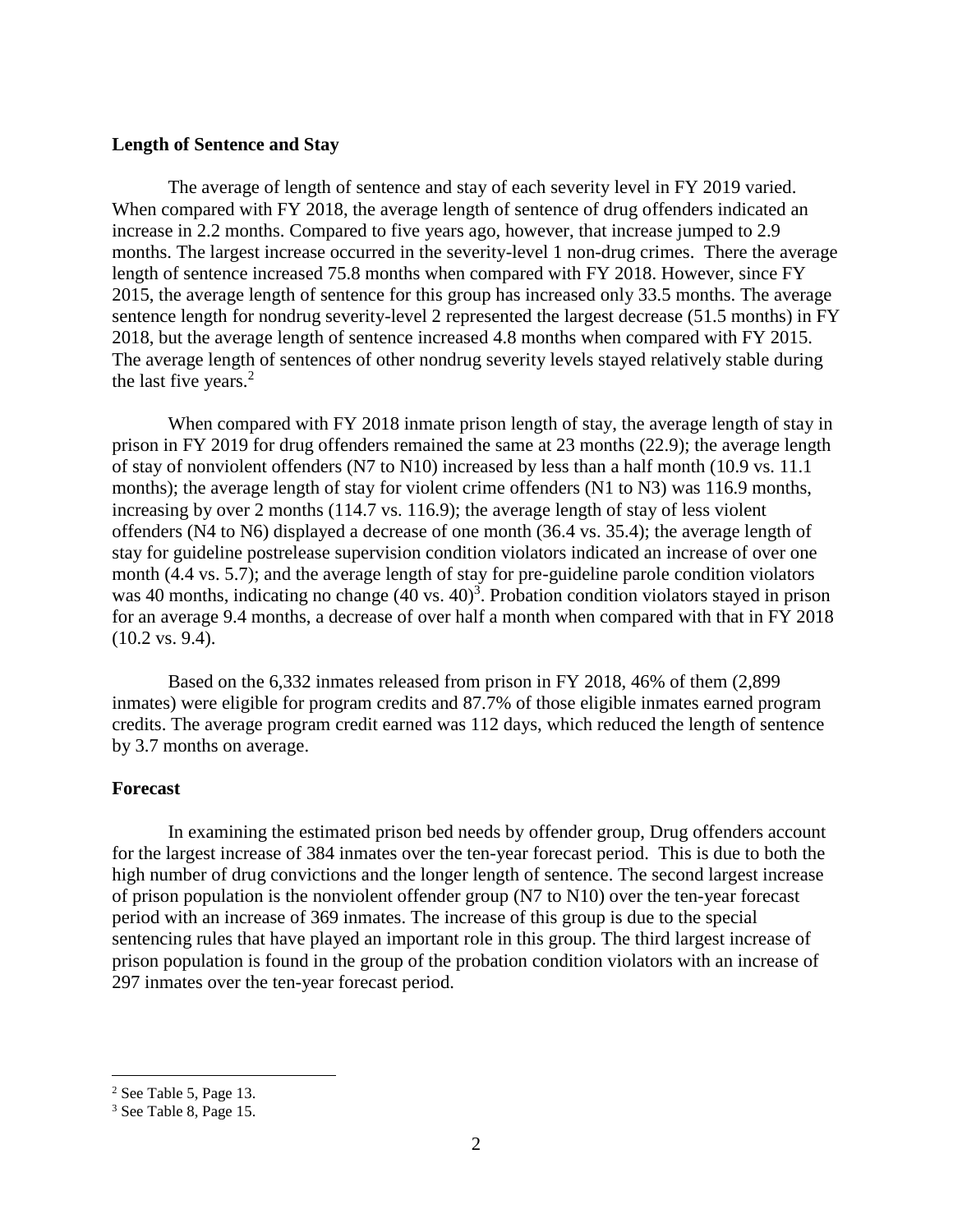The fourth largest increase in the prison population for the ten-year forecast period is the Off-grid offenders with an increase of  $261$  inmates<sup>4</sup>. The increase of the offgrid prison population is the continuous impact of Jessica's Law (2006 Senate Substitute for House Bill 2567). According to Jessica's Law, some child sex offenses previously classified in nondrug severity levels 1, 2, 3 and 5 are reclassified as offgrid offenses with a minimum sentence of not less than 300 months (Hard 25). This reclassification also increases the offgrid admissions to prison. The prison population of Violent offenders (N1 to N3) is forecasted to see the fifth largest increase with 134 inmates over the ten-year forecast period. The increase of prison population of the less violent offenders (N4 to N6) over the ten-year forecast period accounted for the sixth group with an increase of 128 inmates in FY 2029.

Parole/postrelease condition violators indicate the smallest increase over the ten-year forecast period with an increase of 48 inmates, while prison sanctions are expected to decrease by 131 inmates due to the passage of SB 18, which abolished the use of prison sanctions for offenses that occur after June 30, 2019. Pre-guideline (old law) offenders will decrease by 106 inmates in FY 2029. 5

A significant change is noted for probation condition violators over the ten-year forecast period. Previously, probation condition violators admitted to prison were required to serve their underlying prison sentence. HB 2170 enacted on July 1, 2013 requires probation condition violators to serve graduated sanctions instead of the underlying prison sentence, which includes: the intermediate sanction of confinement in jail for 2-3 days at a time and up to a total of 18 days. Previously, if the violator already has at least one intermediate sanction of confinement in jail, the court could remand the defendant to the custody of the Kansas Department of Corrections (KDOC) for a period of 120 days or 180 days, which the Secretary could reduce by up to 60 days or 90 days. However, due to SB 18, the prison sanction is no longer available for offenses committed after June 30, 2019. Now, if the violator already has served a 2- or 3-day jail sanction (up to 18 total days), the court may revoke probation, assignment to community corrections, suspend the sentence, or require the defendant to serve the sentence imposed or any lesser sentence. Removing the graduated prison sanctions will reduce the sanction population completely but may increase for probation condition violators group may require more beds. Thus, it is estimated that during the ten-year forecast period, the prison population of sanction from probation will decrease to zero, while the probation condition violators will increase by 297 additional inmates in FY 2029.

HB 2170 also requires that probation condition violators who are released from prison after July 1, 2013, will receive postrelease supervision term. As a result, parole/postrelease condition violator population will slowly increase during the ten-year forecast period with an increase of 48 inmates in FY 2029.

Pre-guideline (old law) inmate population, excluding old law offgrid, will gradually decrease over the ten-year forecast period. It is estimated that the population of this group will be reduced by 106 inmates in FY 2029.

<sup>4</sup> See table 9, Page 17.

<sup>5</sup> See Table 9, Page 17.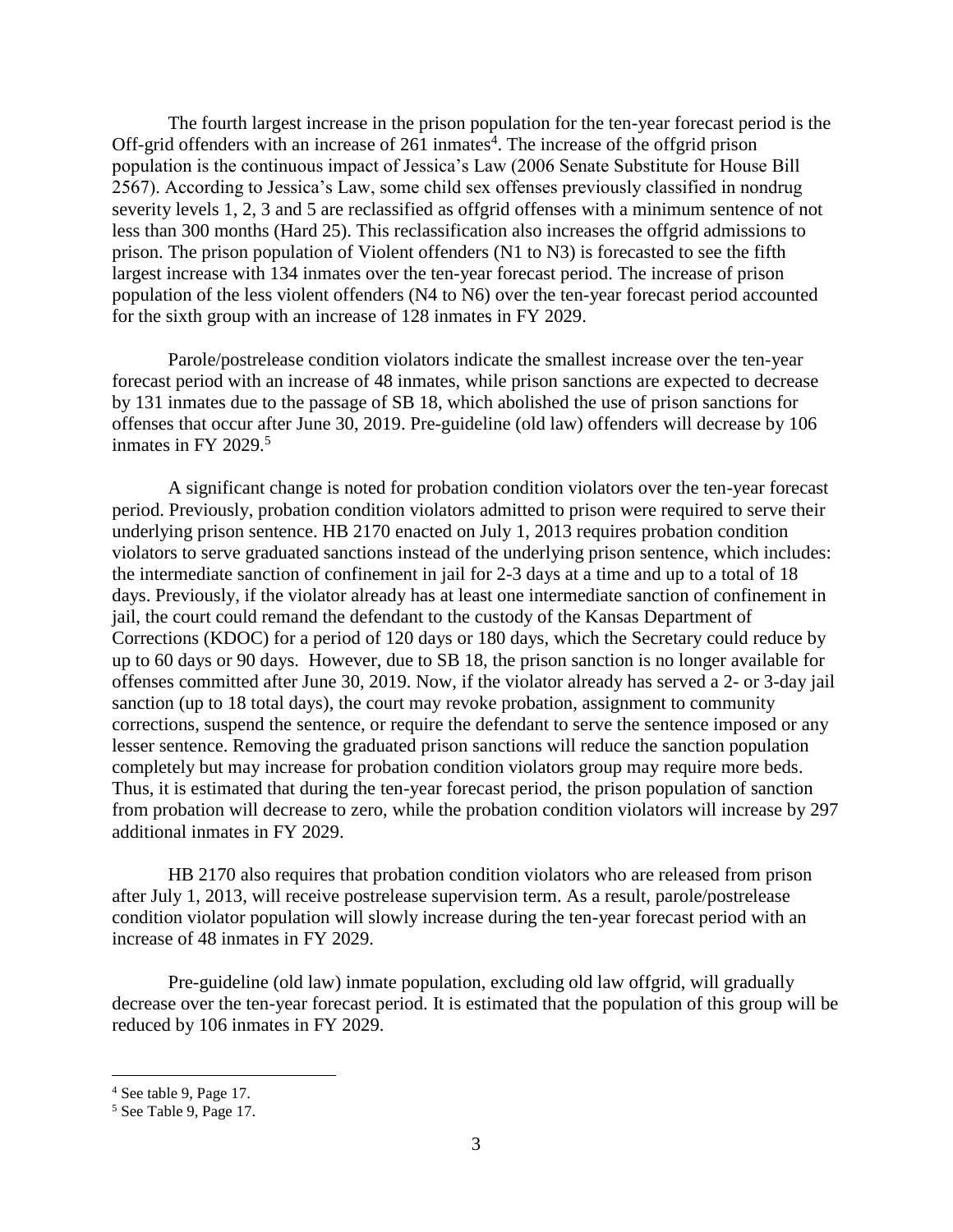Overall, the FY 2020 prison population projections indicate that prison population will increase during the forecast period. In FY 2029, the total prison population will reach 11,428 inmates, an increase of 1.384 inmates or 13.8% over the current population level. <sup>6</sup> Offgrid and nondrug severity levels 1, 2 and 3 inmates will account for 40.8% of the projected prison population in FY 2029. Nondrug severity levels 4, 5 and 6 inmates will make up 16.4% and nonviolent inmates (N7 to N10) will consist of 9.3% of the projected prison population in FY 2029. The projected drug inmate prison population will represent 17.1% while parole/postrelease supervision condition violators will make up 4.5% of the forecasted prison population in FY 2029. Pre-guideline (old law) population, not including old law offgrid offenders, will account for 0.1% in FY 2029. Probation condition violators will make up 12.8% while prison sanction from probation offenders will account for 0.0 % of the projected population in FY 2029.

In FY 2029, male prison population will increase to 10,399 inmates, an increase of 14% or 1,276 inmates from the FY 2019 population. Female prison population will increase to 1,029 inmates, an increase of 108 inmates or 11.7% in FY 2029. Male inmates will account for 91% while female inmates will consist of 9% of the forecasted prison population in FY 2029.<sup>7</sup>

#### <span id="page-7-0"></span>**METHODS AND ASSUMPTIONS**

#### <span id="page-7-1"></span>**Source of Data Used for the Projections**

Data utilized for the FY 2020 prison population projections are based on the most recent felony sentencing information and current prison information from FY 2019. This data includes the automated and non-automated data files collected from the Kansas Department of Corrections (KDOC) and the FY 2019 felony journal entry sentencing information collected by the Kansas Sentencing Commission (KSSC). Data provided by KDOC includes:

- 1. Prison admissions
- 2. Prison populations
- 3. Prison releases
- 4. Parole/postrelease supervision populations
- 5. Parole/postrelease supervision discharges
- 6. Parole hearing decisions
- 7. KDOC monthly offender population reports
- 8. Prison and jail sanctions from probation

Data collected by the KSSC includes:

- 1. Prison sentences
- 2. Probation sentences
- 3. Probation revocations

The above combined data sources provide the information for the Prison Projection Consensus Group to make the final decisions regarding assumptions that must be built into the model. The sentencing journal entry databases from the KSSC provide sentencing trends that impact policy changes. The prison admission file contains each individual admission event with the type of admission, the length of sentence, jail credit, special sentencing rule applied,

<sup>6</sup> See Table 9, Page 17.

<sup>7</sup> See Figures 2 & 3, Page 19 & 20.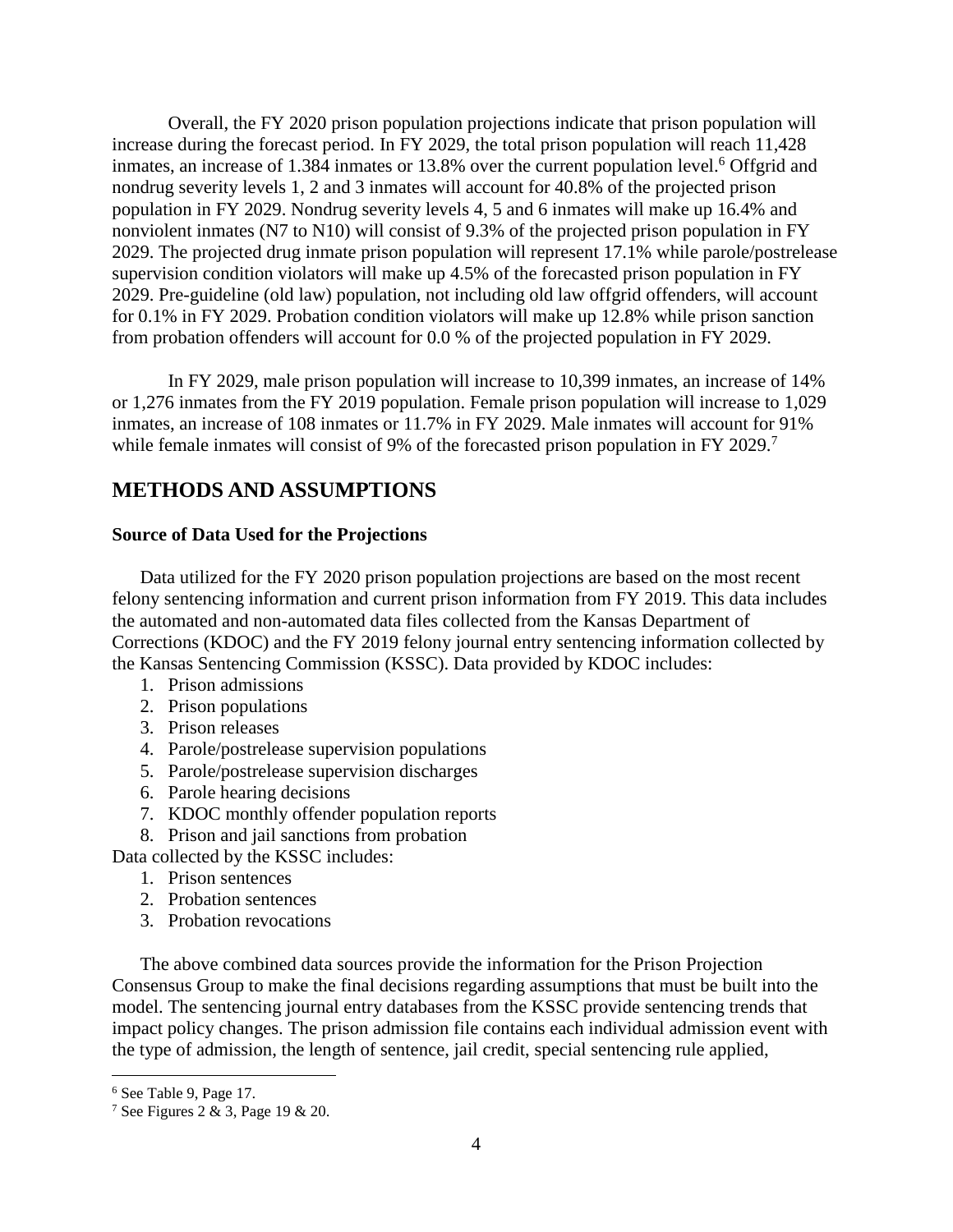departure information, and concurrent or consecutive sentences applied. The prison population stock file provides additional information which is used by the Prison Projection Consensus Group as well as characteristics of the June 30 incarceration population. The prison release file informs the Consensus Group of the type of release and the actual length of stay for each individual inmate. Parole/postrelease supervision and parole hearing files provide information regarding parole population, parole discharges, parole hearing decisions, and waiting time between each parole hearing. KDOC Monthly Offender Population Reports are utilized to monitor actual prison monthly population compared to the projections.

#### **Consensus Group**

In an attempt to formulate the most accurate assumptions, the Sentencing Commission utilizes a Prison Population Consensus Group to review and establish the final set of assumptions that are utilized in building the simulation model. Members of the Consensus Group represent criminal justice agencies which play a role in processing an individual through the criminal justice system. Members contribute their agencies' expertise regarding formal and informal procedures and provide relevant information and data on specific issues or practices which may affect prison population.

#### <span id="page-8-0"></span>**Members of the FY 2020 Prison Population Projection Consensus Group:**

| Bowman, Randall       | <b>Kansas Department of Corrections</b> |
|-----------------------|-----------------------------------------|
| Browne, Ebo           | Kansas Sentencing Commission            |
| Chang, Kunlun         | Kansas Sentencing Commission            |
| Cooper, Hope          | Kansas Department of Corrections        |
| Grube, John           | Kansas Sentencing Commission            |
| McNeal, Marie         | Kansas Department of Corrections        |
| Ogletree, Jonathan    | Kansas Department of Corrections        |
| Schultz, Scott        | Kansas Sentencing Commission            |
| Waldrock, Melissa     | Kansas Department of Corrections        |
| Zmuda, Secretary Jeff | Kansas Department of Corrections        |

The Consensus Group held two meetings to review sentencing trends, identify policy changes that may affect future prison bed needs and identify assumptions to be incorporated into the forecast model.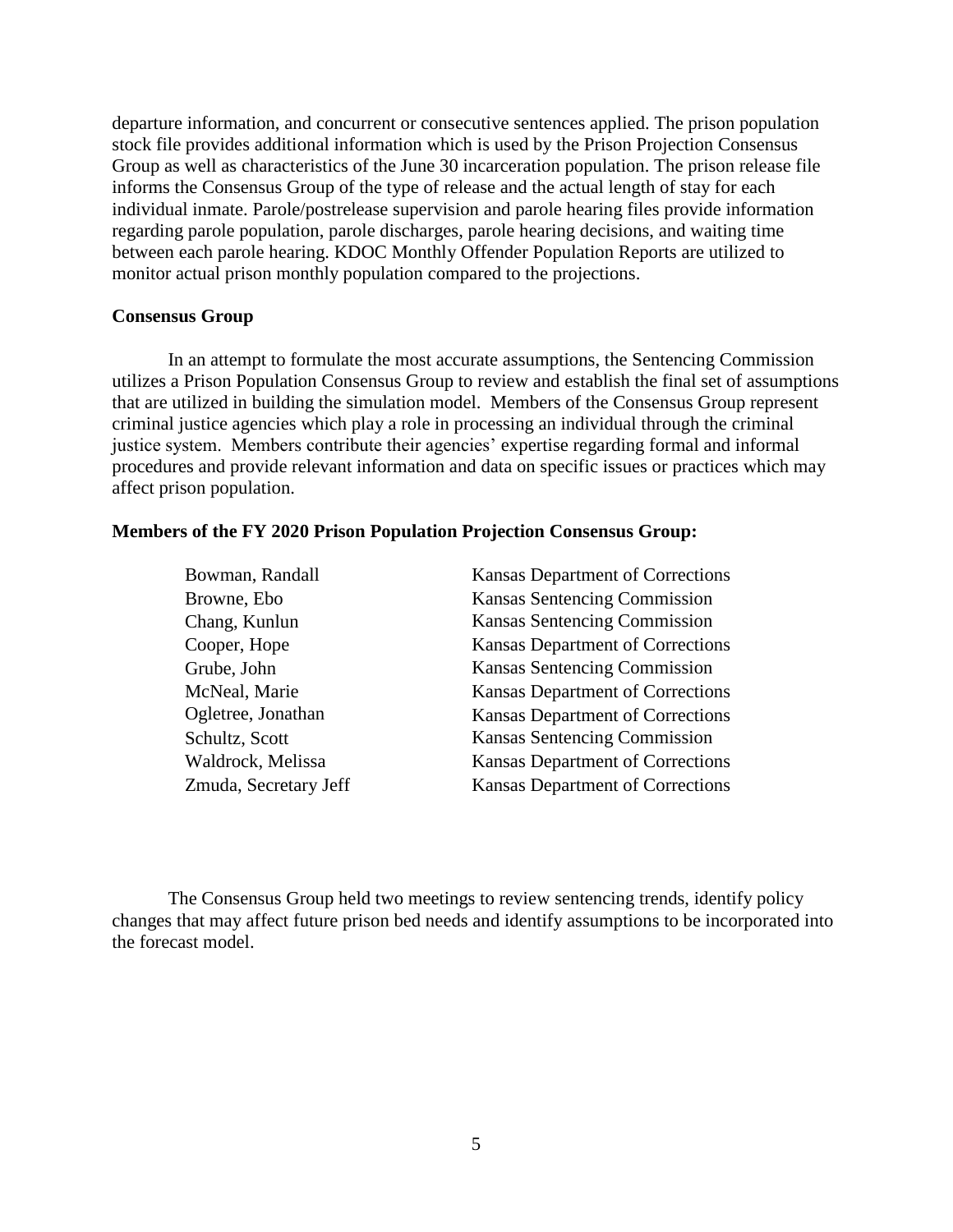#### <span id="page-9-0"></span>**FY 2019 Prison Population Projection Assumptions**

- 1. The model begins on July 1, 2019.
- 2. The model is based on FY 2019 data (July 1, 2018 June 30, 2019).
- 3. This prison population projection is for a ten-year forecasting period (FY 2020 to FY 2029).
- 4. The projection model is designed to simulate all new commitments to prison, from FY 2020 and forward, under sentencing guidelines, with a determinate sentence length.
- 5. Admission Trends:
- a) New Court Commitments. Direct new court commitments to prison in FY 2019 (offenders not on any type of supervision at the time of conviction and subsequent admission to prison) indicated a decrease of 1.8% or 37 admissions less when compared to FY 2018. Compared with FY 2015, the admissions to prison indicate an increase of 3.1% or 60 admissions. FY 2015 indicated 1,922 admissions; FY 2016 indicated a total of 1,986 admissions; FY 2017 demonstrated a total of 2,071 admissions; FY 2018 displayed a total of 2,019 admissions and FY showed a total of 1,982 admissions.
- b) Probation Condition Violators. In FY 2019, 1,402 probation condition violators were admitted to prison, indicating a decrease of 3.8% or 56 admissions from FY 2018 and an increase of 6.1% or 81 admissions from FY 2015. Probation condition violators admitted to prison during the five years were: 1,321 in FY 2015; 1,180 in FY 2016; 1,229 in FY 2017; 1,458 in FY 2018 and 1,402 in FY 2019. Of the 1,402 probation condition violators, 145 or 10.4% offenders received prison sanctions before full revocation at the same year. One hundred and three of them received 120-day and 42 received 180-day sanctions.
- c) Prison Sanctions for Probation Condition Violators. In FY 2019, 1,160 probation condition violators (320 females and 866 males) received 1,186 prison sanctions. Twenty-six of the 1,160 offenders received two prison sanctions, including seven females and 19 males. Twenty-three of them received one 120-day and one 180-day sanctions, two received two 120-day sanctions and one received two 180-day sanction. Of the 1,186 prison sanctions, 771 were 120 days; 413 were 180 days; two were 360 days. The average length of stay in prison was 34 days for the 120 days and 62 days for the 180 days. The number of prison sanctions in FY 2019 indicated a decrease of 11 sanctions or less than one percent when compared with last year  $(1,197$  sanctions).
- d) Probation Violators with New Sentence. Probation violators with a new sentence in FY 2019 indicated an increase of 43 violators or 17.5% from last year. When compared with FY 2015 number, it indicated an increase of 7.3% or 24 admissions. The number of probation violator with new sentence in the past five years were: 331 in FY 2015 and FY 2016, 340 in FY 2017, 302 in FY 2018 and 355 in FY 2019.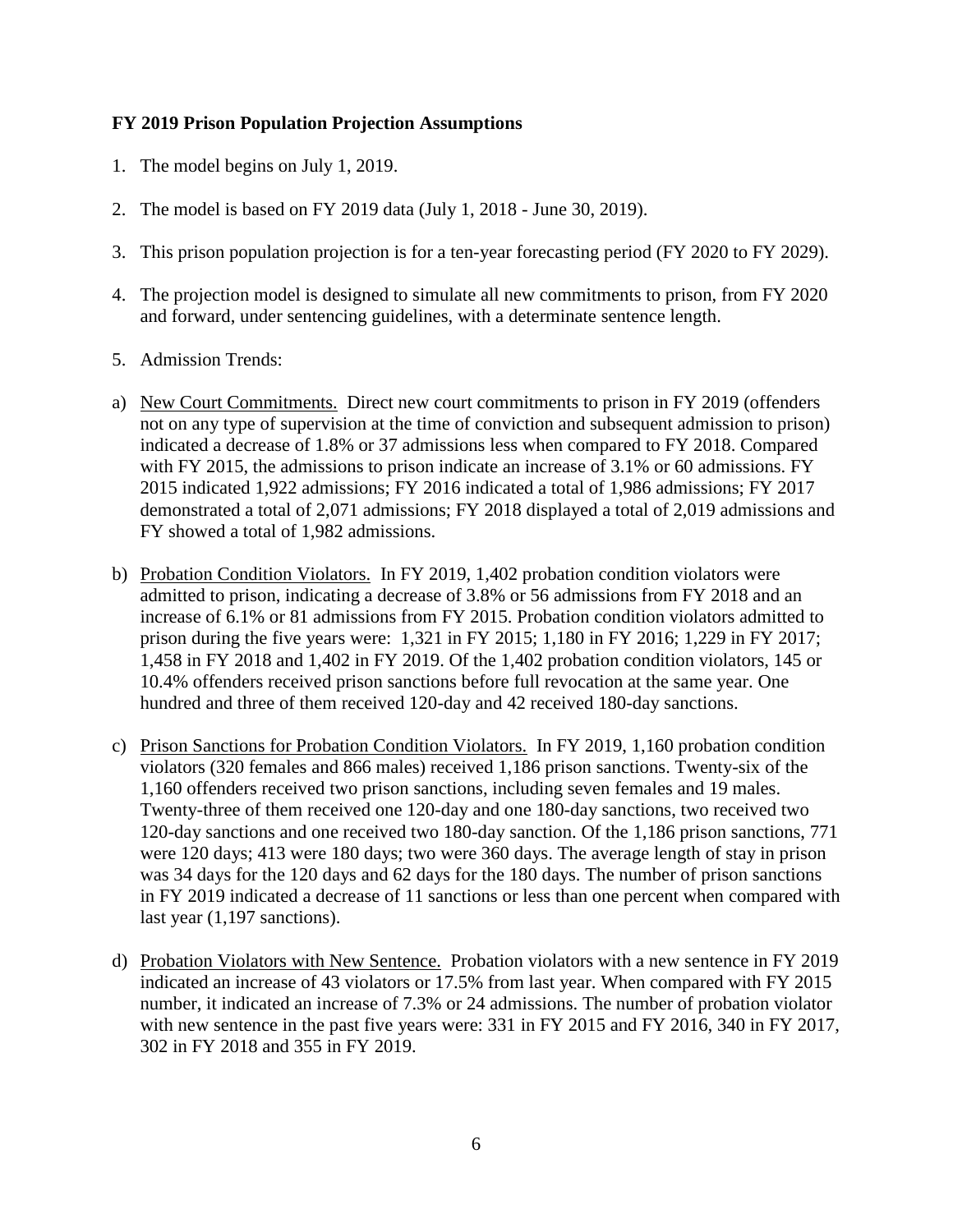- e) Probation Violators with New Conviction. In FY 2019, probation violators with new conviction decreased by 54.4% or 81 admissions when compared with that of FY 2018. Over the five-year period, probation violators with new conviction indicated a decrease of 59.5% or 100 violators. Probation violator with new conviction were separated from probation condition violators in FY 2014 due to KDOC's new computation rules.
- f) Total New Commitments: Rate of Growth<sup>8</sup>. The total new commitments of the above groups in FY 2019 decreased by 2.6% or 132 admissions when compared with that of 2018. The growth rates for new commitments in the past ten years are as follows:

| FY 2009 to FY 2010                              | 13.3%   |
|-------------------------------------------------|---------|
| FY 2010 to FY 2011                              | 0.1%    |
| FY 2011 to FY 2012                              | 3.4%    |
| FY 2012 to FY 2013                              | $-3.0%$ |
| FY 2013 to FY 2014                              | 5.5%    |
| FY 2014 to FY 2015                              | 3.9%    |
| FY 2015 to FY 2016                              | 5.8%    |
| FY 2016 to FY 2017                              | 7.0%    |
| FY 2017 to FY 2018                              | 2.2%    |
| FY 2018 to FY 2019                              | $-2.6%$ |
| Average yearly growth rate (FY 2010 to FY 2019) | 3.6%    |

Last year, the consensus group agreed to use 1.5% annual growth for male and 2.5% for female in FY 2019 model. **The consensus group agreed to use 1% annual growth rate for male and 1.5% for female in the FY 2020 model.** 

- 6. Guideline postrelease supervision condition violators may serve up to 180 days. The average length of stay for this group was 123 days in FY 2015; 128 days in FY 2016; 132 in FY 2017 and 135 days in FY 2018. The consensus group agreed to use 132 days for this group in FY 2019 model. The actual average length of stay in FY 2019 was **129** days, which was 3 days short. **The consensus group agreed to use the 126 days average length of stay for this group in the FY 2020 model.**
- 7. In FY 2019, a total of 1,091 parole/postrelease and conditional release condition violators were returned to prison, indicating an increase of nine offenders when compared with last year. The consensus group agreed to use the return rate of 100 offenders per month for this group last year. The actual average rate of parole/postrelease and conditional release condition violators was 91 offenders per month, indicating a decrease of nine admissions per month. **The consensus group agreed to use the return rate of 95 offenders per month for this group in the FY 2020 Model.**
- 8. In FY 2019, a total of 182 parole/postrelease violators with new sentences were admitted to prison, representing a decrease of 14.6% or 31 admissions when compared with the admissions of FY 2018. In review of the past five years' data, parole/postrelease violators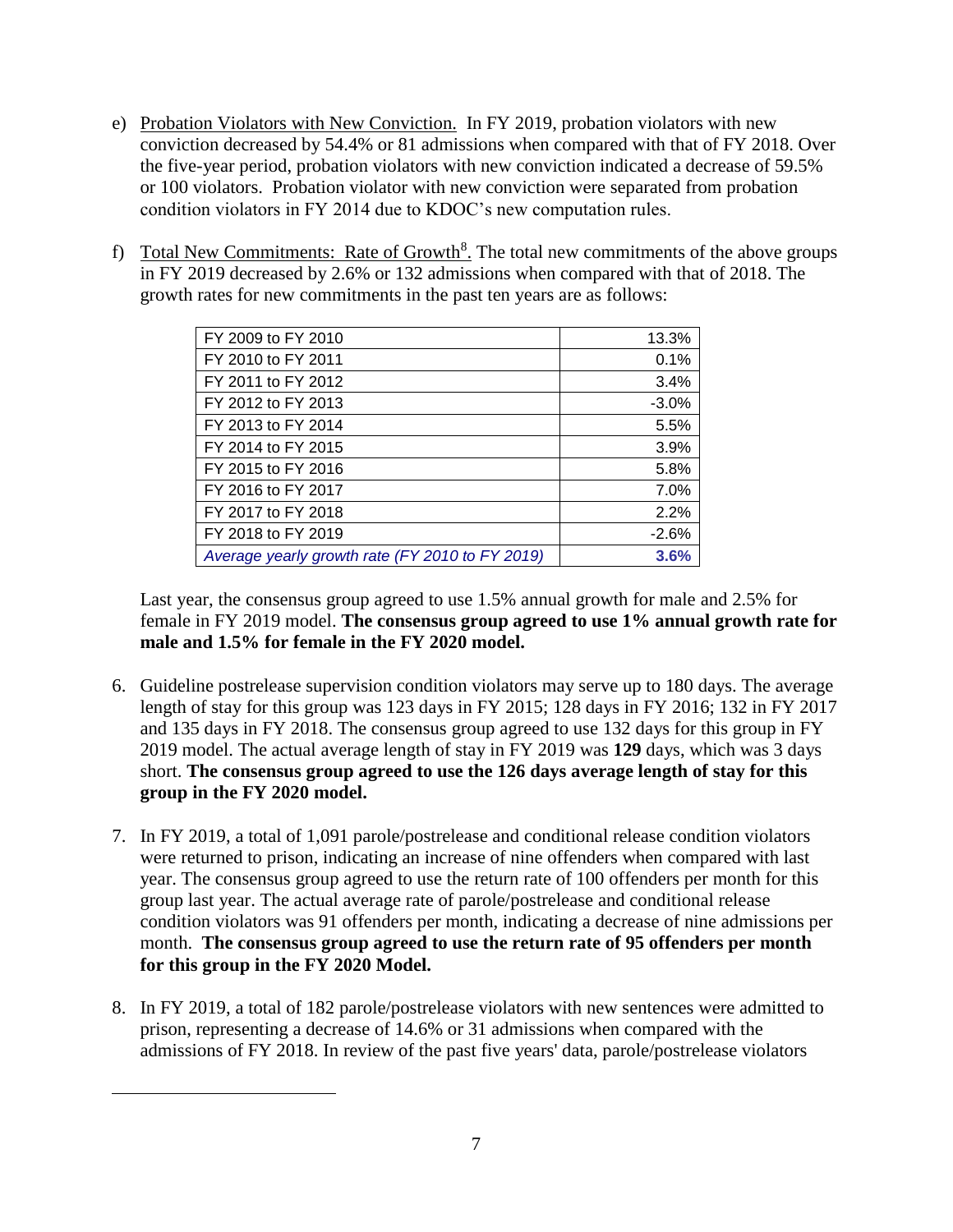with new sentence in FY 2018 indicated the highest in numbers. (FY 2015-151, FY 2016-146, FY 2017-196, FY 2018-213 and FY 2019-182). Last year, the consensus group agreed to use **195** returns for this group in FY 2019 model. **The consensus group agreed to use 195 returns with new sentence in the FY 2020 Model.**

- 9. **SB 18 – Expanding SB 123 drug treatment programs for drug offenders whose offenses are classified in grid blocks 4-E to 4-I.** In FY 2019**, 41 offenders** convicted of the drug crimes whose offenses was classified in grid blocks **4-E, 4-F, 4-G, 4-H or 4-I** of the sentencing guidelines grid were admitted in KDOC. During the legislative session, we assumed that **30%, 50% or 80%** of those offenders sentenced to prison will be sentenced to the SB 123 drug treatment program. **The consensus group agreed to use 30% of the offenders in the FY 2020 model.**
- 10. **SB 18 – Removing the 120-day or 180-day prison sanctions for probation condition violators**. In FY 2019, 1,167 probation condition violators (302 females and 895 males) received 1,197 prison sanctions. Since it is not retroactive, there are still some probation condition violators whose offense date was before July 1, 2019 will continue receiving prison sanctions. Based on the FY 2019 Commission probation revocation data, the average revocation time was 14 months. **The consensus group agreed in the FY 2020 model that half of the above violators will receive prison sanctions in the first year (FY 2020), 15% of them will receive prison sanctions in the second year (FY 2021) and no prison sanctions will be imposed beginning in FY 2022 going forward.**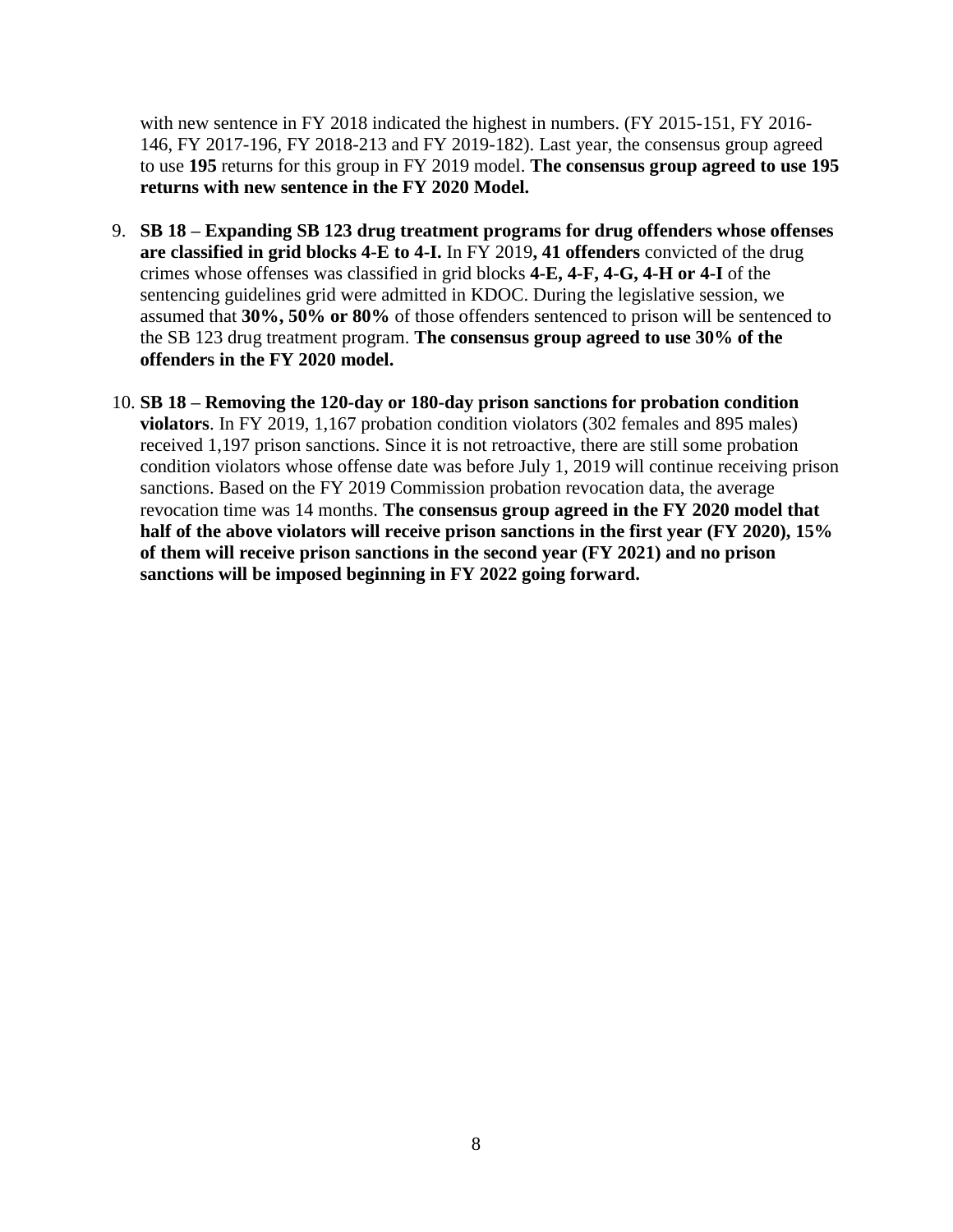#### **KEY FINDINGS OF FISCAL YEAR 2019 DATA**

- 1. A total number of 10,044 offenders were incarcerated in KDOC on June 30, 2019, representing an increase of 71 offenders when compared with that of FY 2018. Of the total number, 9,642 were guideline offenders, 402 were pre-guideline offenders. Nearly all the pre-guideline offenders were offgrid, nondrug severity levels 1 to 3 offenders and parole condition violators, representing 98.3% of this group.
- 2. In FY 2019, 6,388 offenders were admitted to prison, representing the lowest number in the past three years. Of those 6,388 offenders, new commitments (including prison sanction from probation) accounted for 78.2% or 4,993 admissions, which included 31.0% direct new court commitments, 21.9% probation condition violators, 18.6% prison sanctions, 5.6% probation violators with new sentence and 1.1% new conviction.
- 3. Compared with FY 2018, the total number of new commitments sentenced to prison in FY 2019 decreased by 2.6% or 132 admissions. Among the total of new commitments to prison, direct new court commitments accounted for 1,982 admissions, demonstrating a decrease of 1.8% or 37 admissions. Probation condition violators indicated a decrease of 3.8% or 56 admissions. Prison sanctions from probation decreased by 0.9% or 11 sanctions. Probation violators with new sentence showed an increase of 17.5% or 53 offenders. Probation violators with new conviction displayed a decrease of 54.4% or 81 admissions.
- 4. In FY 2019, 1,160 probation condition violators (313 females and 847 males) received a total of 1,186 prison sanctions. Of the 1,186 sanctions, 771 were 120 days; 413 were 180 days and two were 360 days. Twenty-six offenders received two prison sanctions, including seven females and nineteen males. The average length of stay in prison was 34 days for the 120 days; 63 days for the 180 days.
- 5. Parole/post-release condition violators and conditional release violators made up 17.1% or 1,091 admissions of the total admissions in FY 2019, indicating an increase of 0.9% or 9 admissions from that of FY 2018.
- 6. The average length of sentence of probation condition violators in FY 2019 was 22.5 months. The average jail credit was 187.2 days or 6.2 months and the average length of stay in prison was 9.3 months. These numbers were slightly less than what was reported last year. Further examination of this group displayed that 97% of them were offenders ranging from Drug severity levels 3 to 5 and nondrug severity levels 5 to 10. This trend has not been changed from previous years.
- 7. The average length of stay in prison for pre-guideline parole condition violators in FY 2019 was calculated to be 43.1 months, indicating an increase of 3.1 months from the length of stay observed during FY 2018 (40.0 months). The average length of stay for the guideline postrelease supervision condition violators in FY 2019 was 4.2 months (128 days), 7 day less than the average length of stay in FY 2018 (4.4 months or 135 days).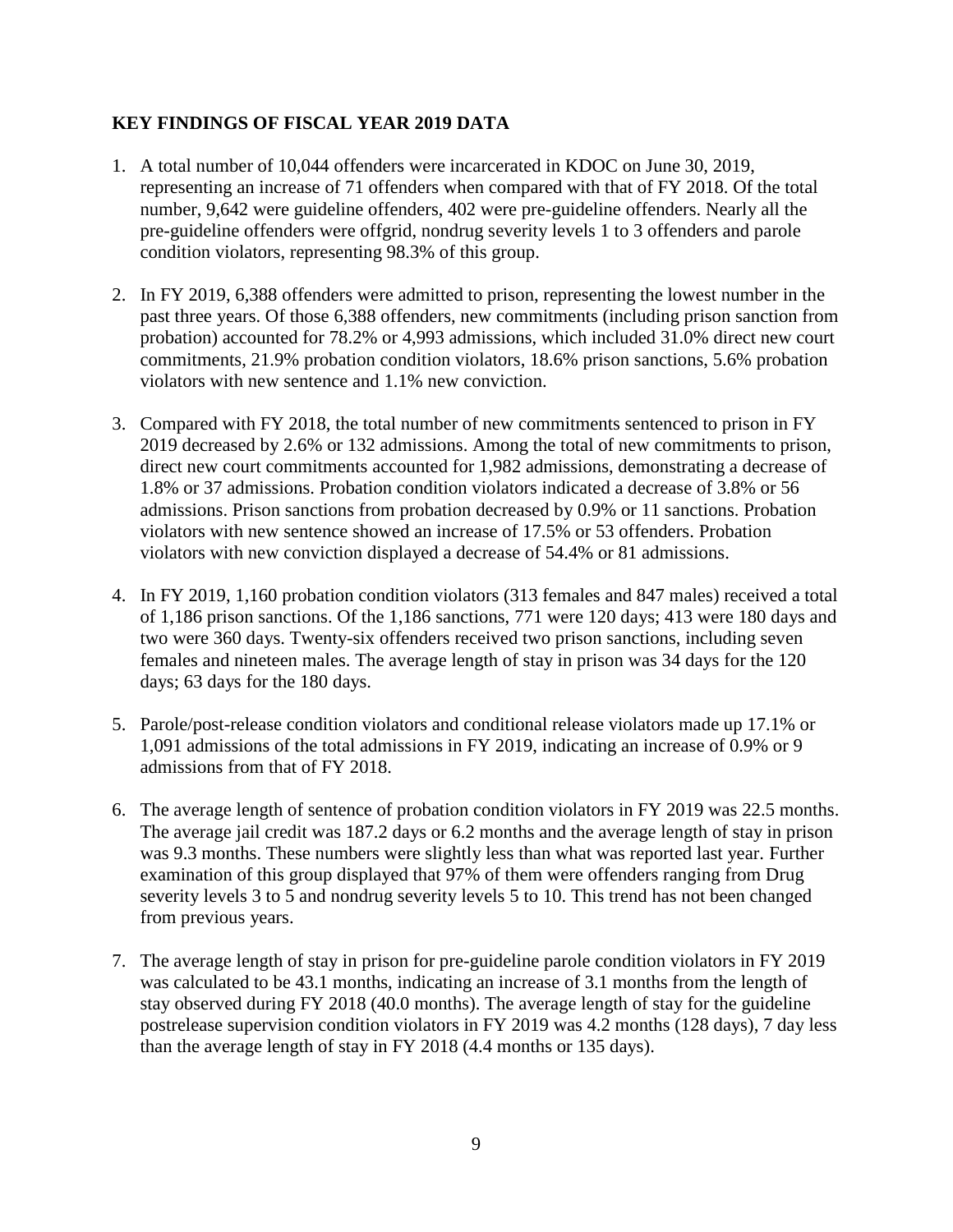- 8. Compared with FY 2018, the average lengths of sentence of the guideline nondrug sentences in FY 2019 decreased by 2.4 months at severity level 4, 0.6 months at severity level 8 and 0.2 months at severity level 9. The average sentence lengths increased by 9.0 months for severity level 1, 18.0 months for severity level 2, 3.2 months for severity level 3, 1.1 months for severity level 5, and 1.1 months for severity level 10. The average lengths of severity levels 6 and 7 indicated an increase by less than one month. The number of admissions of nondrug severity levels 2, 4, 6 and 10 increased by 9, 28, 35 and 10 respectively. The number of admissions of severity levels 1, 3, 5, 7, and 9 decreased by 5, 7, 43, 27, 23 and 50 respectively.
- 9. During FY 2019, the admissions of parole/postrelease violators with new sentences (including conditional release violators with new felony sentences) indicated a decrease of 31 admissions or 14.6% when compared with the returns in FY 2018 (182 vs. 213).
- 10. In FY 2019, 1,261 drug offenders were admitted to prison, indicating an increase of 5 admissions when compared with that of FY 2018. Of this number, 538 were new court commitments, 573 probation condition violators, 119 probation violators with new sentence and 31 probation violators with new conviction. The average length of the drug sentences was 37.2 months, indicating an increase of 2.2 months when compared to that of 2018 (37.2) vs. 35.0).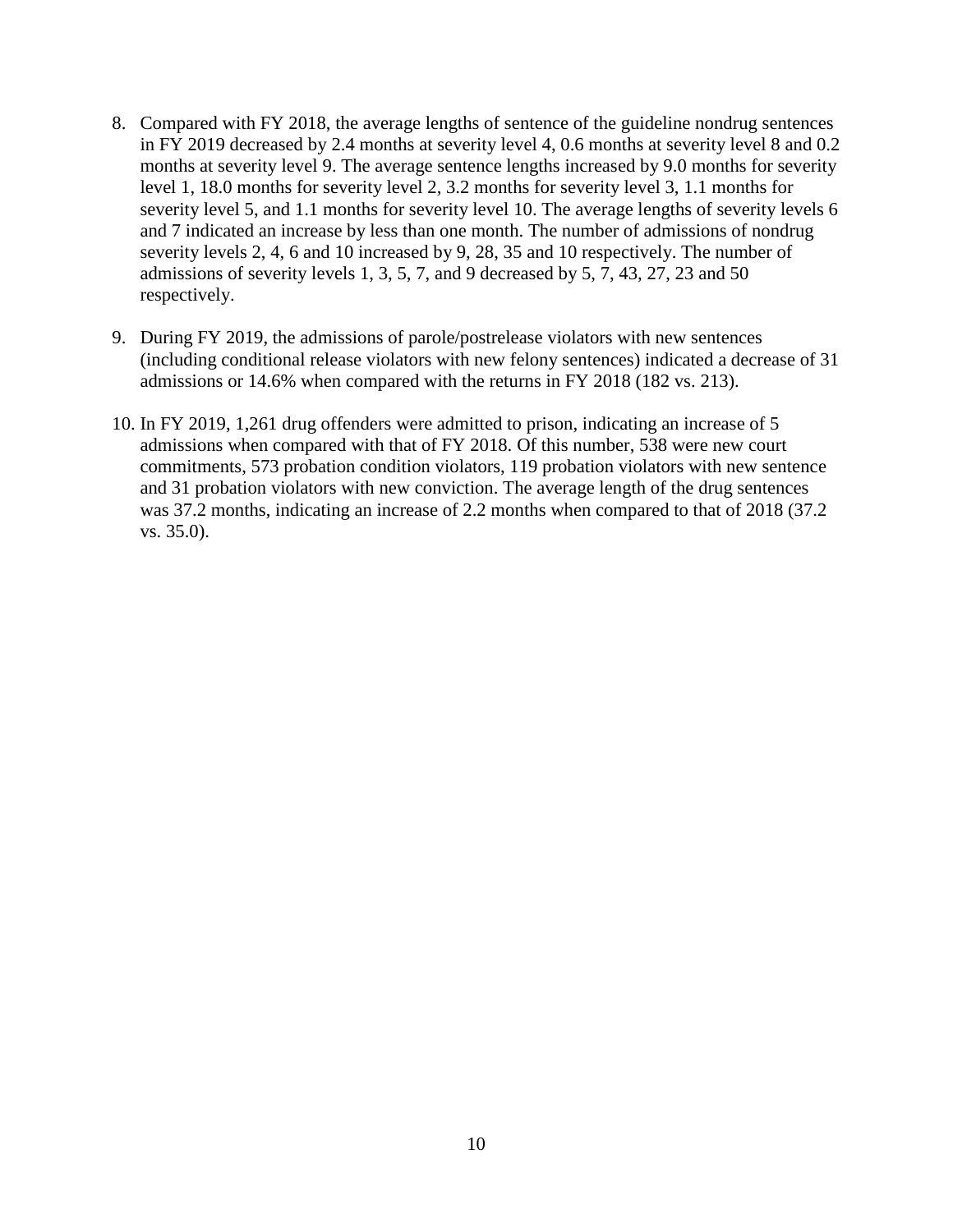|                                              | <b>Pre-Guideline</b> |                | Guideline     |         | <b>Total</b>   |                |
|----------------------------------------------|----------------------|----------------|---------------|---------|----------------|----------------|
| <b>Severity Level</b>                        | <b>Number</b>        | <b>Percent</b> | <b>Number</b> | Percent | <b>Number</b>  | <b>Percent</b> |
| D1                                           | $\overline{0}$       | 0.0%           | 185           | 1.8%    | 185            | 1.8%           |
| D2                                           | $\overline{0}$       | 0.0%           | 311           | 3.1%    | 311            | 3.1%           |
| D <sub>3</sub>                               | $\overline{0}$       | 0.0%           | 434           | 4.3%    | 434            | 4.3%           |
| D <sub>4</sub>                               | $\overline{0}$       | 0.0%           | 136           | 1.4%    | 136            | 1.4%           |
| D <sub>5</sub>                               | $\overline{0}$       | 0.0%           | 508           | 5.1%    | 508            | 5.1%           |
| N1                                           | 64                   | 0.6%           | 1101          | 11.0%   | 1165           | 11.6%          |
| N2                                           | 47                   | 0.5%           | 205           | 2.0%    | 252            | 2.5%           |
| N <sub>3</sub>                               | 38                   | 0.4%           | 1164          | 11.6%   | 1202           | 12.0%          |
| N <sub>4</sub>                               | 3                    | 0.0%           | 356           | 3.5%    | 359            | 3.6%           |
| N <sub>5</sub>                               | $\overline{2}$       | 0.0%           | 1061          | 10.6%   | 1063           | 10.6%          |
| N <sub>6</sub>                               | $\overline{0}$       | 0.0%           | 331           | 3.3%    | 331            | 3.3%           |
| N7                                           | $\overline{2}$       | 0.0%           | 562           | 5.6%    | 564            | 5.6%           |
| N <sub>8</sub>                               | $\overline{0}$       | 0.0%           | 126           | 1.3%    | 126            | 1.3%           |
| N <sub>9</sub>                               | $\overline{0}$       | 0.0%           | 198           | 2.0%    | 198            | 2.0%           |
| N10                                          | $\overline{0}$       | 0.0%           | 6             | 0.1%    | 6              | 0.1%           |
| Offgrid                                      | 160                  | 1.6%           | 1277          | 12.7%   | 1437           | 14.3%          |
| Probation<br>Condition<br>Violators          | $\overline{0}$       | 0.0%           | 1167          | 11.6%   | 1167           | 11.6%          |
| Sanction from<br>Probation                   | $\overline{0}$       | 0.0%           | 137           | 1.4%    | 137            | 1.4%           |
| Parole/Postrelease<br>Condition<br>Violators | 86                   | 0.9%           | 377           | 3.8%    | 463            | 4.6%           |
| <b>Subtotal</b>                              | 402                  | 4.0%           | 9642          | 96.0%   | 10044          | 100.0%         |
| Nongrid/Unknown                              |                      |                |               |         | $\overline{0}$ | 0.0%           |
| <b>Total</b>                                 |                      |                |               |         | 10044          | 100.0%         |

#### **Table 1: Prison Population Characteristics 6/30/2019**

Source: DOC prison population file.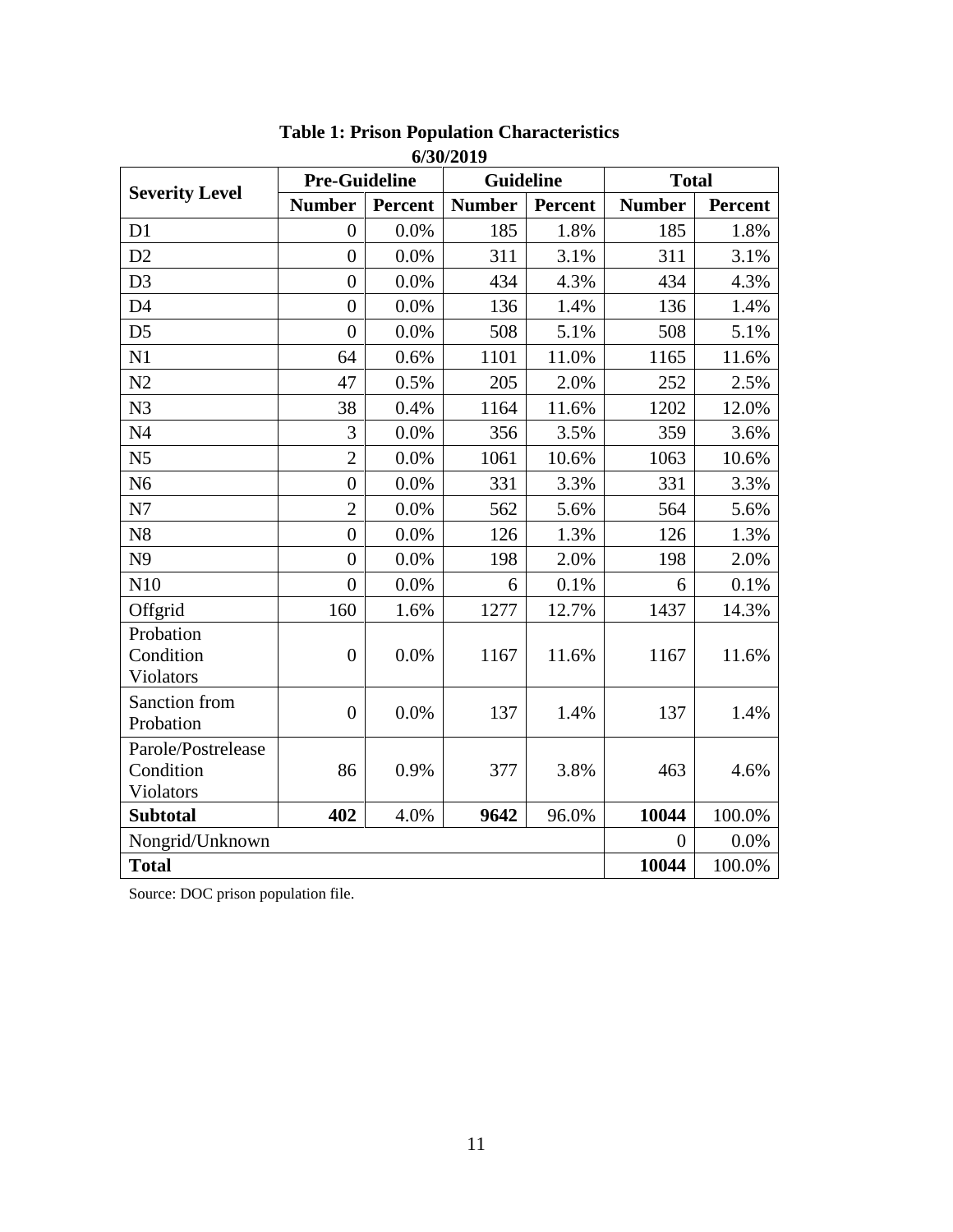| <b>Offender Group</b>                | 2018 | 2019  | <b>Difference</b> | % Increase/<br><b>Decrease</b> |
|--------------------------------------|------|-------|-------------------|--------------------------------|
| Drug                                 | 1519 | 1574  | 55                | 3.6%                           |
| $N1$ to $N3$                         | 2477 | 2470  | $-7$              | $-0.3%$                        |
| N <sub>4</sub> to N <sub>6</sub>     | 1753 | 1748  | $-5$              | $-0.3%$                        |
| $N7$ to $N10$                        | 874  | 892   | 18                | 2.1%                           |
| <b>Sanction from Probation</b>       | 138  | 137   | $-1$              | $-0.7%$                        |
| <b>Probation Condition Violators</b> | 1106 | 1167  | 61                | 5.5%                           |
| Offgrid Including Old Law Lifer      | 1412 | 1437  | 25                | 1.8%                           |
| <b>Parole/Post Release Violators</b> | 520  | 463   | -57               | $-11.0%$                       |
| Old Law Inmates*                     | 174  | 156   | $-18$             | $-10.3%$                       |
| <b>Total</b>                         | 9973 | 10044 | 71                | 0.7%                           |

**Table 2: Comparison between Actual Prison Population - FY 2018 & FY 2019**

Source: DOC prison population files.

**Table 3: Guideline Admission Characteristics - FY 2019**

| <b>Severity</b><br><b>Level</b> | <b>Number</b><br><b>Admitted</b> | Percent<br><b>Admitted</b> | Average<br><b>Sentence</b><br>(Months) | <b>Jail</b><br><b>Credit</b><br>(Days) | <b>Probation</b><br><b>Condition</b><br><b>Violators</b><br>(%) | <b>Probation</b><br><b>Violators</b><br>w/New<br><b>Sentence</b><br>(%) | <b>Probation</b><br><b>Violators</b><br>w/New<br>Conviction<br>(%) |
|---------------------------------|----------------------------------|----------------------------|----------------------------------------|----------------------------------------|-----------------------------------------------------------------|-------------------------------------------------------------------------|--------------------------------------------------------------------|
| D <sub>1</sub>                  | 30                               | 0.6%                       | 118.9                                  | 238.6                                  | 10.0                                                            | 6.7                                                                     | 3.3                                                                |
| D2                              | 107                              | 2.1%                       | 84.6                                   | 204.1                                  | 13.1                                                            | 7.5                                                                     | 0.0                                                                |
| D <sub>3</sub>                  | 161                              | 3.2%                       | 60.2                                   | 182.7                                  | 18.0                                                            | 5.6                                                                     | 0.0                                                                |
| D <sub>4</sub>                  | 121                              | 2.4%                       | 31.0                                   | 184.0                                  | 30.6                                                            | 9.1                                                                     | 2.5                                                                |
| D <sub>5</sub>                  | 842                              | 16.9%                      | 24.7                                   | 177.0                                  | 58.2                                                            | 10.6                                                                    | 3.2                                                                |
| N1                              | 70                               | 1.4%                       | 483.2                                  | 446.2                                  | 0.0                                                             | 0.0                                                                     | 0.0                                                                |
| N2                              | 15                               | 0.3%                       | 144.1                                  | 358.7                                  | 6.7                                                             | 0.0                                                                     | 0.0                                                                |
| N3                              | 160                              | 3.2%                       | 108.8                                  | 382.5                                  | 5.0                                                             | 8.8                                                                     | 0.0                                                                |
| N <sub>4</sub>                  | 92                               | 1.8%                       | 62.8                                   | 255.6                                  | 9.8                                                             | 6.5                                                                     | 1.1                                                                |
| N <sub>5</sub>                  | 314                              | 6.3%                       | 58.6                                   | 269.6                                  | 18.2                                                            | 12.4                                                                    | 0.6                                                                |
| N <sub>6</sub>                  | 211                              | 4.2%                       | 36.0                                   | 211.3                                  | 27.0                                                            | 10.4                                                                    | 2.8                                                                |
| N7                              | 583                              | 11.7%                      | 31.9                                   | 225.9                                  | 41.3                                                            | 14.9                                                                    | 9.2                                                                |
| N8                              | 336                              | 6.7%                       | 17.5                                   | 178.4                                  | 47.0                                                            | 9.2                                                                     | 2.4                                                                |
| N9                              | 631                              | 12.6%                      | 13.8                                   | 143.4                                  | 45.2                                                            | 5.4                                                                     | 2.1                                                                |
| N10                             | 44                               | 0.9%                       | 10.1                                   | 147.0                                  | 27.3                                                            | 4.5                                                                     | 2.3                                                                |
| Offgrid                         | 90                               | 1.8%                       | $\qquad \qquad -$                      |                                        | N/A                                                             | N/A                                                                     | N/A                                                                |
| Sanction                        | 1186                             | 23.8%                      | -                                      |                                        | N/A                                                             | N/A                                                                     | N/A                                                                |
| <b>Total</b>                    | 4993                             | 100.0%                     |                                        |                                        |                                                                 |                                                                         |                                                                    |

Source: DOC admission file.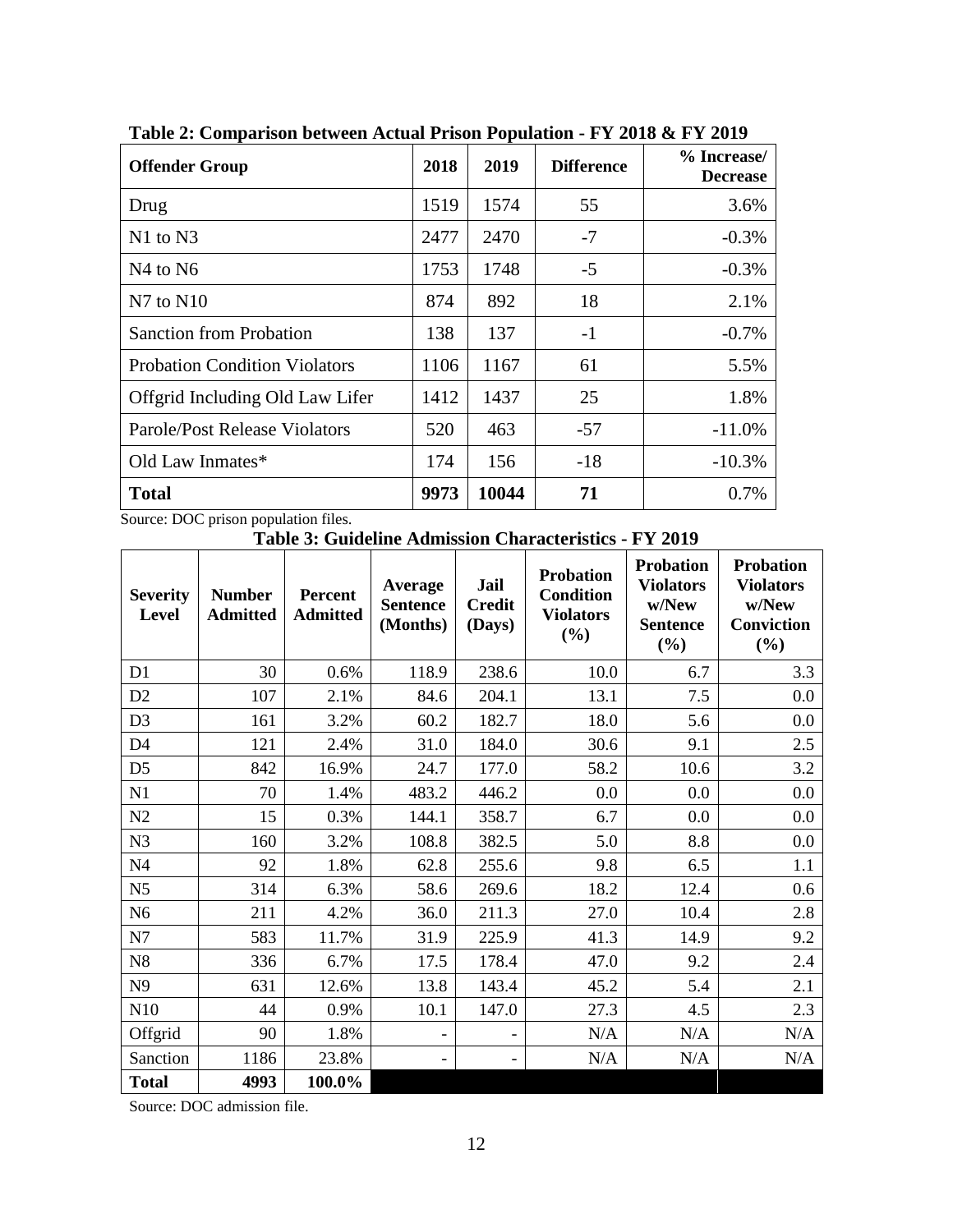| F I 2015, F I 2016 and F I 2019                 |                |                |                |                                                    |                                                    |  |
|-------------------------------------------------|----------------|----------------|----------------|----------------------------------------------------|----------------------------------------------------|--|
| <b>Severity</b><br>Level $\&$<br><b>Offense</b> | <b>FY 2015</b> | <b>FY 2018</b> | <b>FY 2019</b> | <b>Difference</b><br><b>Between 2015</b><br>& 2019 | <b>Difference</b><br><b>Between 2018</b><br>& 2019 |  |
| N1                                              | 62             | 100            | 68             | 6                                                  | $-32$                                              |  |
| N2                                              | 18             | 19             | 15             | $-3$                                               | $-4$                                               |  |
| N <sub>3</sub>                                  | 185            | 184            | 160            | $-25$                                              | $-24$                                              |  |
| N <sub>4</sub>                                  | 73             | 95             | 92             | 19                                                 | $-3$                                               |  |
| N <sub>5</sub>                                  | 350            | 332            | 314            | $-36$                                              | $-18$                                              |  |
| N <sub>6</sub>                                  | 155            | 187            | 211            | 56                                                 | 24                                                 |  |
| N7                                              | 598            | 604            | 583            | $-15$                                              | $-21$                                              |  |
| N8                                              | 323            | 344            | 336            | 13                                                 | $-8$                                               |  |
| N <sub>9</sub>                                  | 707            | 682            | 631            | $-76$                                              | $-51$                                              |  |
| N <sub>10</sub>                                 | 79             | 39             | 44             | $-35$                                              | 5                                                  |  |
| Drug                                            | 1081           | 1256           | 1261           | 180                                                | 5                                                  |  |
| <b>Total</b>                                    | 3631           | 3842           | 3715           | 84                                                 | $-127$                                             |  |

**Table 4: Comparison of Guideline New Commitments Admissions to Prison by Severity Level and Drug Offense FY 2015, FY 2018 and FY 2019**

Note: New commitments include direct new court admissions, condition probation violators, and probation violators with new sentence/new conviction.

**Table 5: Comparison of Guideline New Commitments Average Length of Sentence by Severity Level Offense FY 2015, F 2018 And FY 2019**

| <b>Severity</b><br>Level &<br><b>Offense</b> | <b>FY 2015</b> | <b>FY 2018</b> | <b>FY 2019</b> | <b>Difference</b><br><b>Between</b><br>2015 &<br>2019<br>(Month) | <b>Difference</b><br><b>Between</b><br>2018 &<br>2019<br>(Month) |
|----------------------------------------------|----------------|----------------|----------------|------------------------------------------------------------------|------------------------------------------------------------------|
| N1                                           | 286.8          | 244.5          | 320.3          | 33.5                                                             | 75.8                                                             |
| N2                                           | 139.3          | 195.6          | 144.1          | 4.8                                                              | $-51.5$                                                          |
| N <sub>3</sub>                               | 104.3          | 111.0          | 108.8          | 4.5                                                              | $-2.2$                                                           |
| N <sub>4</sub>                               | 75.1           | 63.0           | 62.8           | $-12.3$                                                          | $-0.2$                                                           |
| N <sub>5</sub>                               | 59.1           | 57.5           | 58.6           | $-0.5$                                                           | 1.1                                                              |
| N <sub>6</sub>                               | 36.7           | 38.8           | 36.0           | $-0.7$                                                           | $-2.8$                                                           |
| N7                                           | 28.1           | 30.4           | 31.9           | 3.8                                                              | 1.5                                                              |
| N8                                           | 17.8           | 17.1           | 17.5           | $-0.3$                                                           | 0.4                                                              |
| N <sub>9</sub>                               | 12.8           | 13.3           | 13.9           | 1.1                                                              | 0.6                                                              |
| N <sub>10</sub>                              | 8.5            | 9.4            | 10.1           | 1.6                                                              | 0.7                                                              |
| Drug                                         | 34.3           | 35.0           | 37.2           | 2.9                                                              | 2.2                                                              |

Source: DOC admission file.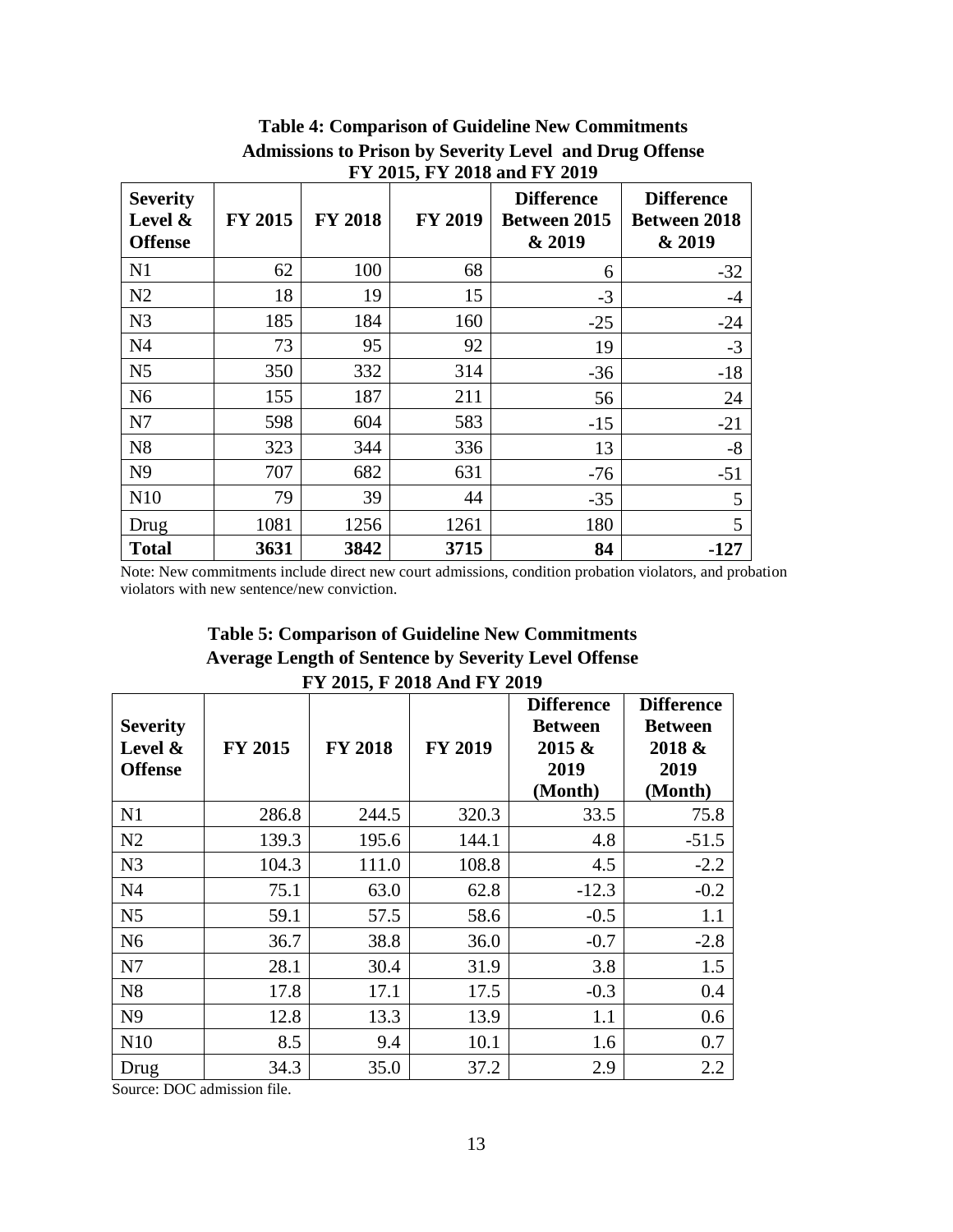| <b>Admission Type</b>                             | 2018 | 2019 | <b>Number</b><br><b>Change</b> | <b>Percent</b><br><b>Change</b> |
|---------------------------------------------------|------|------|--------------------------------|---------------------------------|
| <b>New Court Commitment</b>                       | 1787 | 1746 | -41                            | $-2.3%$                         |
| <b>Probation Condition</b><br>Violator            | 1081 | 1065 | $-16$                          | $-1.5%$                         |
| <b>Prison Sanction</b>                            | 895  | 866  | $-29$                          | $-3.2\%$                        |
| Probation Violator with<br>New Sentence           | 282  | 313  | 31                             | 11.0%                           |
| Probation Violator with<br>New Conviction         | 104  | 56   | -48                            | $-46.2%$                        |
| Parole/Post-release<br><b>Condition Violator</b>  | 971  | 956  | $-15$                          | $-1.5%$                         |
| Parole/Post-release Violator<br>with New Sentence | 197  | 171  | $-26$                          | $-13.2%$                        |
| Other                                             | 99   | 104  | 5                              | 5.1%                            |
| <b>Total Admission</b>                            | 5416 | 5277 | $-139$                         | $-2.6%$                         |
| <b>End of Year Population</b>                     | 9060 | 9123 | 63                             | $0.7\%$                         |

**Table 6: Comparison between FY 2018 and FY 2019 Prison Admission Types by Male**

#### **Table 7: Comparison between FY 2018 and FY 2019 Prison Admission Types by Female**

| <b>Admission Type</b>                             | 2018 | 2019 | <b>Number Change</b> | <b>Percent</b><br><b>Change</b> |
|---------------------------------------------------|------|------|----------------------|---------------------------------|
| New Court Commitment                              | 232  | 236  | 4                    | 1.7%                            |
| <b>Probation Condition</b><br>Violator            | 377  | 337  | $-40$                | $-10.6%$                        |
| <b>Prison Sanction</b>                            | 302  | 320  | 18                   | 6.0%                            |
| Probation Violator with<br>New Sentence           | 20   | 42   | 22                   | 110.0%                          |
| Probation Violator with<br>New Conviction         | 45   | 12   | $-33$                | $-73.3\%$                       |
| Parole/Post-release<br><b>Condition Violator</b>  | 111  | 135  | 24                   | 21.6%                           |
| Parole/Post-release Violator<br>with New Sentence | 15   | 11   | $-4$                 | $-26.7\%$                       |
| Other                                             | 24   | 18   | -6                   | $-25.0\%$                       |
| <b>Total Admission</b>                            | 1126 | 1111 | $-15$                | $-1.3%$                         |
| <b>End of Year Population</b>                     | 913  | 921  | 8                    | $0.9\%$                         |

Note: FY 2019 parole/postrelease condition violator included one conditional release condition violator.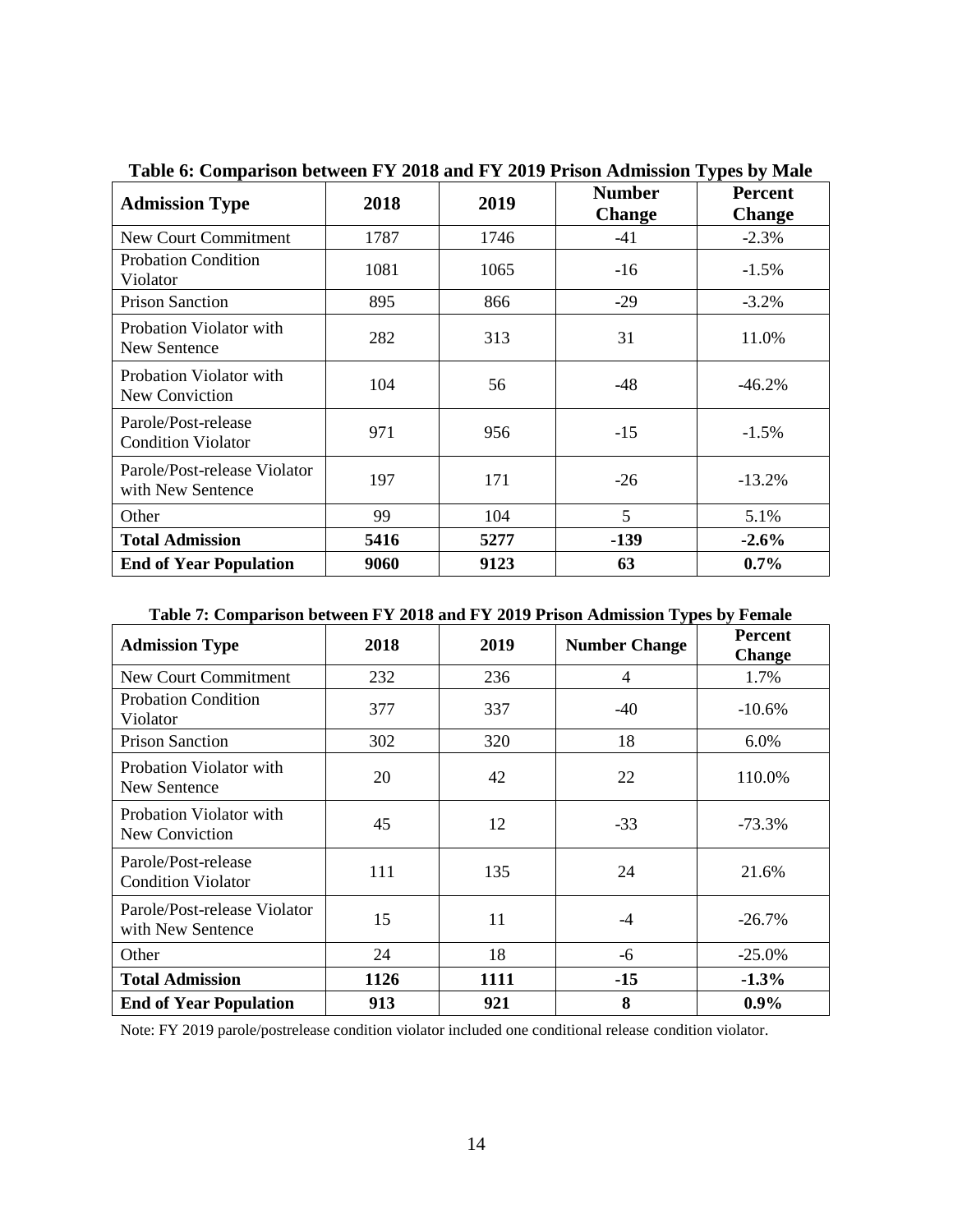| Law           |                | <b>Number of Admission</b> |                 |          | <b>Average Length of Stay in Month</b> |                |          |          |  |  |
|---------------|----------------|----------------------------|-----------------|----------|----------------------------------------|----------------|----------|----------|--|--|
|               | <b>FY 2018</b> | <b>FY 2019</b>             | <b>Change</b> # | Change % | <b>FY 2018</b>                         | <b>FY 2019</b> | Change # | Change % |  |  |
| Guideline     | 1047           | 1052                       |                 | $0.5\%$  | 4.4                                    | 4.2            | $-0.2$   | $-4.5\%$ |  |  |
| Pre-guideline | 35             | 39                         | 4               | 11.4%    | 40.0                                   | 40.0           |          | 0.0%     |  |  |
| <b>Total</b>  | 1082           | 1091                       |                 | 0.8%     |                                        |                |          |          |  |  |

**Table 8: Comparative Analysis of Condition Parole/Post Release Supervision Violators Between FY 2018 and FY 2019**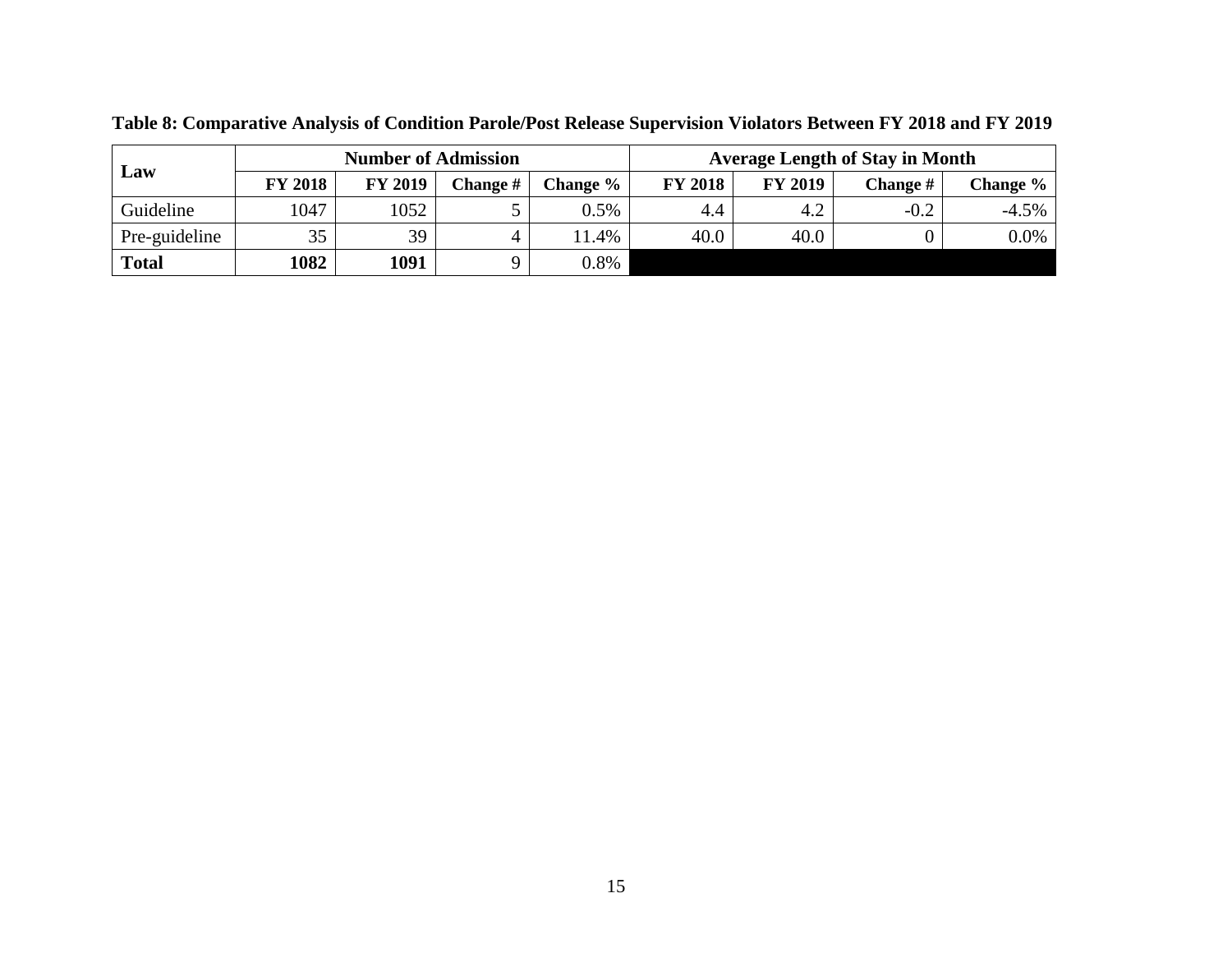<span id="page-19-0"></span>**FY 2020 PRISON POPULATION PROJECTIONS**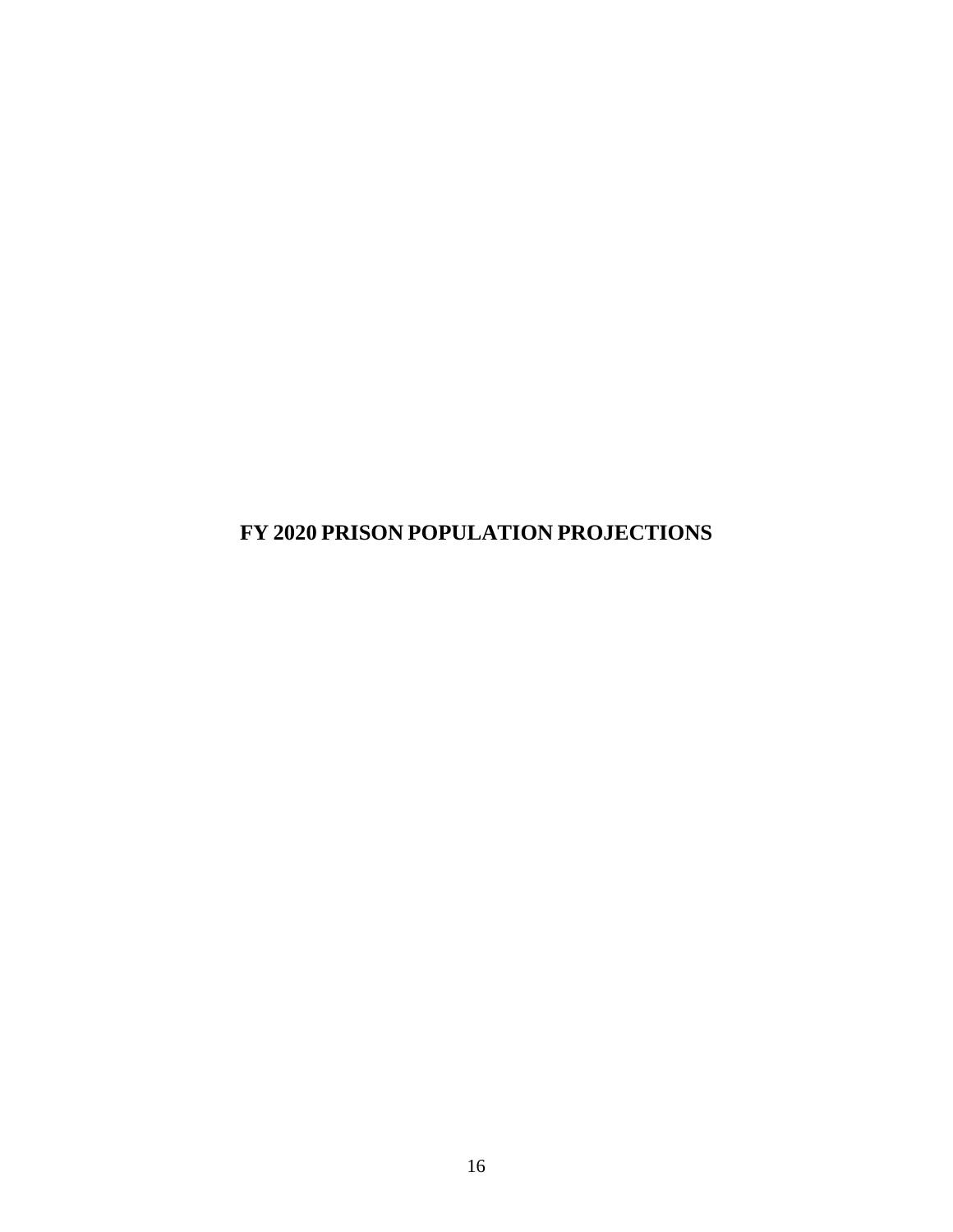| <b>Offender</b><br>Group                                 | $2019*$ | 2020  | 2021  | 2022             | 2023             | 2024             | 2025             | 2026             | 2027             | 2028             | 2029             |        | $\# \nChange$ / Change |
|----------------------------------------------------------|---------|-------|-------|------------------|------------------|------------------|------------------|------------------|------------------|------------------|------------------|--------|------------------------|
| Drug                                                     | 1574    | 1583  | 1663  | 1747             | 1780             | 1828             | 1849             | 1915             | 1948             | 1951             | 1958             | 384    | 24.4%                  |
| $N1$ to $N3$                                             | 2504    | 2504  | 2515  | 2537             | 2541             | 2557             | 2596             | 2591             | 2589             | 2629             | 2638             | 134    | 5.4%                   |
| $N4$ to $N6$                                             | 1749    | 1772  | 1790  | 1777             | 1810             | 1815             | 1826             | 1860             | 1892             | 1856             | 1877             | 128    | 7.3%                   |
| <b>N7 to N10</b>                                         | 892     | 966   | 1052  | 1097             | 1140             | 1173             | 1209             | 1194             | 1210             | 1246             | 1261             | 369    | 41.4%                  |
| <b>Sanction</b>                                          | 131     | 73    | 11    | $\boldsymbol{0}$ | $\boldsymbol{0}$ | $\boldsymbol{0}$ | $\boldsymbol{0}$ | $\boldsymbol{0}$ | $\boldsymbol{0}$ | $\boldsymbol{0}$ | $\boldsymbol{0}$ | $-131$ | $-100.0\%$             |
| Probation<br>Condition<br><b>Violators</b>               | 1167    | 1276  | 1345  | 1402             | 1389             | 1432             | 1446             | 1463             | 1467             | 1477             | 1464             | 297    | 25.4%                  |
| <b>Offgrid</b><br>Including<br><b>Old Law</b><br>Lifer   | 1437    | 1442  | 1485  | 1520             | 1542             | 1565             | 1597             | 1629             | 1648             | 1661             | 1698             | 261    | 18.2%                  |
| <b>Parole/Post</b><br><b>Release</b><br><b>Violators</b> | 469     | 466   | 501   | 463              | 474              | 481              | 477              | 504              | 487              | 514              | 517              | 48     | 10.2%                  |
| <b>Old Law</b><br><b>Inmates</b>                         | 121     | 92    | 78    | 60               | 53               | 43               | 36               | 29               | 27               | 20               | 15               | $-106$ | $-87.6%$               |
| <b>Total</b>                                             | 10044   | 10174 | 10440 | 10603            | 10729            | 10894            | 11036            | 11185            | 11268            | 11354            | 11428            | 1384   | 13.8%                  |

**Table 9: FY 2019 Prison Population Projection by Offender Group**

\*. Actual prison population on June 30, 2019.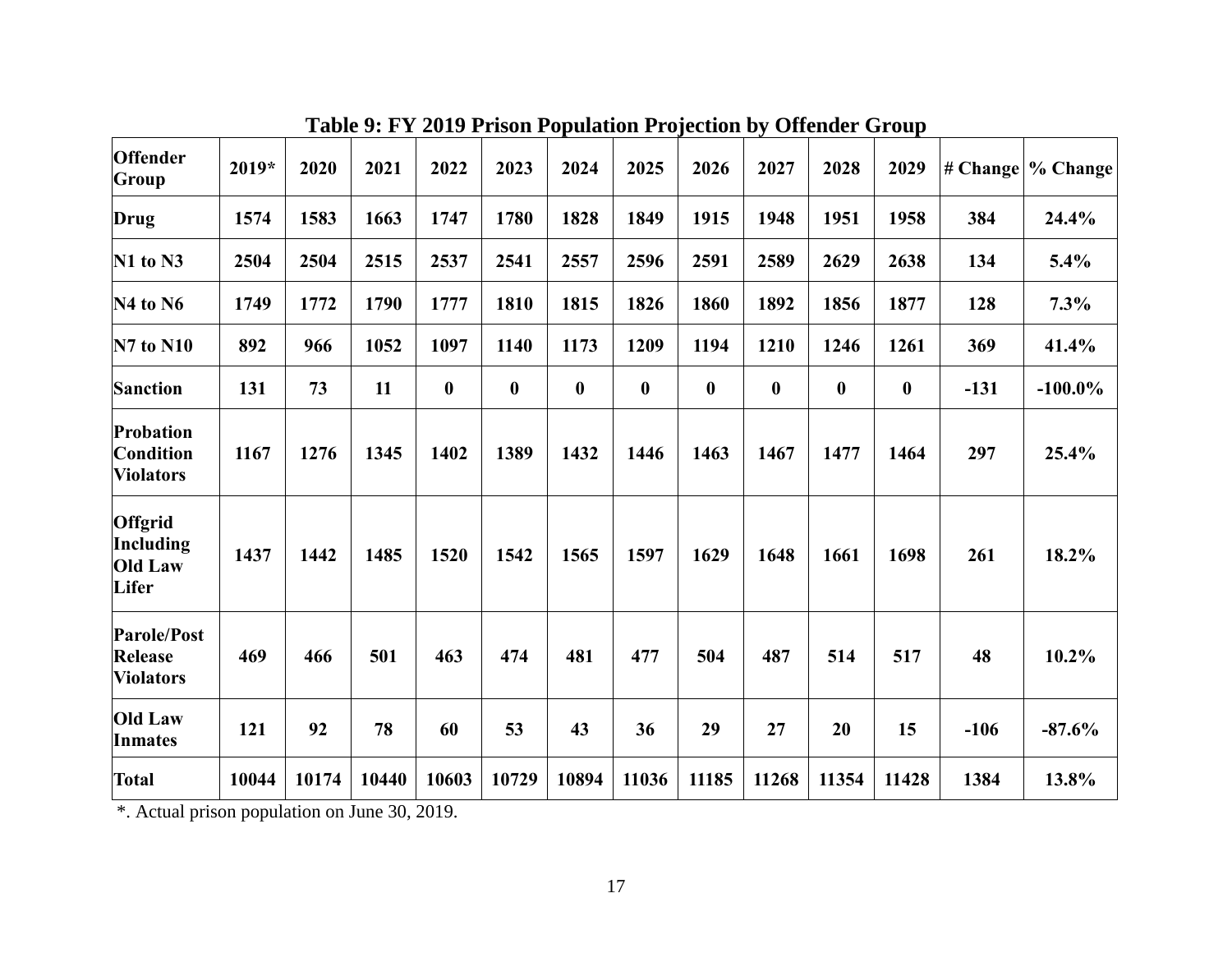

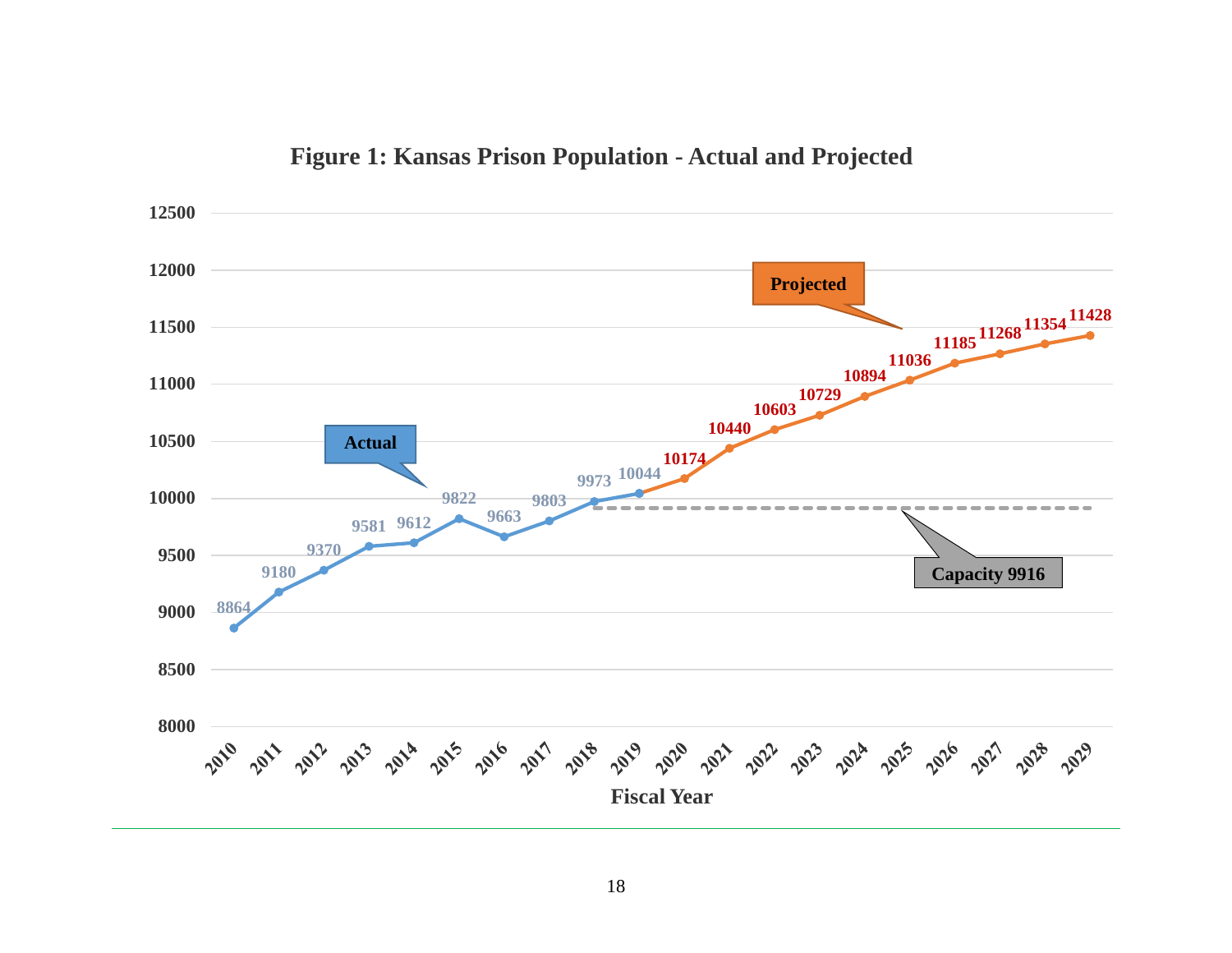

## **Figure 2: Male Prison Population - Actual and Projected**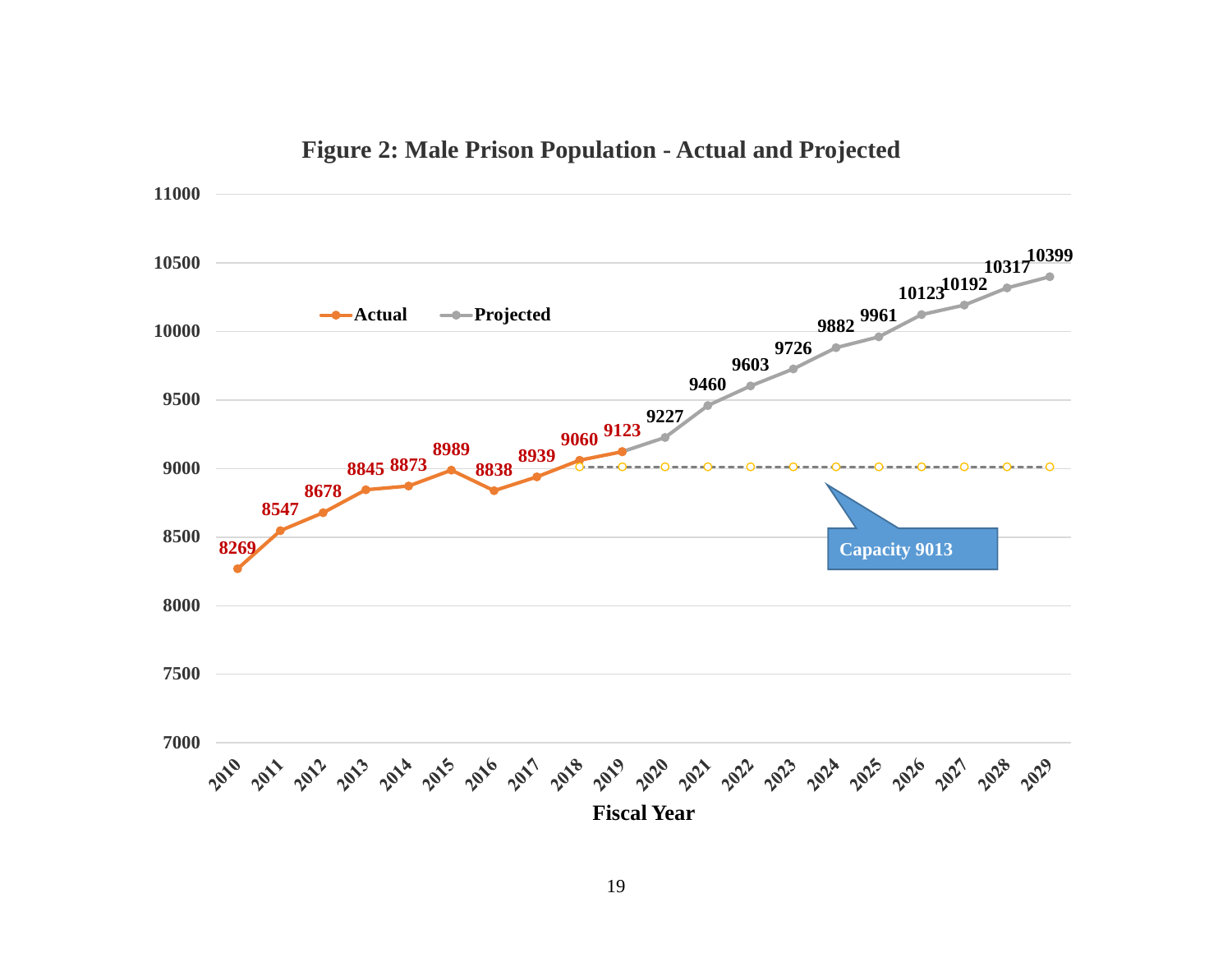

## **Figure 3: Female Prison Population - Actual and Projected**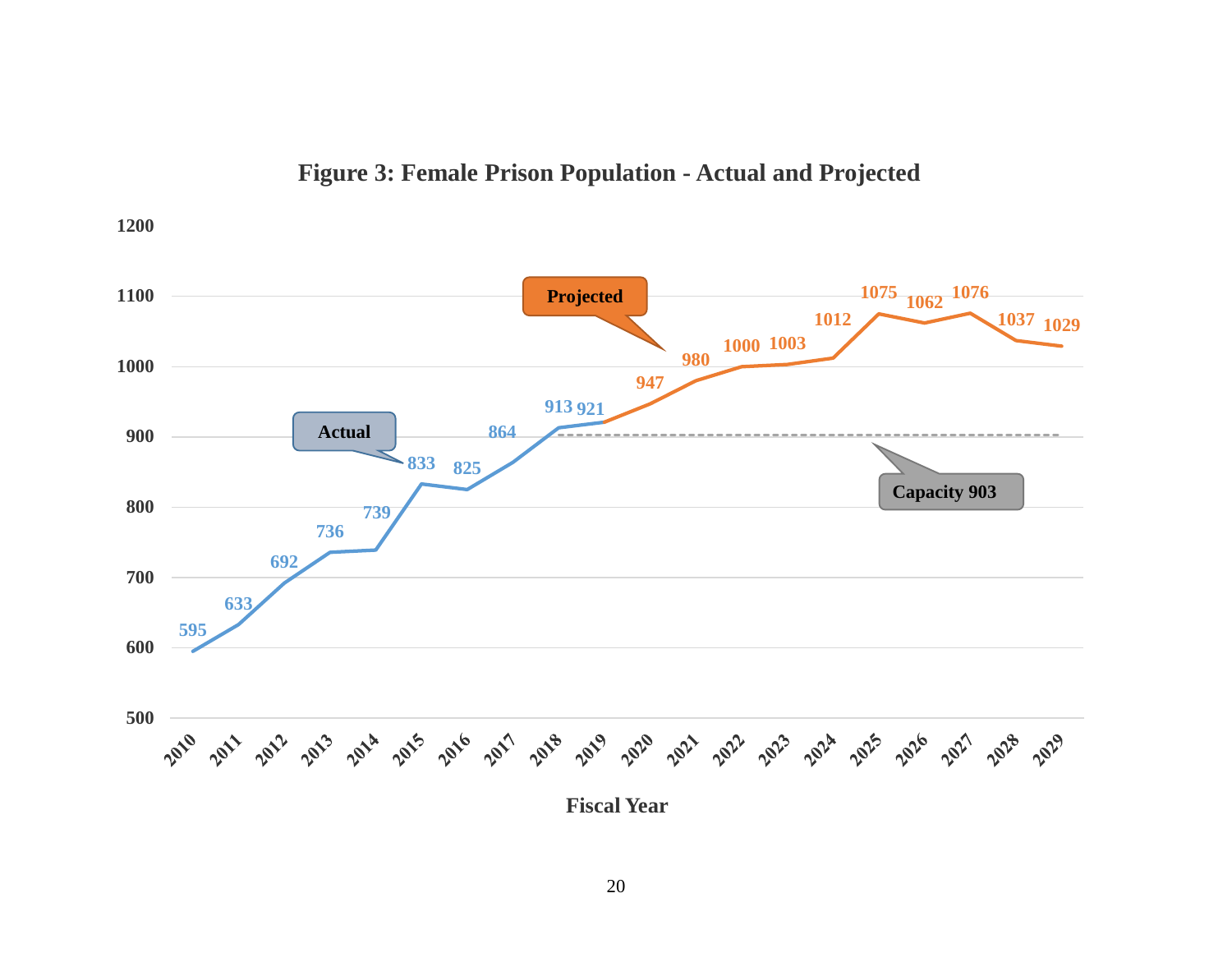

**Figure 4: Projected Drug Inmate Prison Population**

**\* Actual prison population on June 30, 2019.**

**This group accounts for 17.1% of the total projected prison population in FY 2029.**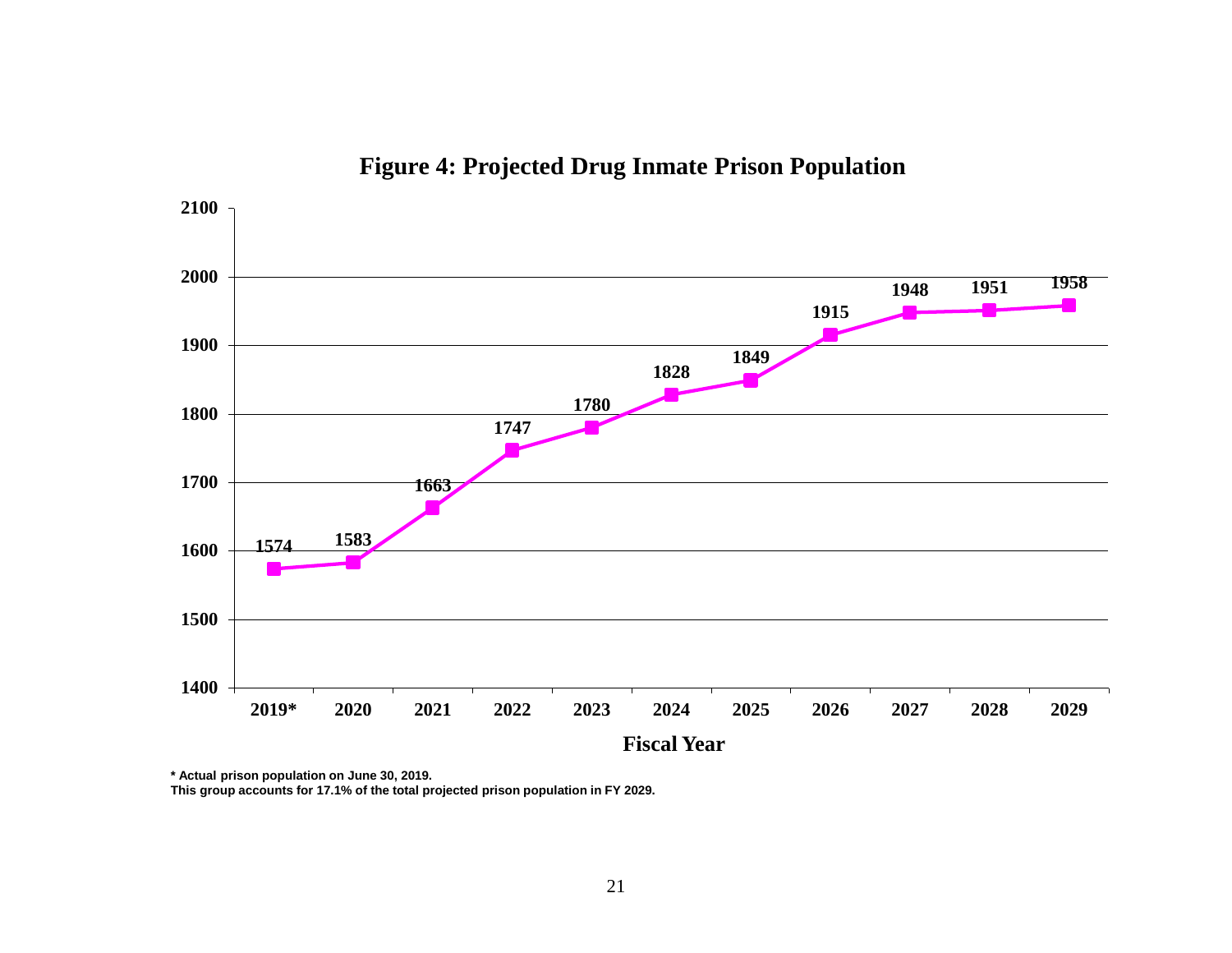

**Figure 5: Projected Violent Inmate Prison Population**

**\* Actual prison population on June 30, 2019.**

**This group accounts for 40.8% of the total projected prison population in FY 2029.**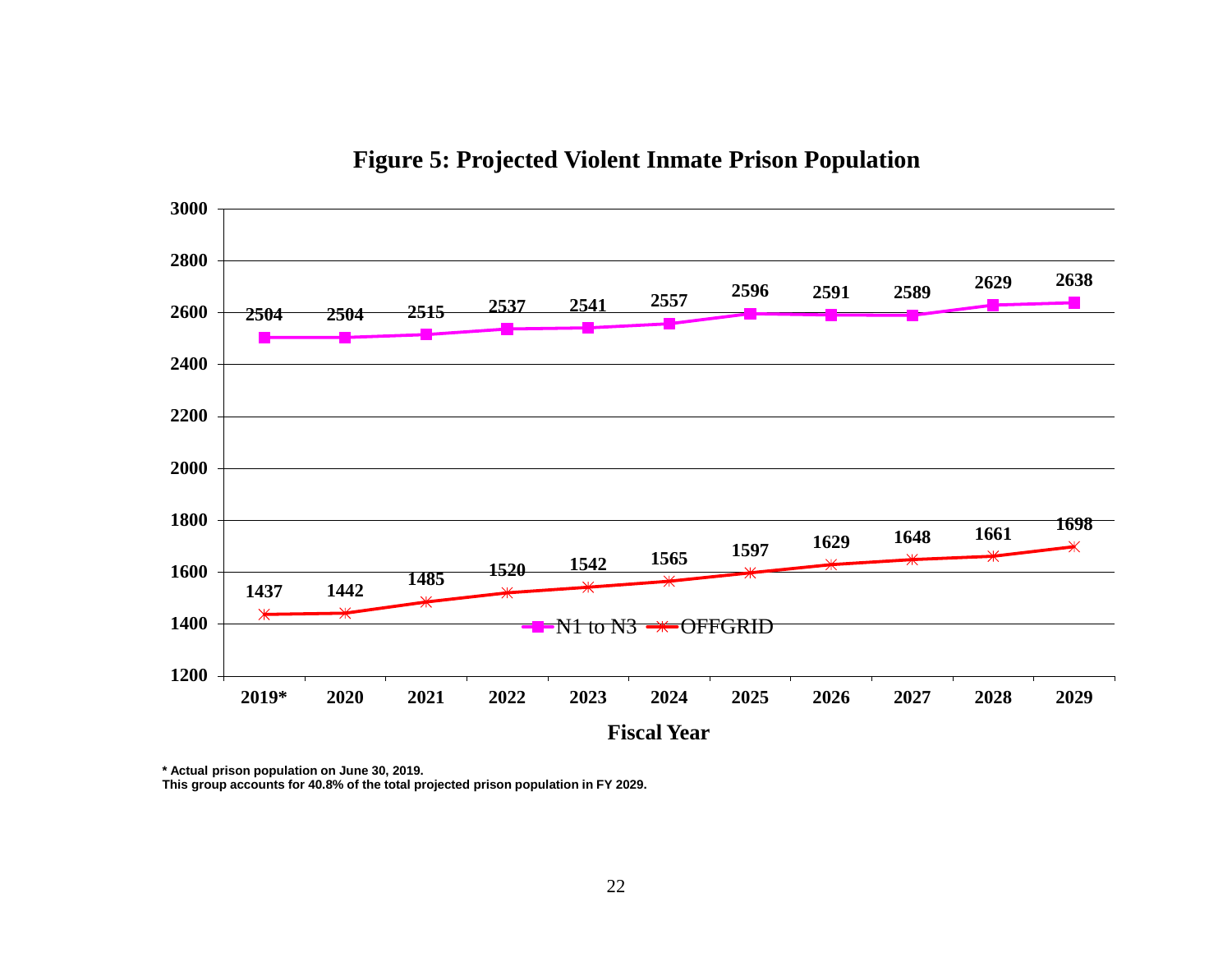

**Figure 6: Projected N4-N6 Inmate Prison Population** 

**\* Actual prison population on June 30, 2019.**

**This group accounts for 16.4% of the total projected prison population in FY 2029.**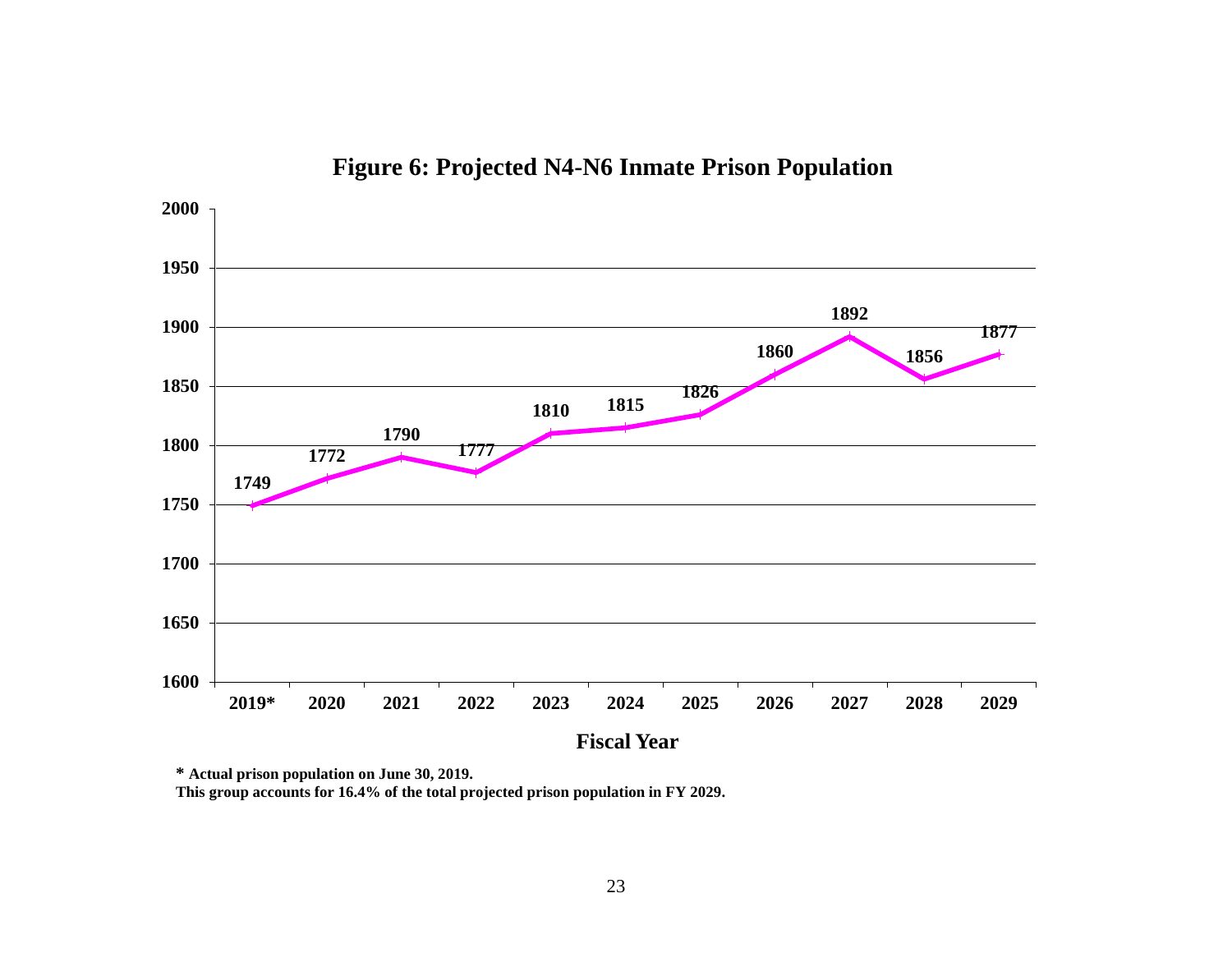

**Figure 7: Projected Nonviolent Inmate Prison Population**

**\* Actual prison population on June 30, 2019.**

**This group accounts for 9.3% of the total projected prison population in FY 2029.**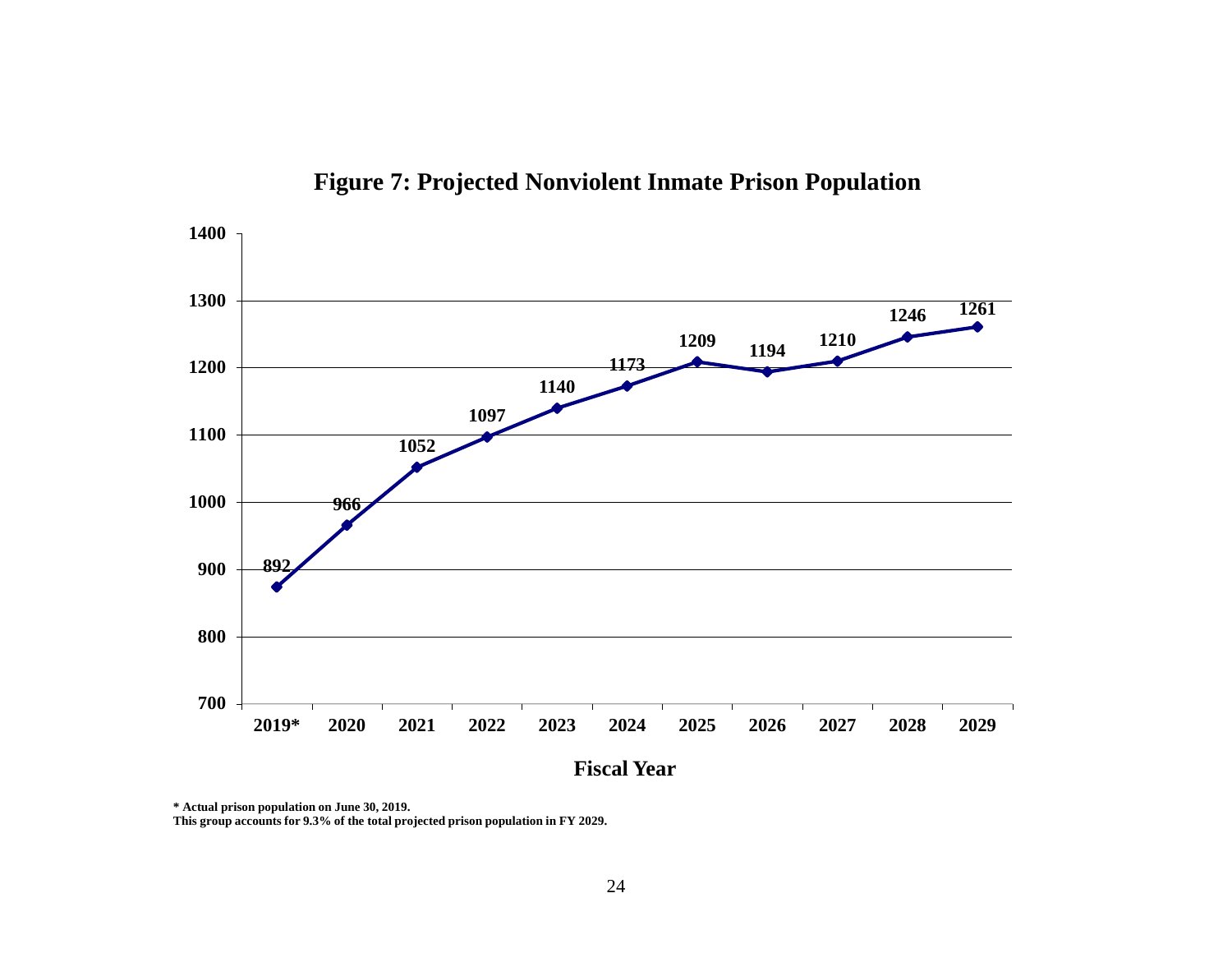

## **Figure 8: Projected Probation Condition Violator Inmate Population**

**\* Actual prison population on June 30, 2019.**

**This group accounts for 12.8% of the total projected prison population in FY 2029.**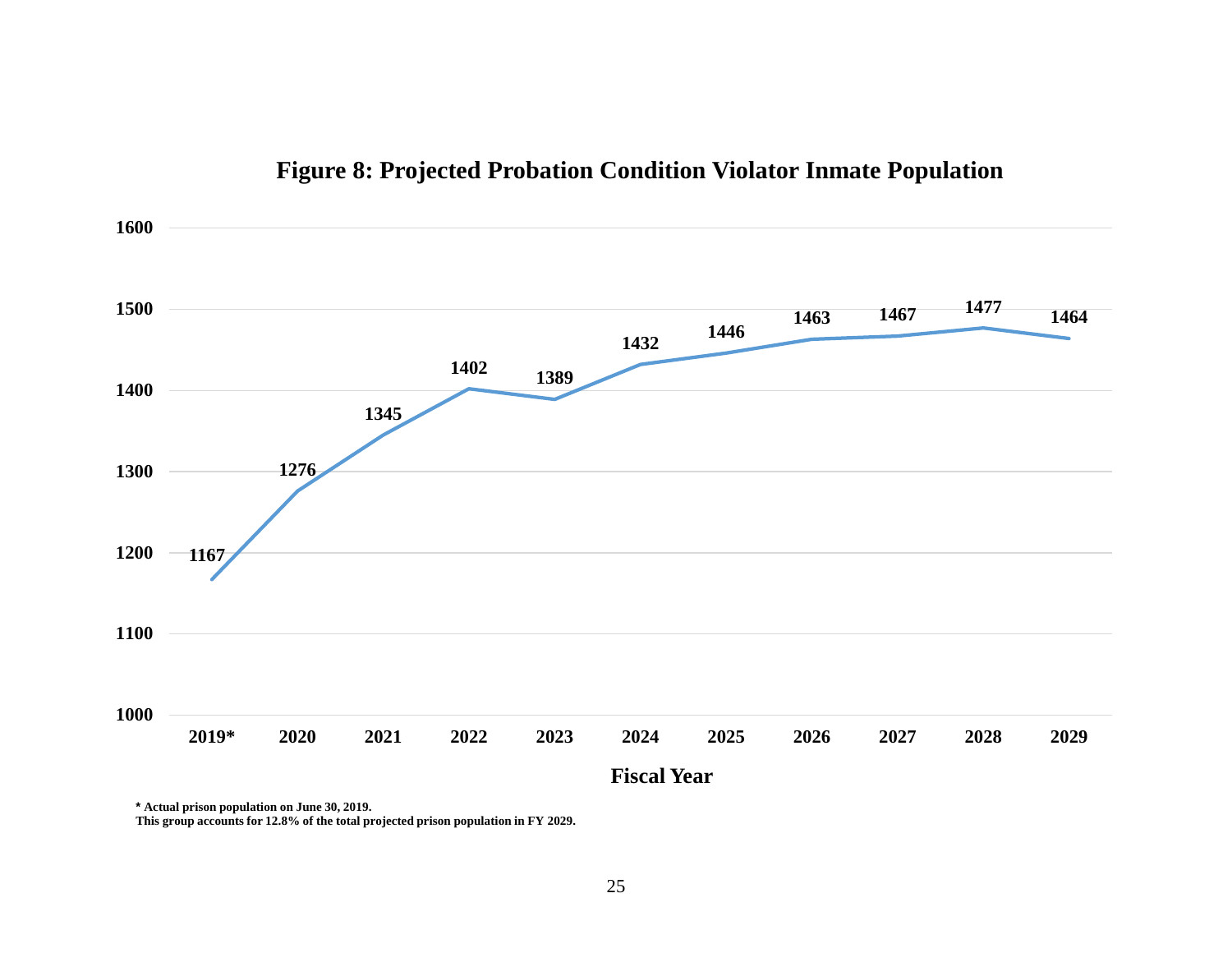## **Figure 9: Projected Parole/Postrelease Condition Violator Inmate Population**



**\* Actual prison population on June 30, 2019.**

**This group accounts for 4.5% of the total projected prison population in FY 2029.**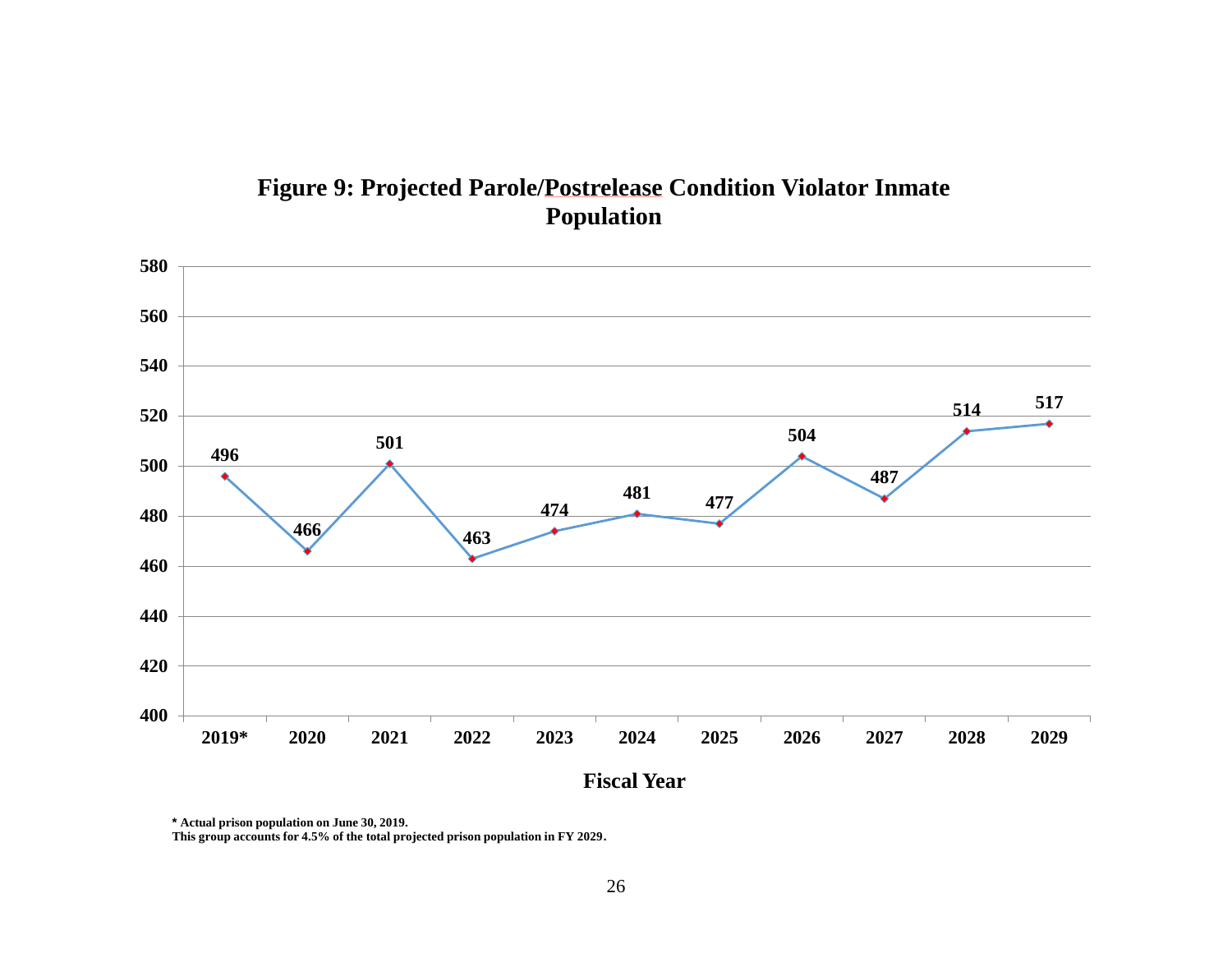

**Figure 10: Projected Prison Sanction Inmate Population**

**Fiscal Year**

**\* Actual prison population on June 30, 2019.**

**This group accounts for 0% of the total projected prison population in FY 2029.**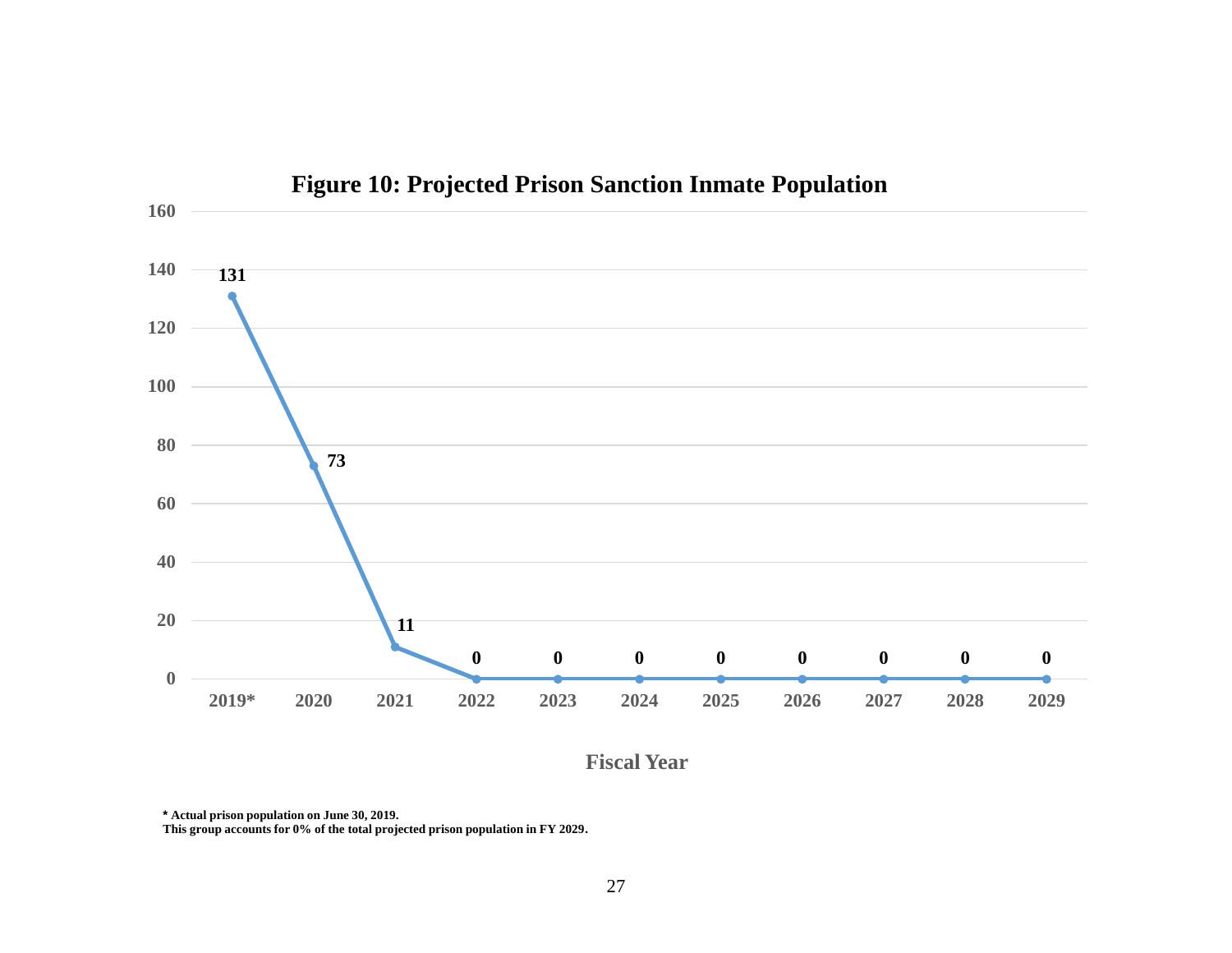

**Figure 11: Projected Old Law (Exclude Offgrid) Inmate Population**

**\* Actual prison population on June 30, 2019.**

**This group accounts for 0.1% of the total projected prison population in FY 2029.**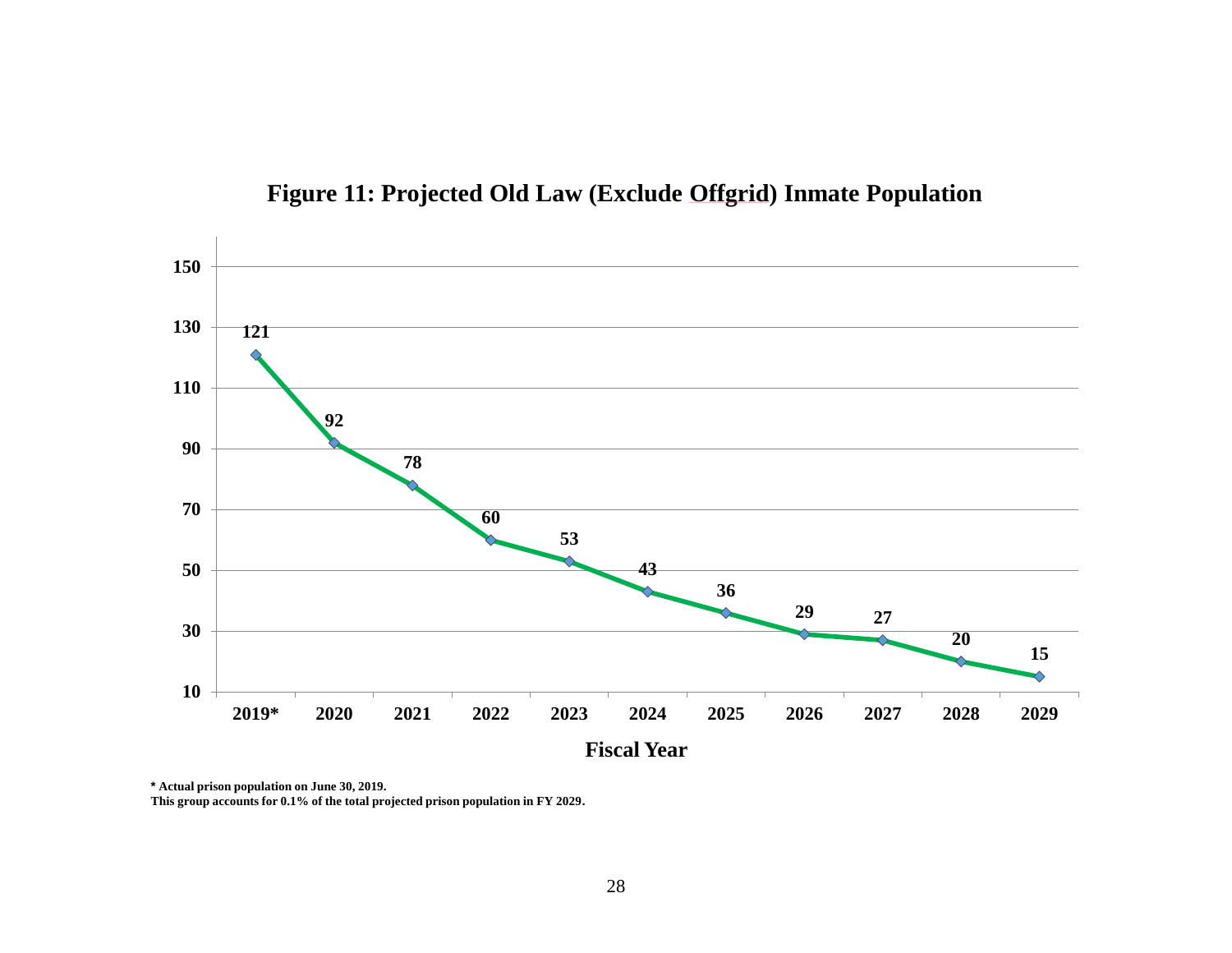<span id="page-32-0"></span>**ATTACHMENT A - KANSAS PRISONER MOVEMENT SIMULATION MODEL**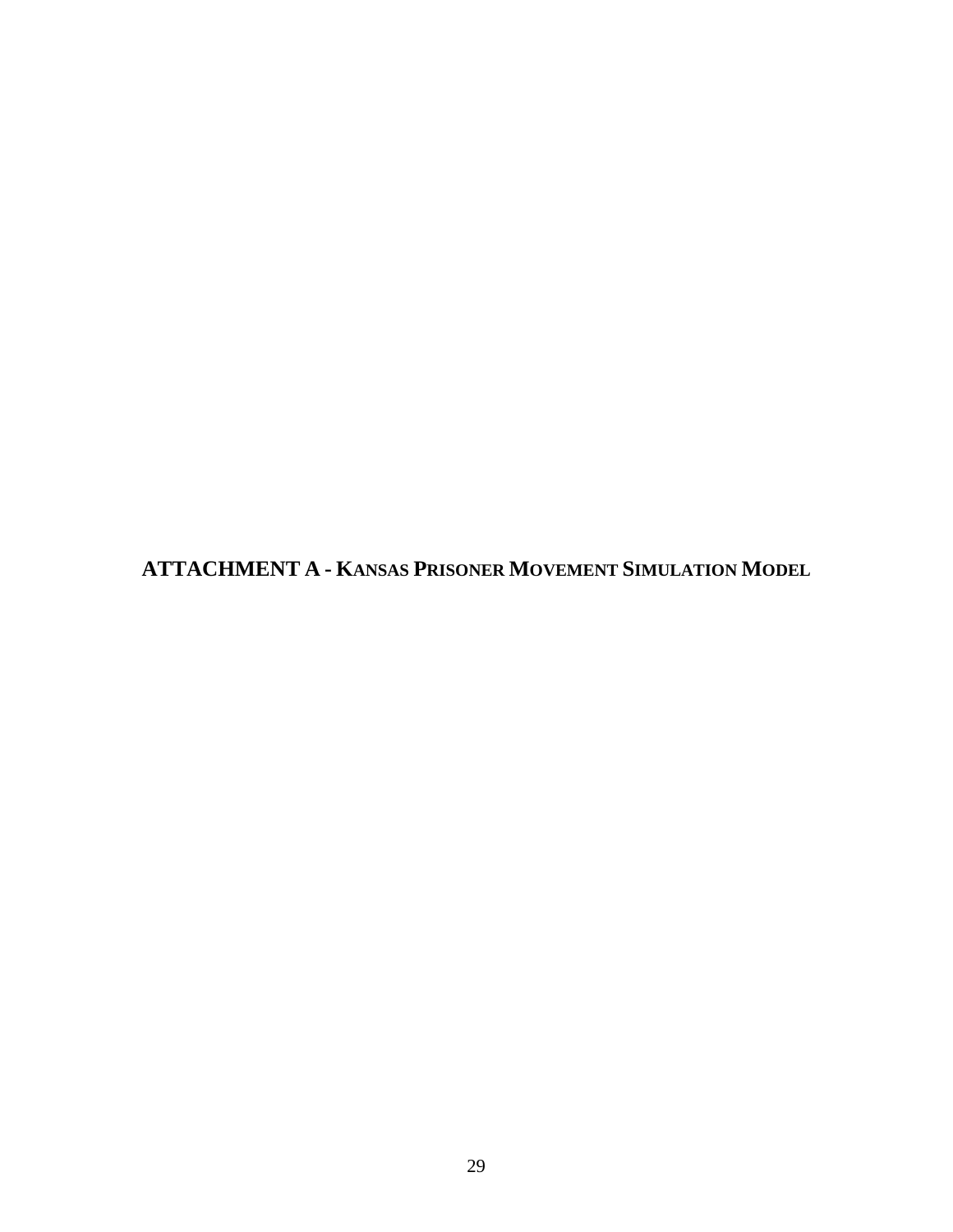## **Kansas Prison Inmate Movement Simulation Model**



Note: PV=condition parole violator; PVWS=parole violator with new sentence; CRV=condition release violator; CRVWS=condition release violator with new sentence; PIS=post incarceration supervision; PISV=post incarceration supervision violator; PISVWS=post incarceration supervision violator with new sentence.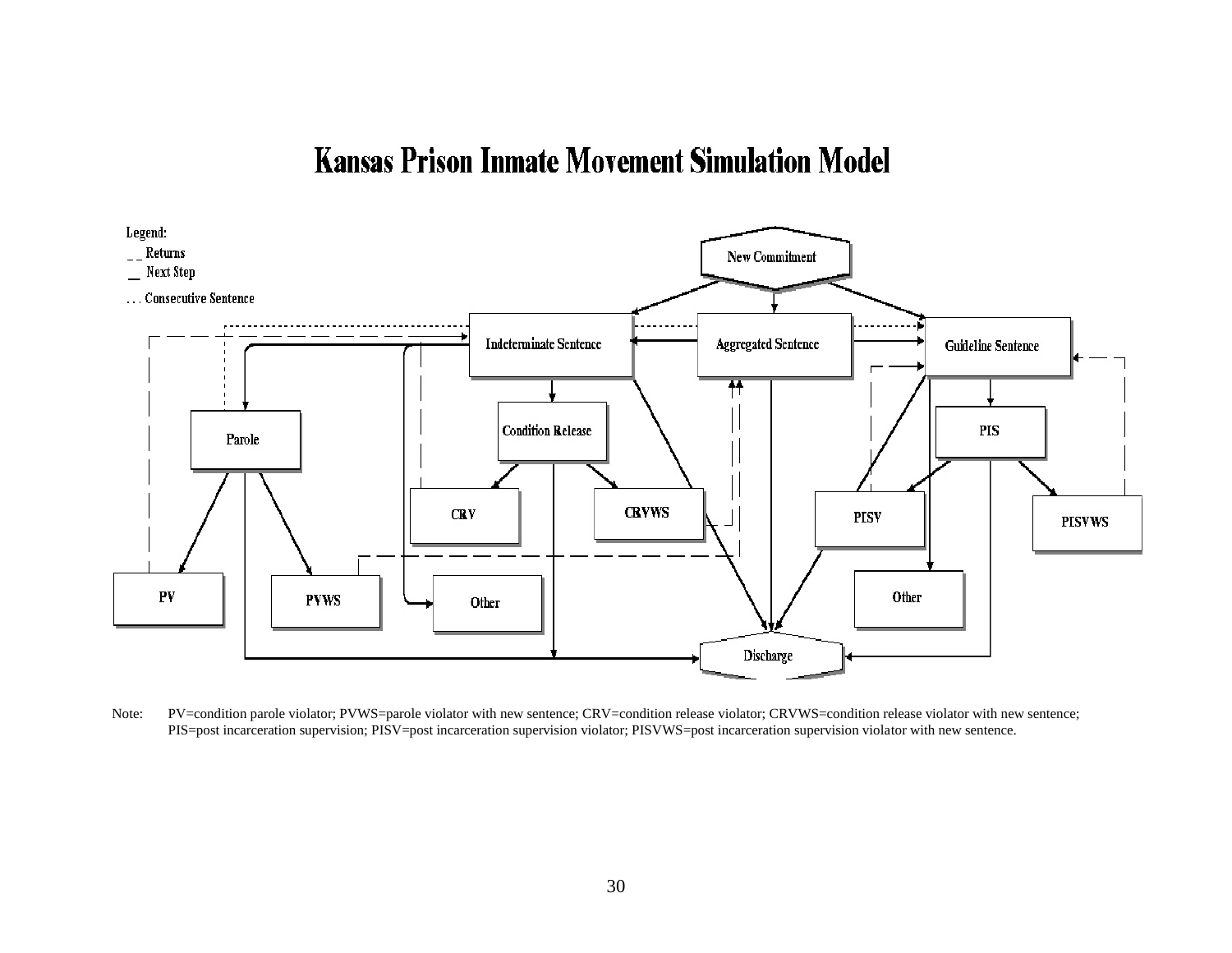<span id="page-34-0"></span>**ATTACHMENT B - PRISON POPULATION PROJECTION MONITORING REPORT**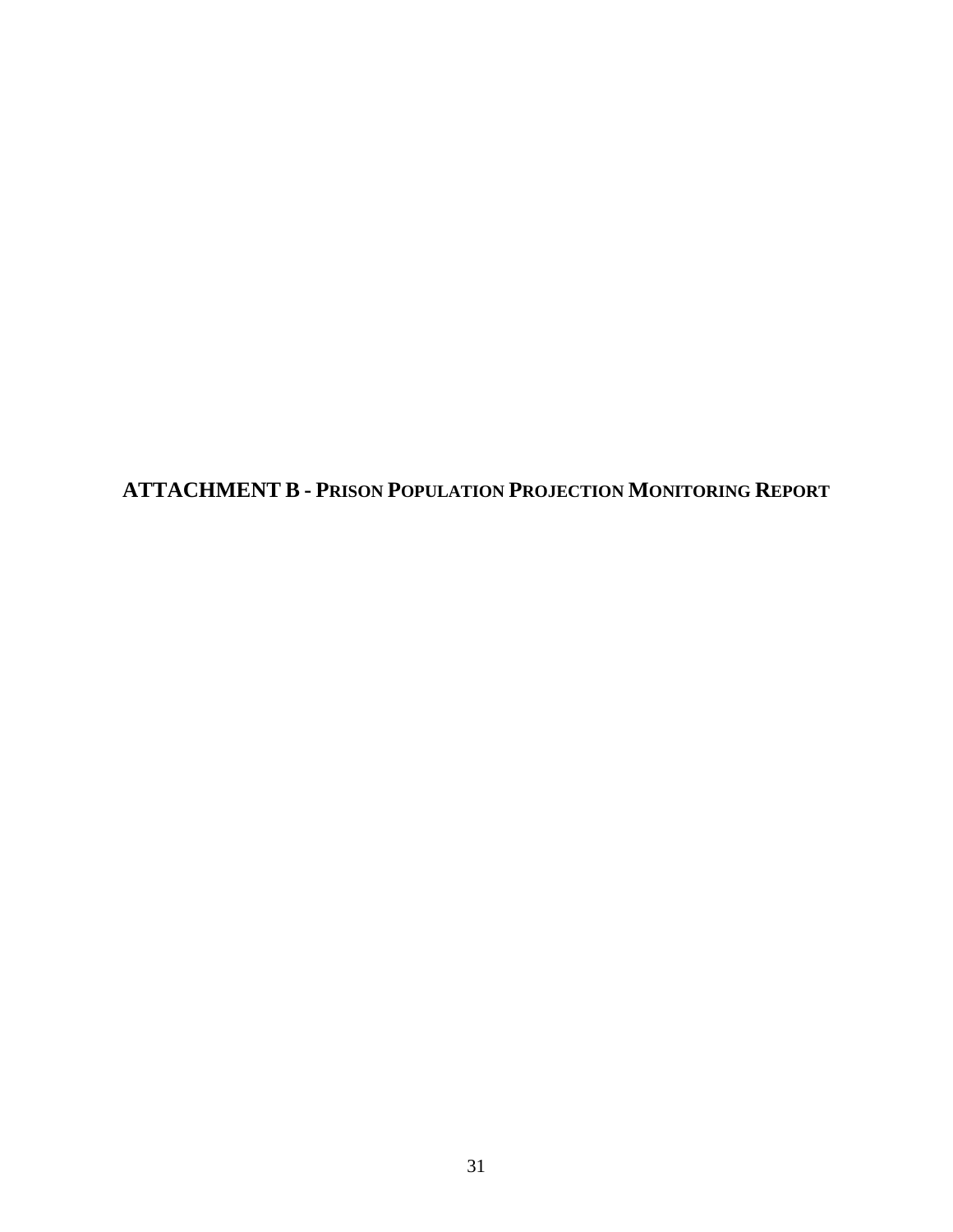| <b>Month/Year</b> | Projected | <b>Actual</b> | <b>Difference</b> | <b>Percent Error</b> |
|-------------------|-----------|---------------|-------------------|----------------------|
| <b>July 2018</b>  | 10047     | 10039         | 8                 | 0.08%                |
| August 2018       | 10126     | 10043         | 83                | 0.83%                |
| September 2018    | 10148     | 10060         | 88                | 0.87%                |
| October 2018      | 10151     | 10147         | $\overline{4}$    | 0.04%                |
| November 2018     | 10196     | 10038         | 158               | 1.57%                |
| December 2018     | 10187     | 10029         | 158               | 1.58%                |
| January 2019      | 10229     | 10100         | 129               | 1.28%                |
| February 2019     | 10243     | 10098         | 145               | 1.44%                |
| March 2019        | 10270     | 10105         | 165               | 1.63%                |
| April 2019        | 10274     | 10152         | 122               | 1.20%                |
| May 2019          | 10302     | 10076         | 226               | 2.24%                |
| June 2019         | 10298     | 10044         | 254               | 2.53%                |

**Table 10: Prison Population Monthly Monitoring Report FY 2019 Model**

**Table 11: Male Prison Population Monthly Monitoring Report FY 2019 Model**

| <b>Month/Year</b> | Projected | <b>Actual</b> | <b>Difference</b> | <b>Percent Error</b> |
|-------------------|-----------|---------------|-------------------|----------------------|
| <b>July 2018</b>  | 9128      | 9125          | 3                 | 0.03%                |
| August 2018       | 9187      | 9118          | 69                | 0.76%                |
| September 2018    | 9201      | 9140          | 61                | 0.67%                |
| October 2018      | 9211      | 9202          | 9                 | 0.10%                |
| November 2018     | 9237      | 9118          | 119               | 1.31%                |
| December 2018     | 9222      | 9111          | 111               | 1.22%                |
| January 2019      | 9249      | 9158          | 91                | 0.99%                |
| February 2019     | 9268      | 9183          | 85                | 0.93%                |
| March 2019        | 9285      | 9183          | 102               | 1.11%                |
| April 2019        | 9298      | 9205          | 93                | 1.01%                |
| May 2019          | 9316      | 9145          | 171               | 1.87%                |
| June 2019         | 9320      | 9123          | 197               | 2.16%                |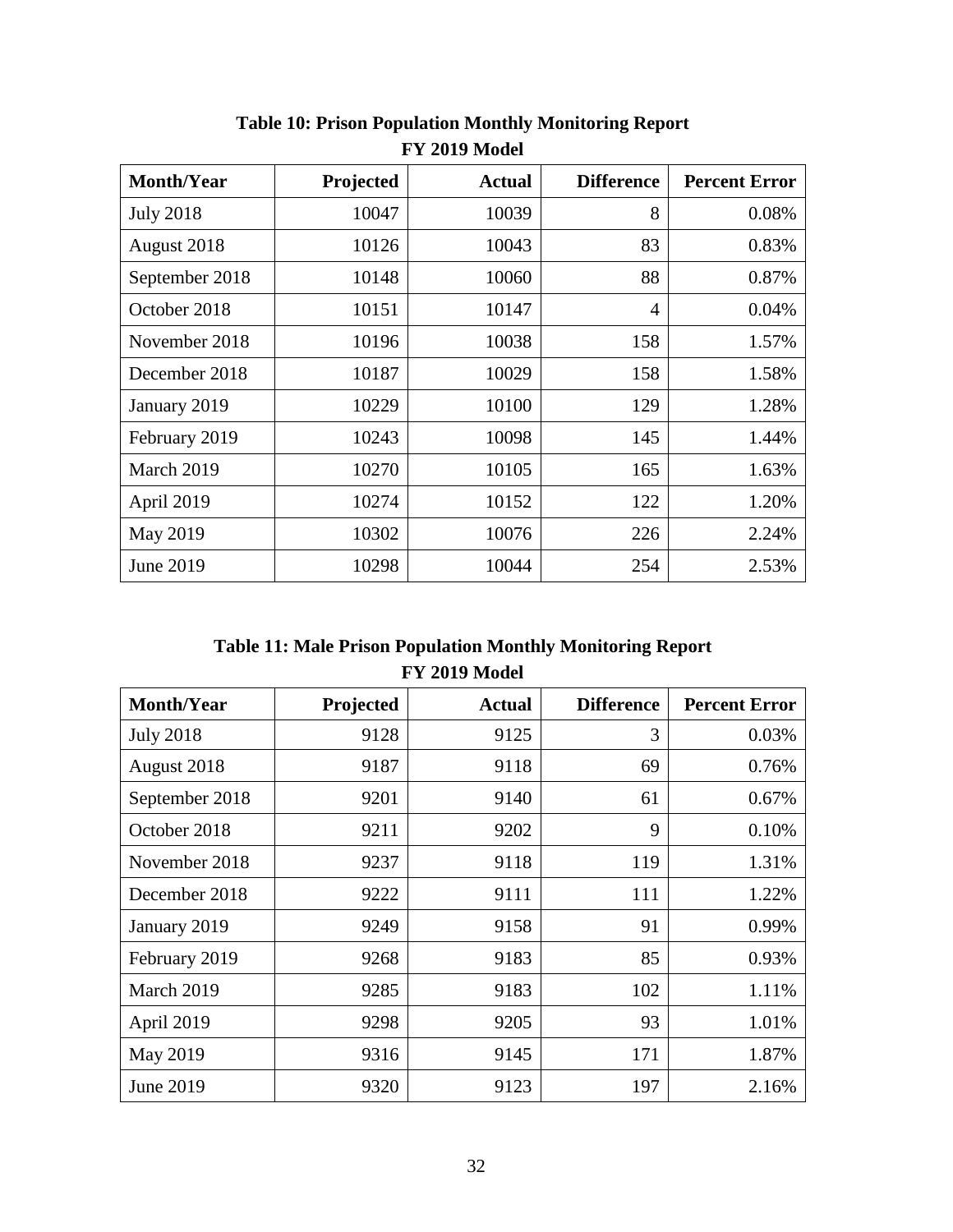| <b>Month/Year</b> | Projected | <b>Actual</b> | <b>Difference</b> | <b>Percent Error</b> |
|-------------------|-----------|---------------|-------------------|----------------------|
| <b>July 2018</b>  | 919       | 914           | 5                 | 0.55%                |
| August 2018       | 939       | 925           | 14                | 1.51%                |
| September 2018    | 947       | 920           | 27                | 2.93%                |
| October 2018      | 940       | 945           | $-5$              | $-0.53%$             |
| November 2018     | 959       | 920           | 39                | 4.24%                |
| December 2018     | 965       | 918           | 47                | 5.12%                |
| January 2019      | 980       | 942           | 38                | 4.03%                |
| February 2019     | 975       | 915           | 60                | 6.56%                |
| March 2019        | 985       | 922           | 63                | 6.83%                |
| April 2019        | 976       | 947           | 29                | 3.06%                |
| May 2019          | 986       | 931           | 55                | 5.91%                |
| June 2019         | 978       | 921           | 57                | 6.19%                |

**Table 12: Female Prison Population Monthly Monitoring REPORT FY 2019 Model**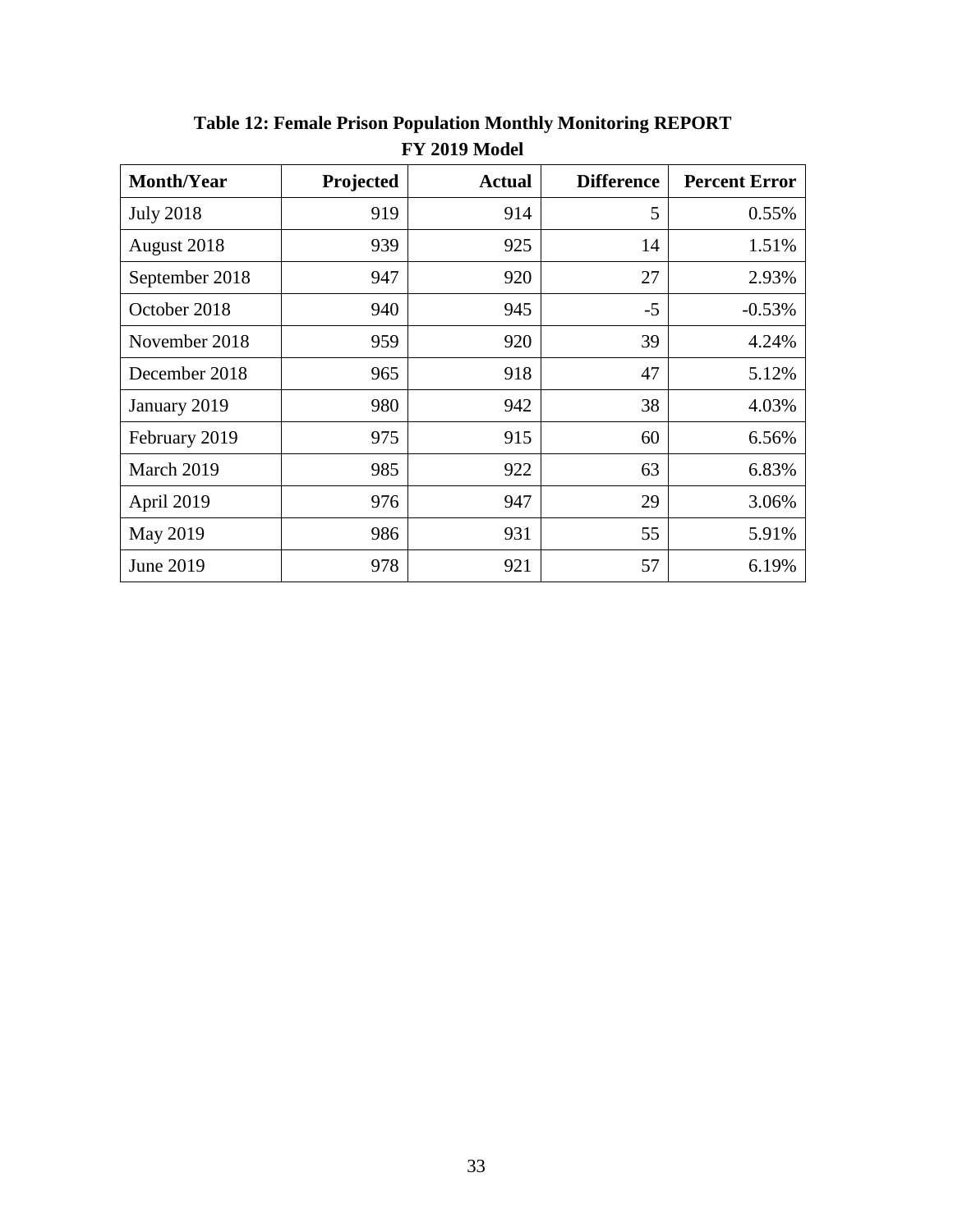<span id="page-37-0"></span>**ATTACHMENT C - TREND ANALYSES**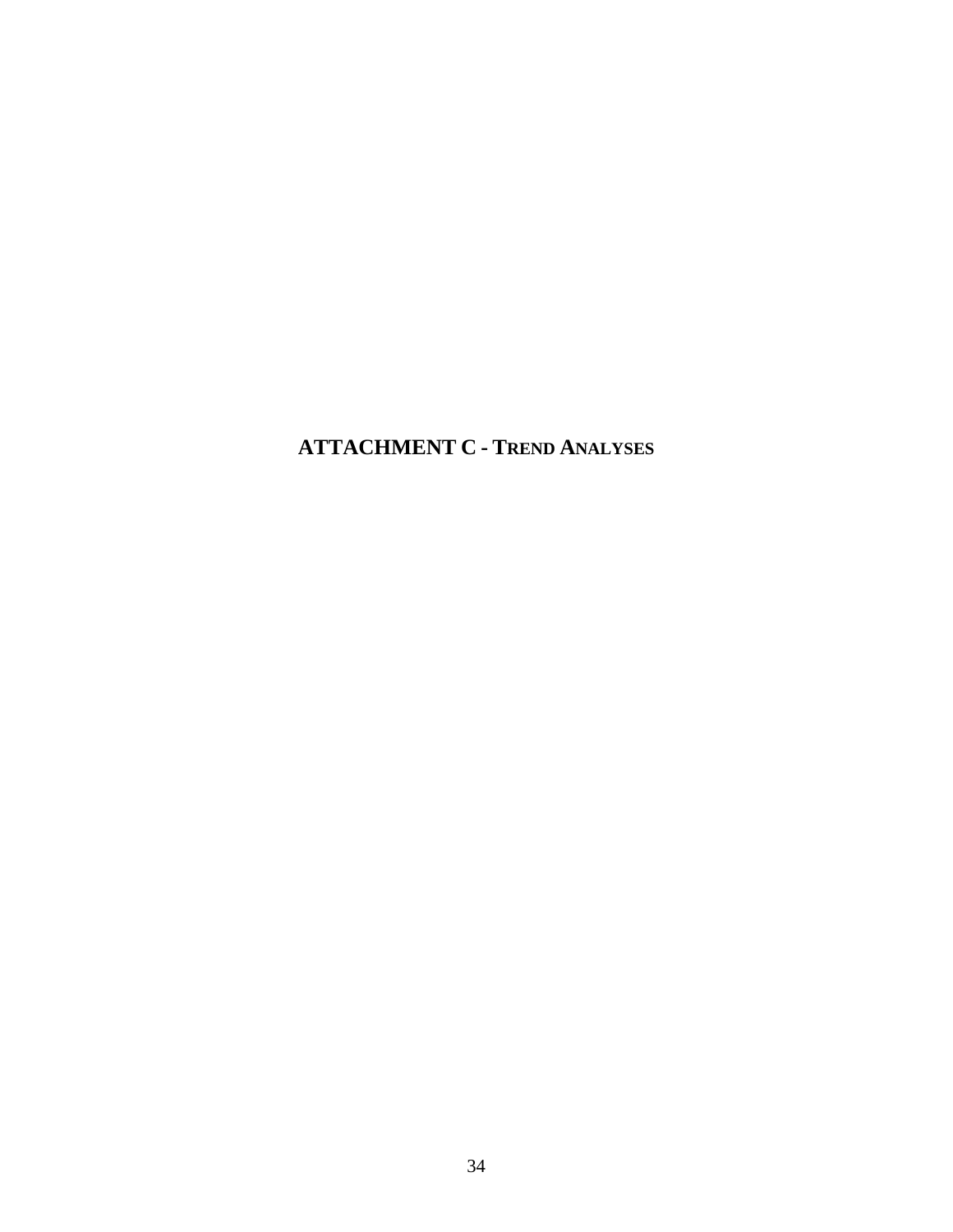| <b>Admission Type</b>                                 | <b>FY</b><br>2015 | <b>FY</b><br>2016 | <b>FY</b><br>2017 | <b>FY 2018</b> | <b>FY 2019</b> | % Change<br><b>FY 2015-FY</b><br>2019 | % Change<br><b>FY 2018-FY</b><br>2019 |
|-------------------------------------------------------|-------------------|-------------------|-------------------|----------------|----------------|---------------------------------------|---------------------------------------|
| <b>New Court Commitment</b>                           | 1922              | 1986              | 2071              | 2019           | 1982           | 3.1%                                  | $-1.8%$                               |
| <b>Probation Condition Violator</b>                   | 1321              | 1180              | 1229              | 1458           | 1402           | 6.1%                                  | $-3.8%$                               |
| <b>Probation Prison Sanction</b>                      | 691               | 1003              | 1192              | 1197           | 1186           | 71.6%                                 | $-0.9\%$                              |
| Probation Violator with New Sentence                  | 331               | 331               | 340               | 302            | 355            | 7.3%                                  | 17.5%                                 |
| Probation Violator with New<br>Conviction             | 168               | 188               | 182               | 149            | 68             | $-59.5%$                              | $-54.4%$                              |
| Inmate Received on Interstate Compact                 | 8                 | 15                | 6                 | 6              | 4              | $-50.0\%$                             | $-33.3%$                              |
| Parole/Post-release/CR Condition<br>Violator          | 1219              | 1237              | 1201              | 1082           | 1091           | $-10.5%$                              | 0.8%                                  |
| Parole/Post-release/CR Violator with<br>New Sentence* | 151               | 146               | 196               | 213            | 182            | 20.5%                                 | $-14.6%$                              |
| Paroled to Detainer Returned with New<br>Sentence     | 27                | 29                | 28                | 33             | 19             | $-29.6%$                              | $-42.4%$                              |
| <b>Non-Violator Return- New Sentence</b>              | 35                | 49                | 48                | 73             | 83             | 137.1%                                | 13.7%                                 |
| Non-Violator Return- No New Sentence                  | 3                 | $\overline{0}$    | 4                 | 10             | 16             | 433.3.7%                              | $-60.0\%$                             |
| <b>Total</b>                                          | 5876              | 6164              | 6497              | 6542           | 6388           | 8.7%                                  | $-2.4%$                               |

**Table 13: Five Year Prison Admission Trend by Admission Type FY 2015 Through FY 2019**

Source: DOC admission files.

\*. Parole/postrelease/CR violator with new sentence in FY 2019 included one CR violator pending new sentence.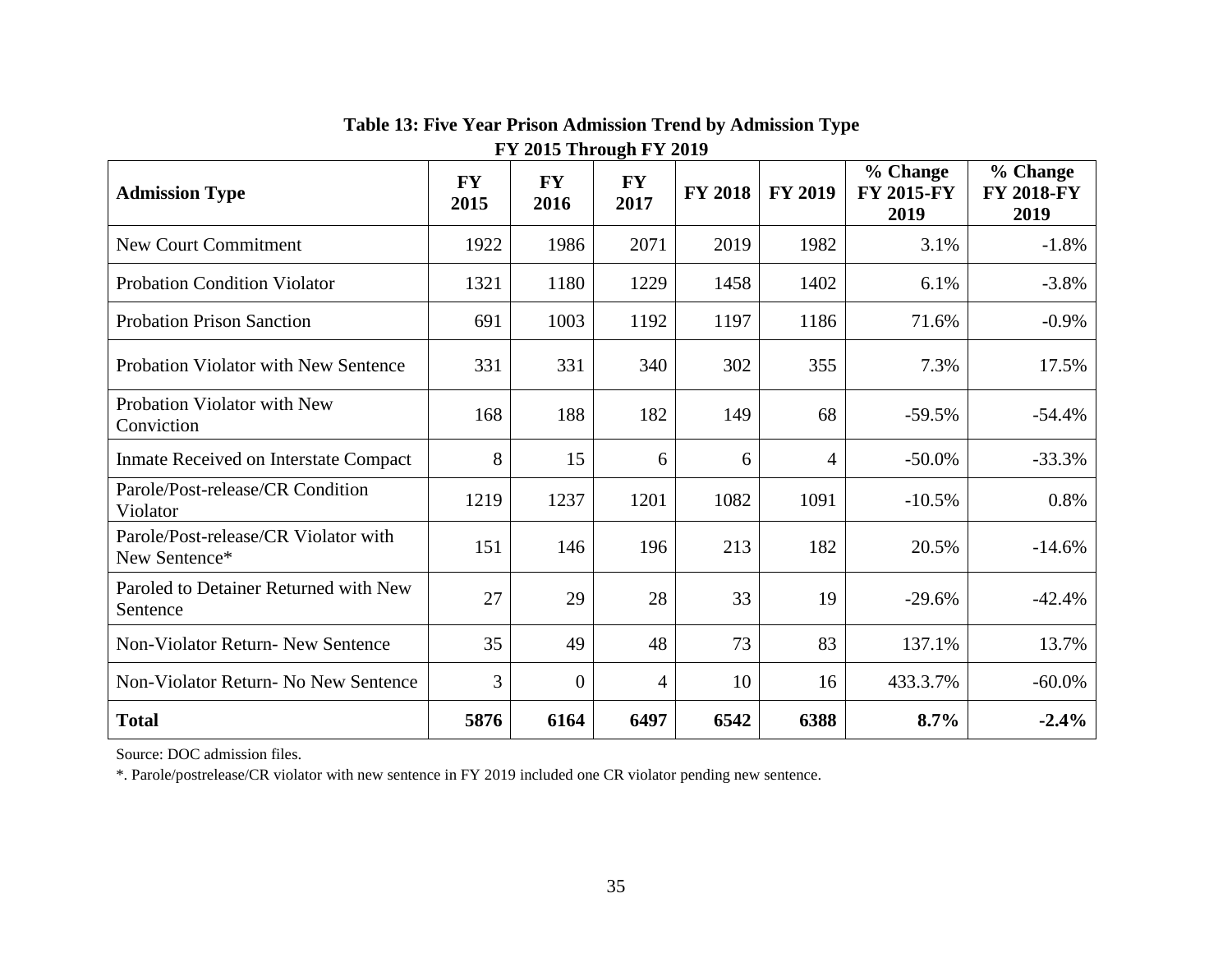|                                                    |      | <b>FY 2015</b> | <b>FY 2016</b> |               | <b>FY 2017</b> |               | <b>FY 2018</b> |               | <b>FY 2019</b> |               |
|----------------------------------------------------|------|----------------|----------------|---------------|----------------|---------------|----------------|---------------|----------------|---------------|
| <b>Admission Type</b>                              | N    | $\frac{0}{0}$  | N              | $\frac{6}{6}$ | N              | $\frac{6}{6}$ | N              | $\frac{0}{0}$ | N              | $\frac{0}{0}$ |
| New Court Commitment                               | 1922 | 32.7           | 1986           | 32.2          | 2071           | 31.9          | 2019           | 30.9          | 1982           | 31.0          |
| <b>Probation Condition Violator</b>                | 1321 | 22.5           | 1180           | 19.1          | 1229           | 18.9          | 1458           | 22.3          | 1402           | 21.9          |
| <b>Sanction from Probation</b>                     | 691  | 11.8           | 1003           | 16.3          | 1192           | 18.3          | 1197           | 18.3          | 1186           | 18.6          |
| Probation Violator with New Sentence               | 331  | 5.6            | 331            | 5.4           | 340            | 5.2           | 302            | 4.6           | 355            | 5.6           |
| Probation Violator with New Conviction             | 168  | 2.9            | 188            | 3.0           | 182            | 2.8           | 149            | 2.3           | 68             | 1.1           |
| Inmate Received on Interstate Compact              | 8    | 0.1            | 15             | 0.2           | 6              | 0.1           | 6              | 0.1           | 4              | 0.1           |
| Parole/Post-release/CR Condition Violator          | 1219 | 20.8           | 1237           | 20.1          | 1201           | 18.5          | 1082           | 16.5          | 1091           | 17.1          |
| Parole/Post-release/CR Violator with New Sentence* | 151  | 2.6            | 146            | 2.4           | 196            | 3.0           | 213            | 3.2           | 182            | 2.8           |
| Paroled to Detainer Returned with New Sentence     | 27   | 0.5            | 29             | 0.5           | 28             | 0.4           | 33             | 0.5           | 19             | 0.3           |
| Non-Violator Return- New Sentence                  | 35   | 0.4            | 49             | 0.8           | 48             | 0.7           | 73             | 1.0           | 83             | 1.3           |
| Non-Violator Return- No New Sentence               | 3    | 0.1            | $\overline{0}$ | 0.0           | 4              | 0.1           | 10             | 0.2           | 16             | 0.2           |
| <b>Total</b>                                       | 5876 | 100            | 6164           | <b>100</b>    | 6497           | 100           | 6542           | 100           | 6388           | 100           |

#### **Table 14: Comparative Analysis on Admission Type by Percentage Distribution FY 2015 Through FY 2019**

Source: DOC admission files.

\*. Parole/postrelease/CR violator with new sentence in FY 2018 included one CR violator pending new sentence.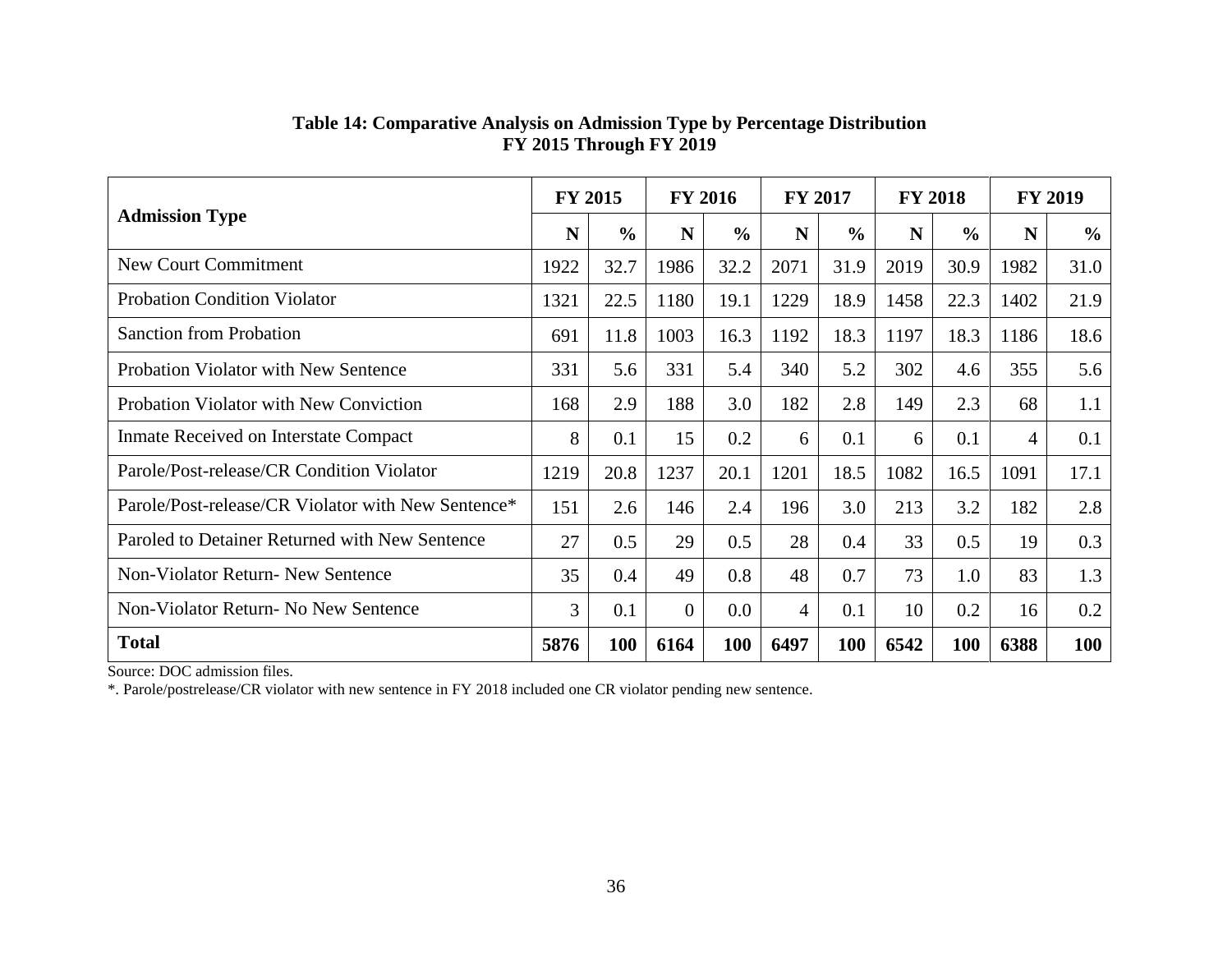## **Figure 12: Prison Population Trends**



**Fiscal Year**

**Source: KDOC prison population files**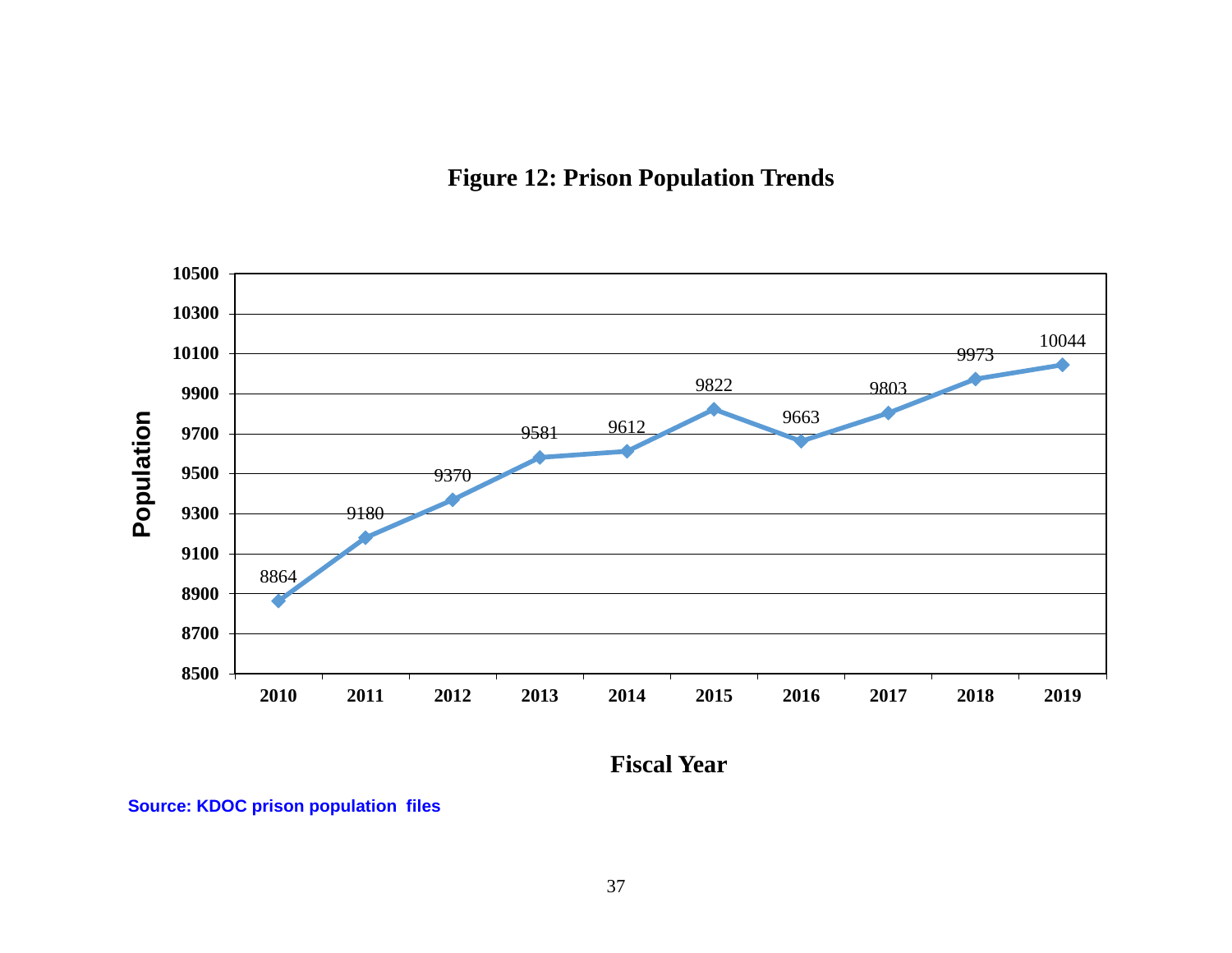**Figure 13: Prison Admissions And Releases**



**Fiscal Year**

**Source: KDOC admission and release files**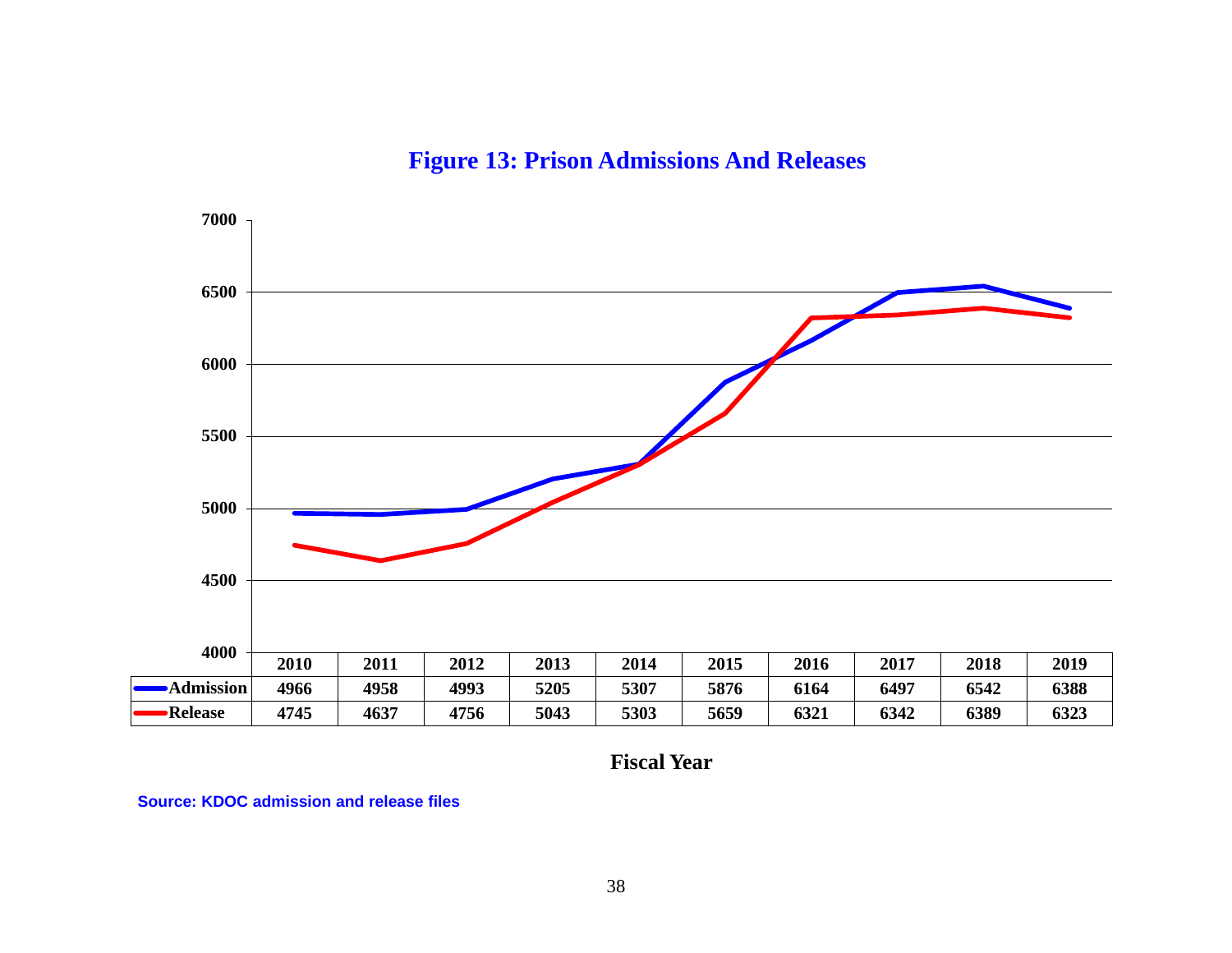## **Figure 14: Direct New Court Commitments**



**Source: KDOC admission files**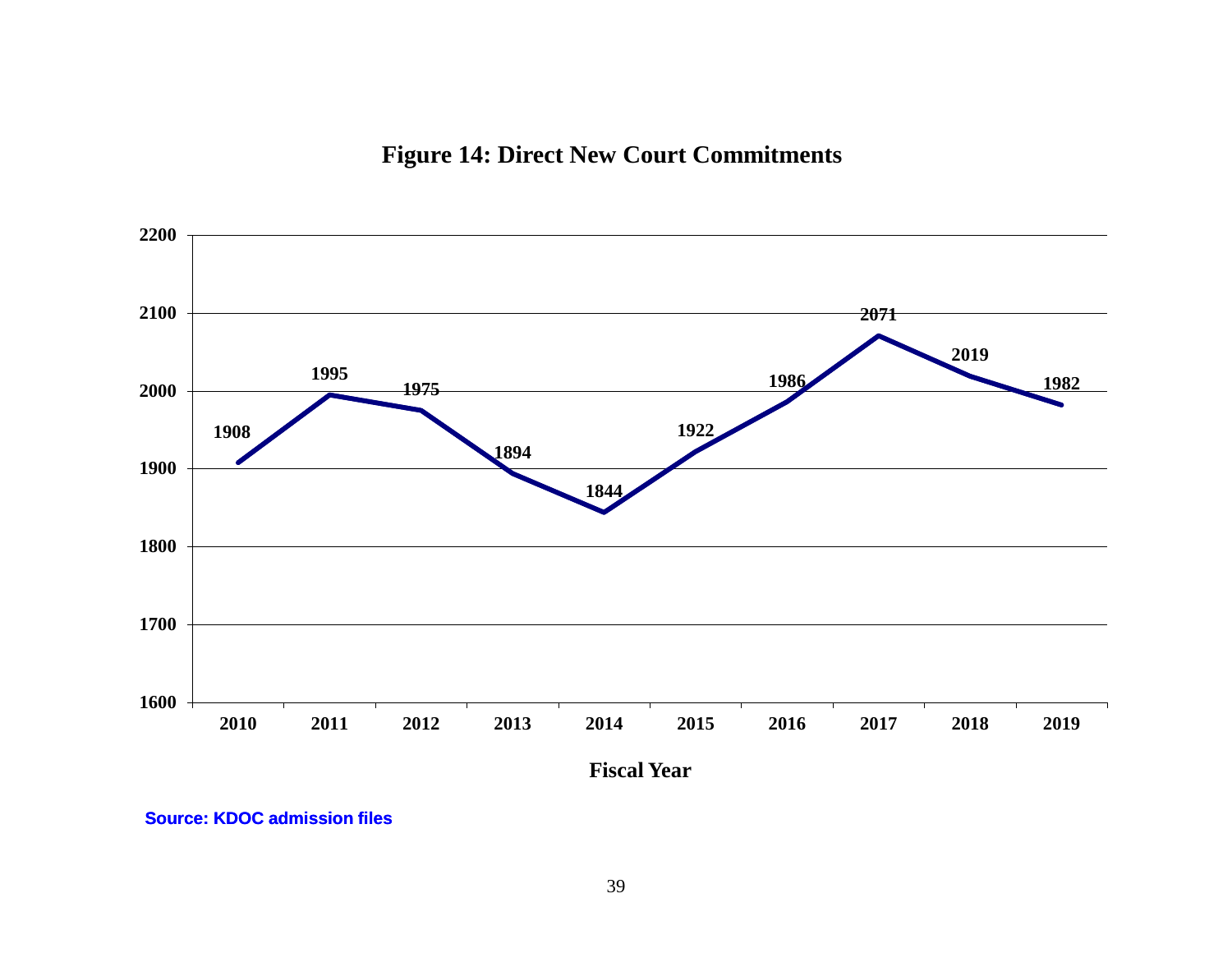## **Figure 15: Probation Condition Violators**



**Note: New conviction has been seperated from probation condition violators since FY 2014.**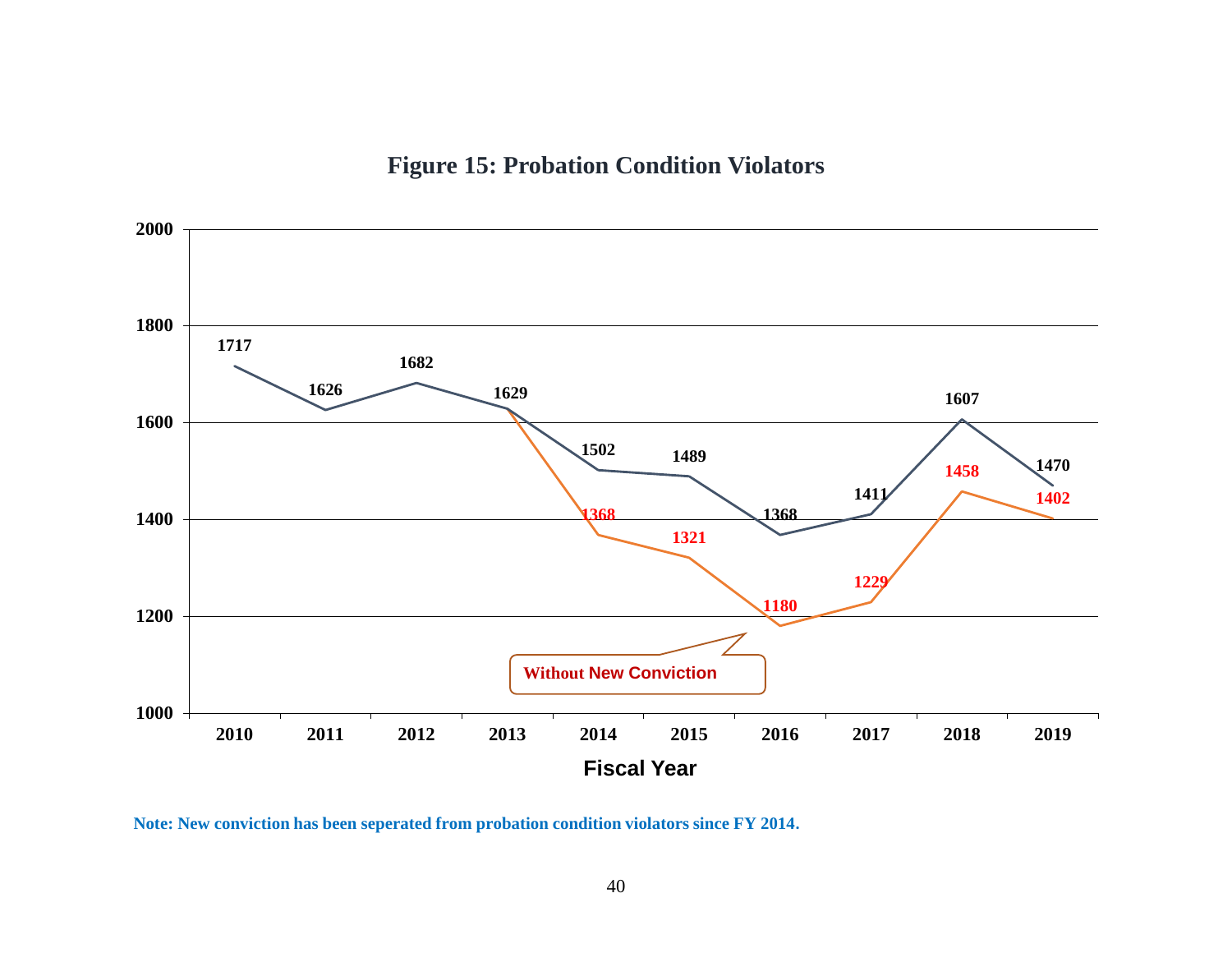



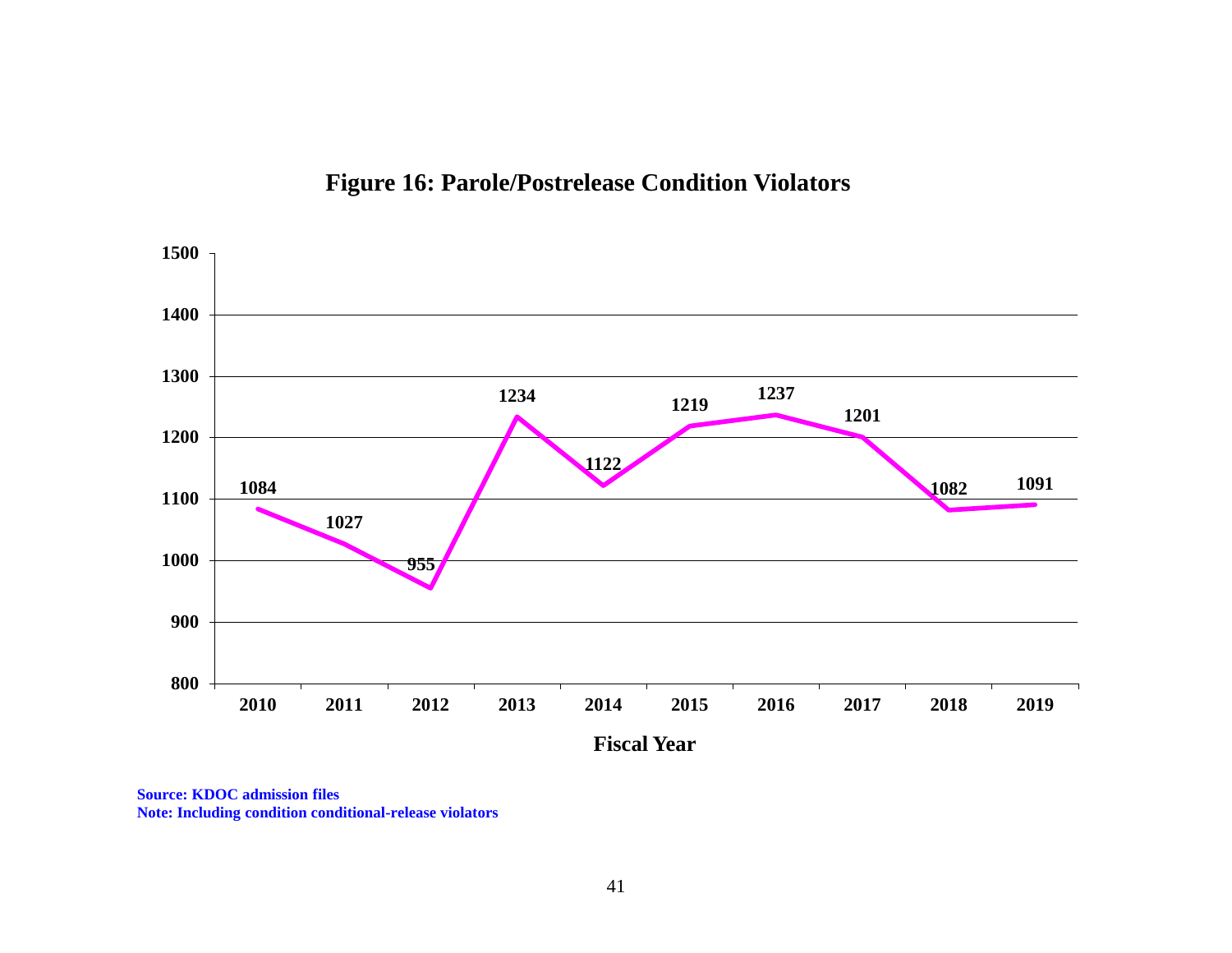

## **Figure 17: Admissions by Three Major Types**

**Note: FY 2014 through FY 2018 probation condition violators include probation violators with new conviction.**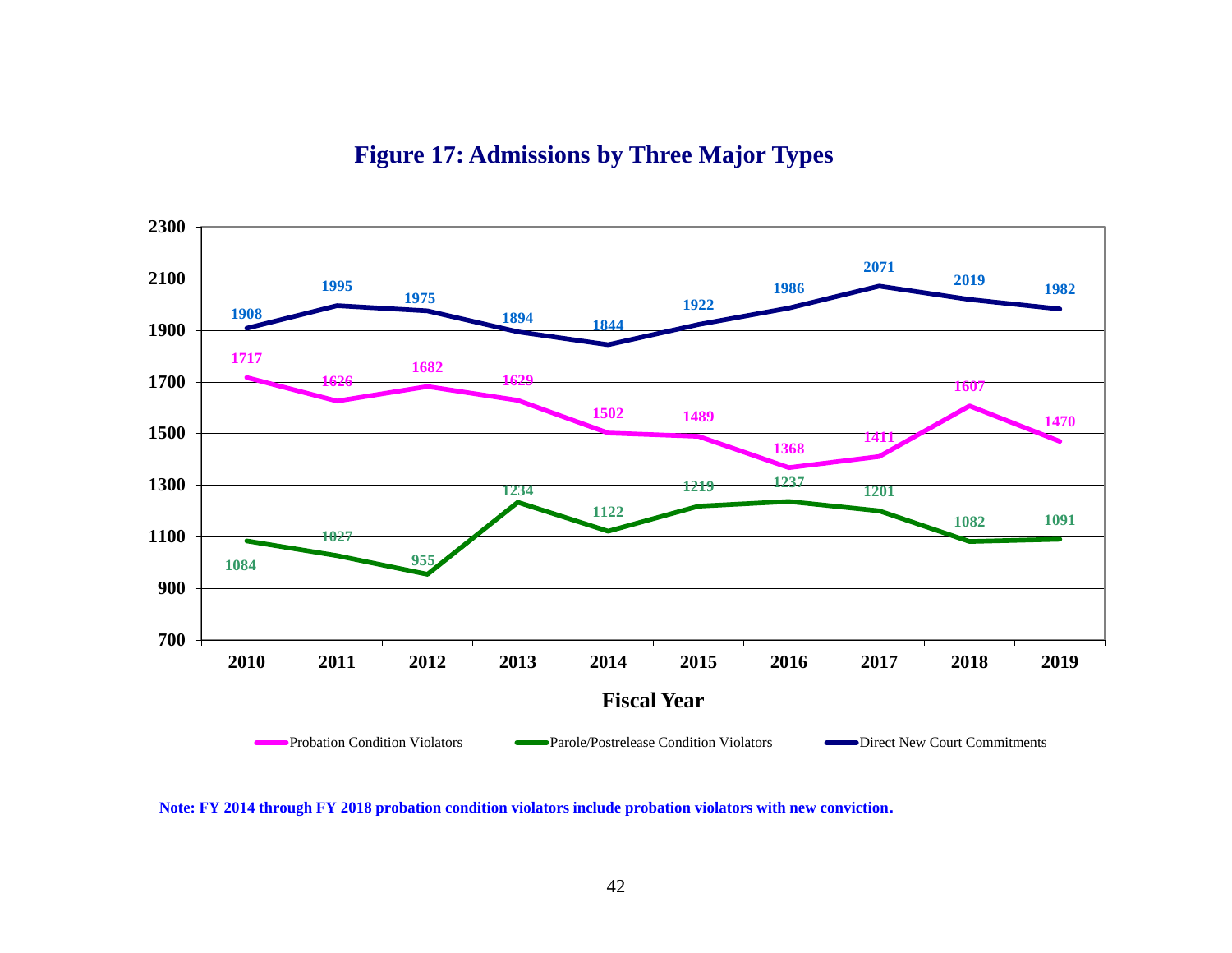



**Source: KDOC admission files.**

**KDOC has changed probation violator with new sentence coding policy since FY 2011.**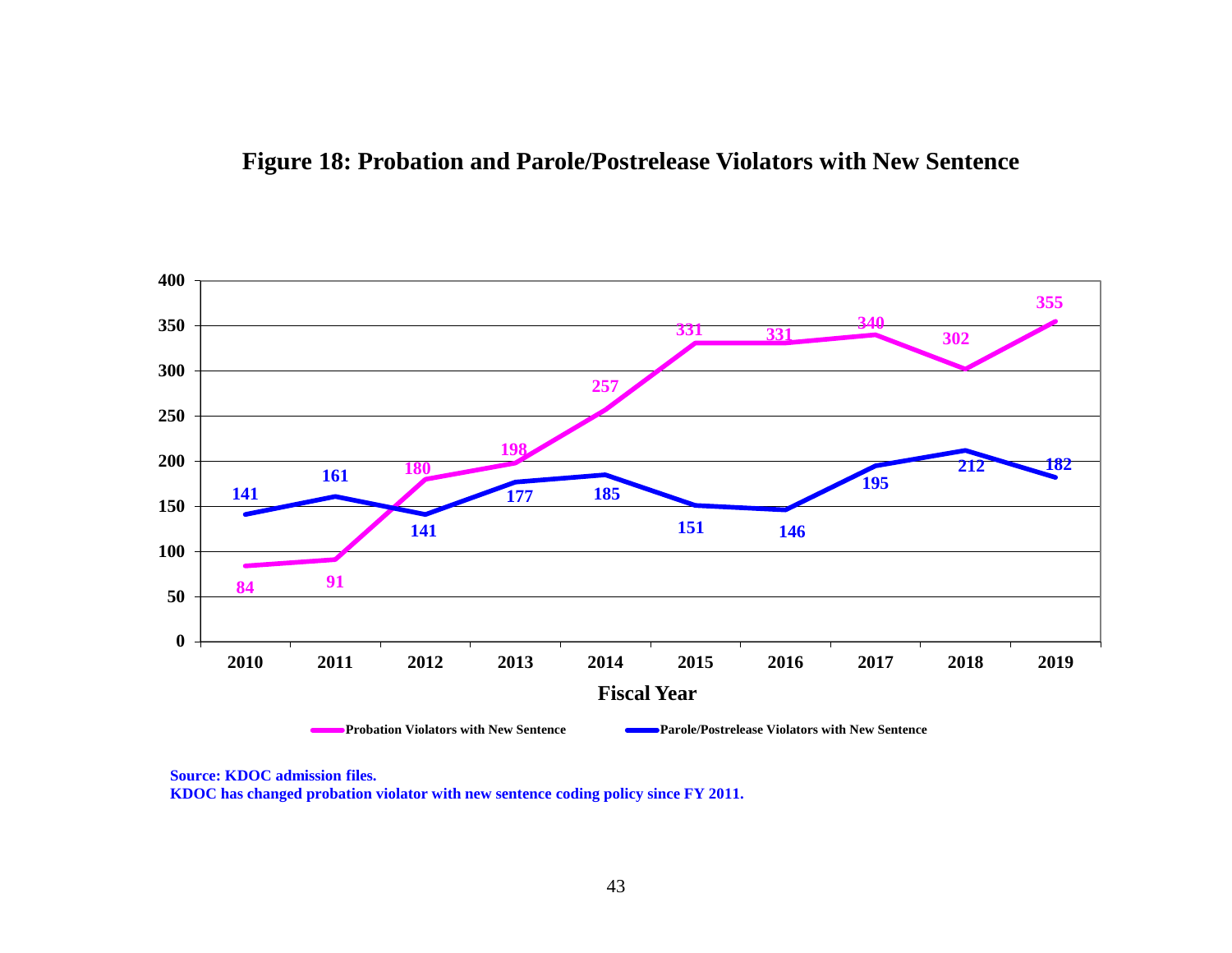



**Fiscal Year**

**Source: KDOC admission files**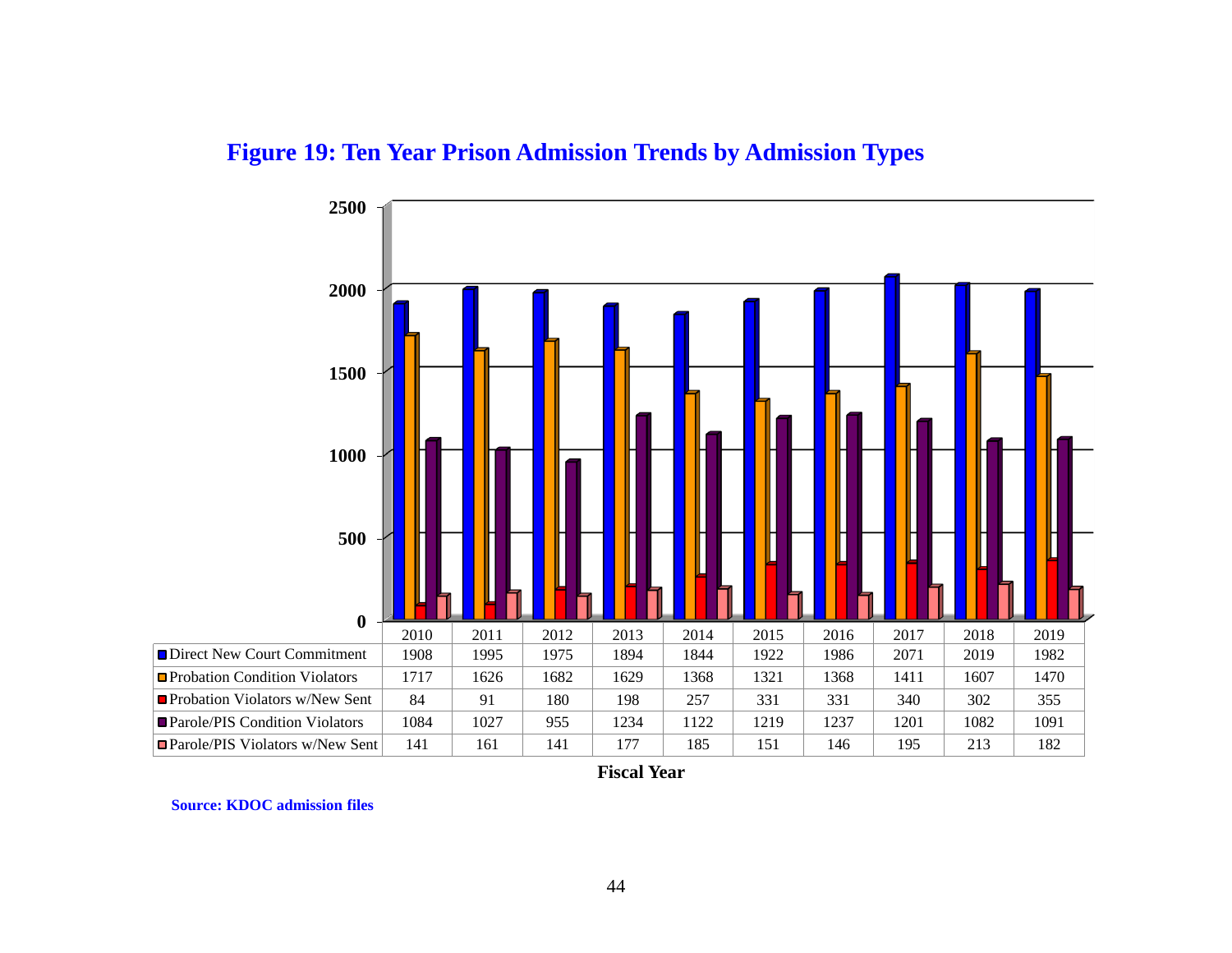<span id="page-48-0"></span>**ATTACHMENT D - GUIDELINE SENTENCING GRIDS**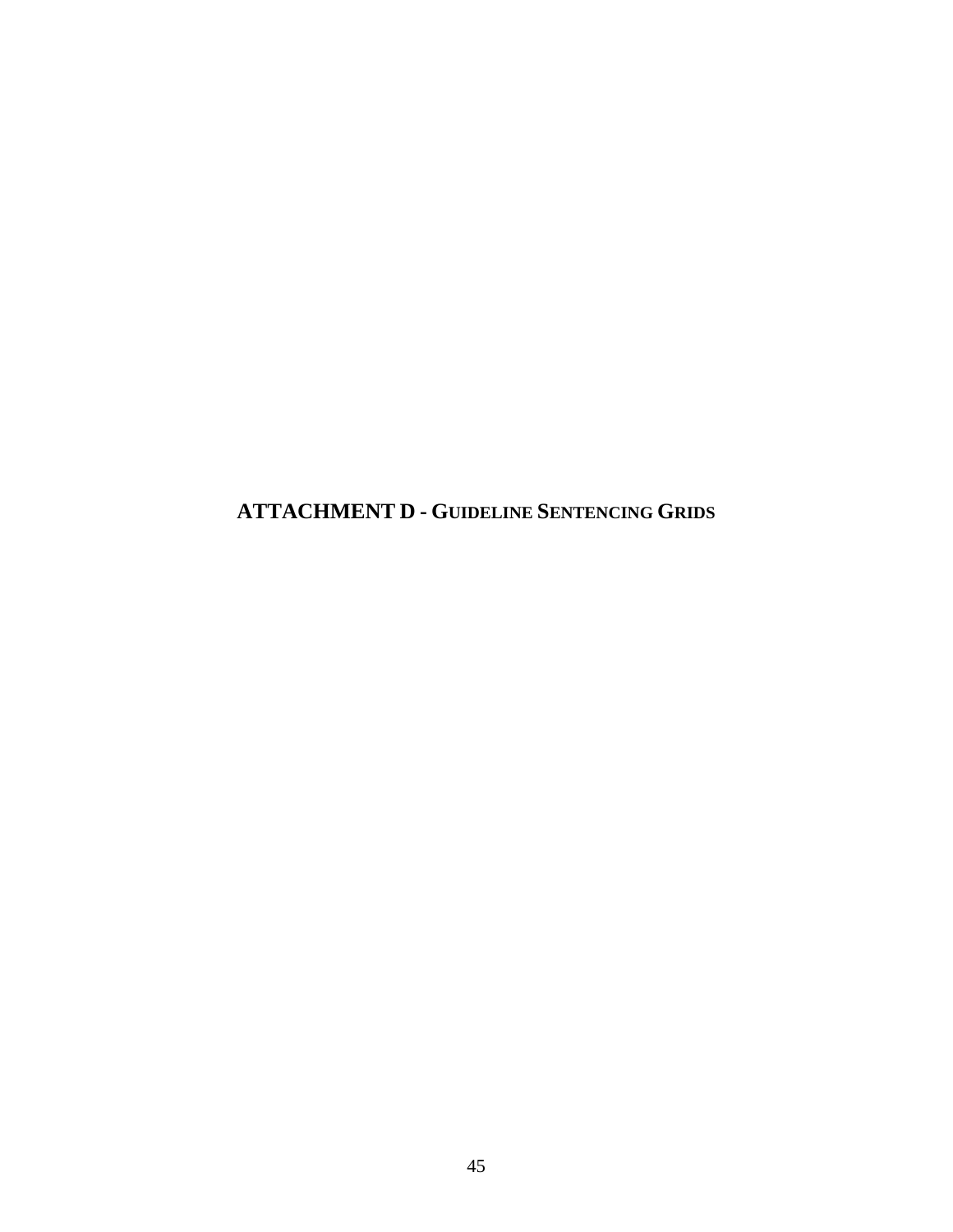| Categor<br>$y \rightarrow$               | $\mathbf{A}$               | B                       | $\mathbf{C}$                          | D                                  | ${\bf E}$                     | F                          | $\mathbf G$                         | H                    | 1                        |
|------------------------------------------|----------------------------|-------------------------|---------------------------------------|------------------------------------|-------------------------------|----------------------------|-------------------------------------|----------------------|--------------------------|
| <b>Severity</b><br>Level<br>$\downarrow$ | $3+$<br>Person<br>Felonies | 2<br>Person<br>Felonies | 1 Person &<br>1 Nonperson<br>Felonies | $\overline{1}$<br>Person<br>Felony | $3+$<br>Nonperson<br>Felonies | 2<br>Nonperson<br>Felonies | $\mathbf{1}$<br>Nonperson<br>Felony | $2 +$<br>Misdemeanor | Misdemeanor<br>No Record |
| $\bf{I}$                                 | 653                        | 618                     | 285                                   | 267                                | 246                           | 226                        | 203                                 | 186                  | 165                      |
|                                          | 620                        | 586                     | 272                                   | 253                                | 234                           | 214                        | 195                                 | 176                  | 155                      |
|                                          | 592                        | 554                     | 258                                   | 240                                | 221                           | 203                        | 184                                 | 166                  | 147                      |
| $\mathbf{I}$                             | 493                        | 460                     | 216                                   | 200                                | 184                           | 168                        | 154                                 | 138                  | 123                      |
|                                          | 467                        | 438                     | 205                                   | 190                                | 174                           | 160                        | 146                                 | 131                  | 117                      |
|                                          | 442                        | 416                     | 194                                   | 181                                | 165                           | 152                        | 138                                 | 123                  | 109                      |
| $\mathbf{III}$                           | 247                        | 228                     | 107                                   | 100                                | 92                            | 83                         | 77                                  | 71                   | 61                       |
|                                          | 233                        | 216                     | 102                                   | 94                                 | 88                            | 79                         | 72                                  | 66                   | 59                       |
|                                          | 221                        | 206                     | 96                                    | 89                                 | 82                            | 74                         | 68                                  | 61                   | 55                       |
| ${\bf IV}$                               | 172                        | 162                     | 75                                    | 69                                 | 64                            | 59                         | 52                                  | 48                   | 43                       |
|                                          | 162                        | 154                     | 71                                    | 66                                 | 60                            | 56                         | 50                                  | 45                   | 41                       |
|                                          | 154                        | 144                     | 68                                    | 62                                 | 57                            | 52                         | 47                                  | 42                   | 38                       |
| $\mathbf{V}$                             | 136                        | 128                     | 60                                    | 55                                 | 51                            | 47                         | 43                                  | 38                   | 34                       |
|                                          | 130                        | 120                     | 57                                    | 52                                 | 49                            | 44                         | 41                                  | 36                   | 32                       |
|                                          | 122                        | 114                     | 53                                    | 50                                 | 46                            | 41                         | 38                                  | 34                   | 31                       |
| <b>VI</b>                                | 46                         | 41                      | 38                                    | 36                                 | 32                            | 29                         | 26                                  | 21                   | 19                       |
|                                          | 43                         | 39                      | 36                                    | 34                                 | $30\,$                        | 27                         | 24                                  | ${\bf 20}$           | ${\bf 18}$               |
|                                          | 40                         | 37                      | 34                                    | 32                                 | 28                            | 25                         | 22                                  | 19                   | 17                       |
| <b>VII</b>                               | 34                         | 31                      | 29                                    | 26                                 | 23                            | 19                         | 17                                  | 14                   | 13                       |
|                                          | 32                         | 29                      | 27                                    | 24                                 | 21                            | ${\bf 18}$                 | 16                                  | 13                   | 12                       |
|                                          | 30                         | 27                      | 25                                    | 22                                 | 19                            | 17                         | 15                                  | 12                   | 11                       |
| <b>VIII</b>                              | 23                         | 20                      | 19                                    | 17                                 | 15                            | 13                         | 11                                  | 11                   | $\mathbf{Q}$             |
|                                          | 21                         | 19                      | 18                                    | 16                                 | ${\bf 14}$                    | $\bf{12}$                  | <b>10</b>                           | ${\bf 10}$           | 8                        |
|                                          | 19                         | 18                      | 17                                    | 15                                 | 13                            | 11                         | $\boldsymbol{9}$                    | $\boldsymbol{9}$     | $\overline{7}$           |
| $\mathbf{IX}$                            | 17                         | 15                      | $\overline{13}$                       | 13                                 | 11                            | <b>10</b>                  | 9 <sup>°</sup>                      | 8                    | $\overline{7}$           |
|                                          | 16                         | 14                      | 12                                    | 12                                 | 10                            | $\overline{9}$             | 8                                   | $7\phantom{.0}$      | 6                        |
|                                          | 15                         | 13                      | 11                                    | 11                                 | 9                             | 8                          | $\overline{7}$                      | 6                    | 5                        |
| $\mathbf X$                              | 13<br>12<br>11             | 12<br>11<br>10          | 11<br><b>10</b><br>$\boldsymbol{9}$   | <b>10</b><br>9                     | $\boldsymbol{9}$<br>$\bf 8$   | 8<br>$7\phantom{.0}$<br>6  | $\overline{7}$<br>6<br>5            | $7\phantom{.0}$<br>6 | $7\phantom{1}$<br>6      |

#### **Table 15: Sentencing Range - Nondrug Offenses**

**Probation Terms are:**

**36 months recommended for felonies classified in Severity Levels 1-5 24 months recommended for felonies classified in Severity Levels 6-7 18 months (up to) for felonies classified in Severity Level 8 12 months (up to) for felonies classified in Severity Levels 9-10** 

**36 months for felonies classified in Severity Levels 1-4 24 months for felonies classified in Severity Levels 1-6 12 months for felonies classified in Severity Levels 7-10** 

**Postrelease Supervision Terms are: Postrelease for felonies committed before 4/20/95 are:**

**24 months for felonies classified in Severity Level 5-6 12 months for felonies classified in Severity Level 7-10**

**LEGEND**

**Presumptive Probation**

**Border Box**

**Presumptive Imprisonment**